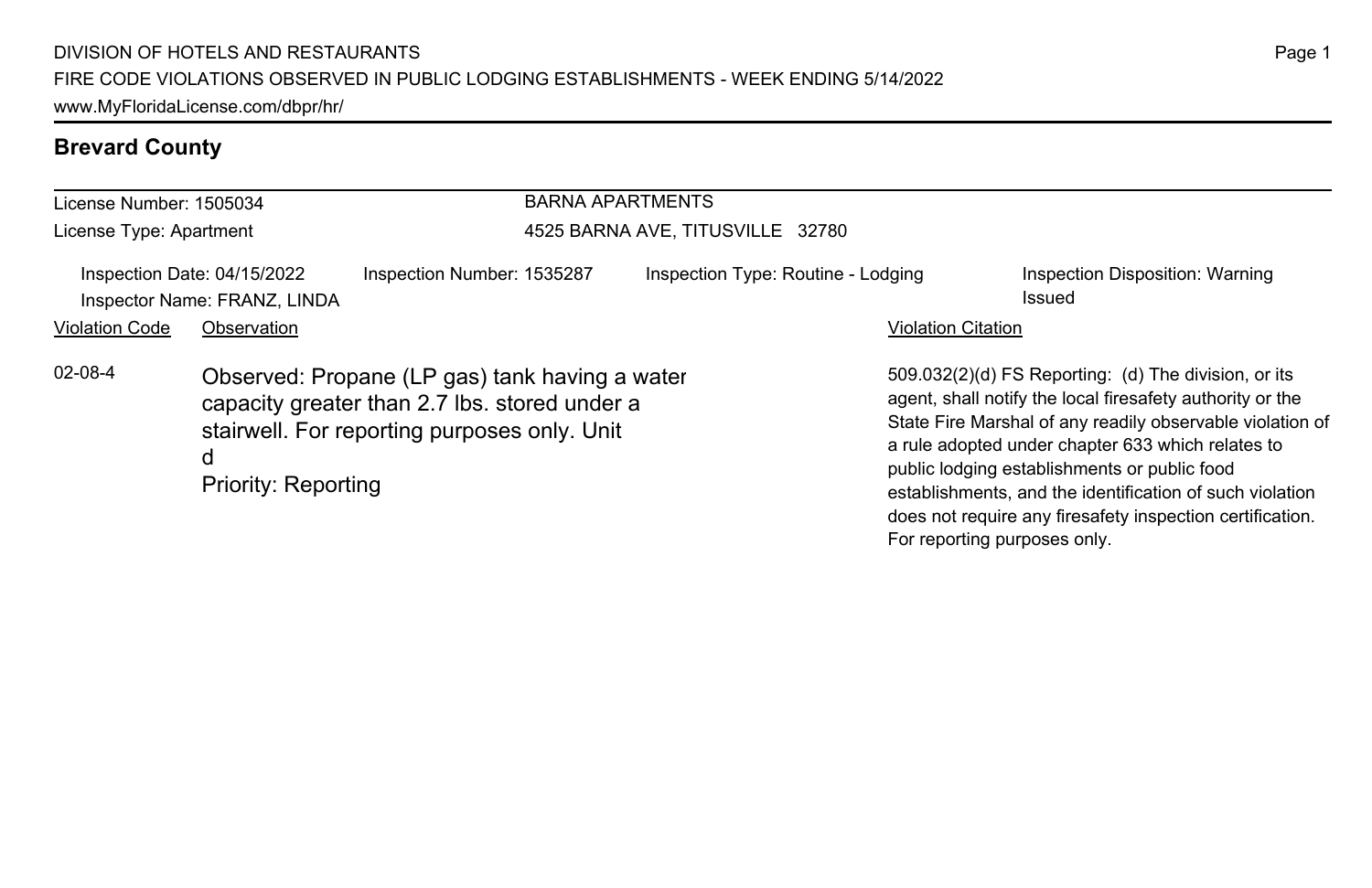#### **Brevard County**

#### License Number: 1505674 License Type: Hotel RESIDENCE INN MELBOURNE 1430 S BABCOCK ST, MELBOURNE 32901 Inspection Date: 05/09/2022 Inspection Number: 1162480 Inspection Type: Routine - Lodging Inspection Disposition: Warning Inspector Name: DAVIS, DIANNA Issued Violation Code Observation **Violation Code** Observation **Violation** Violation Citation Citation Citation Citation 61C-1.004(10) FAC and 509.032(2)(d) FS Reporting: 61C-1.004(10) The insurance inspector's boiler report is required annually for power boilers and high pressure/high temperature boilers and biannually for low pressure steam or vapor heating boilers. 509.032(2)(d) The division, or its agent, shall notify the local firesafety authority or the State Fire Marshal of any readily observable violation of a rule adopted under 08-01-4 Boiler certificate or insurance inspector's boiler report expired. For reporting purposes only. manager Julie states it is paid ang okay, needs copy.

chapter 633 which relates to public lodging

purposes only.

establishments or public food establishments, and the identification of such violation does not require any firesafety inspection certification. For reporting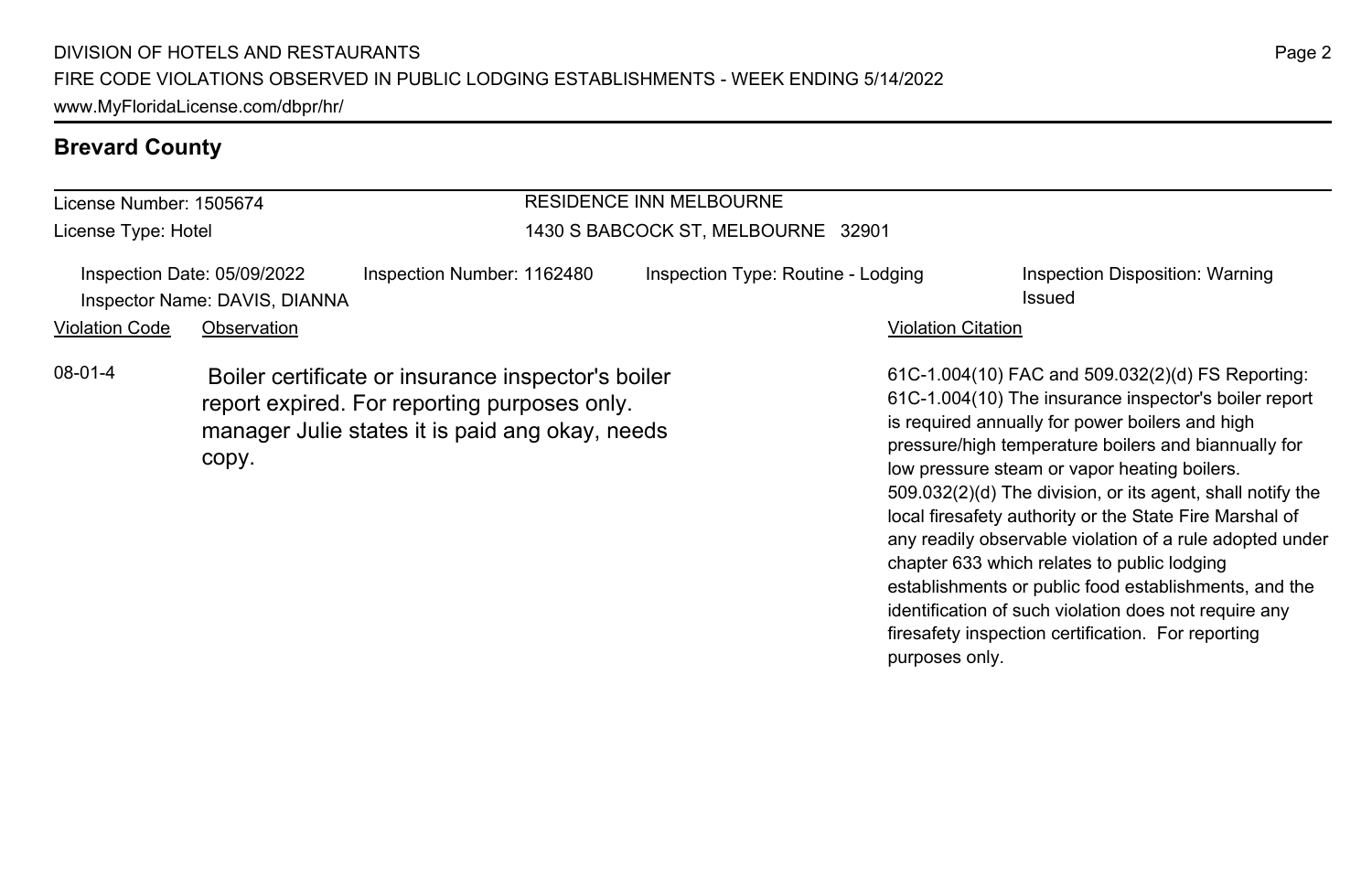#### **Brevard County**

#### License Number: 1505758 License Type: Apartment ISLAND INVESTMENTS OF BREVARD, LLC 623 FORREST AVE, COCOA 32922 Inspection Date: 05/10/2022 Inspection Number: 1524257 Inspection Type: Routine - Lodging Inspection Disposition: Inspection Inspector Name: FRANZ, LINDA Completed - No Further Action Violation Code Observation **Violation Code** Observation **Violation** Violation Citation Citation Citation Citation 509.032(2)(d) FS Reporting: (d) The division, or its agent, shall notify the local firesafety authority or the State Fire Marshal of any readily observable violation of a rule adopted under chapter 633 which relates to public lodging establishments or public food 07-04-4 Electrical outlet damaged to indicate a malfunction. For reporting purposes only. 2 electrical outlet on ground floor on west side, covers missing and exposed wiring. Units 1 and 3

establishments, and the identification of such violation does not require any firesafety inspection certification.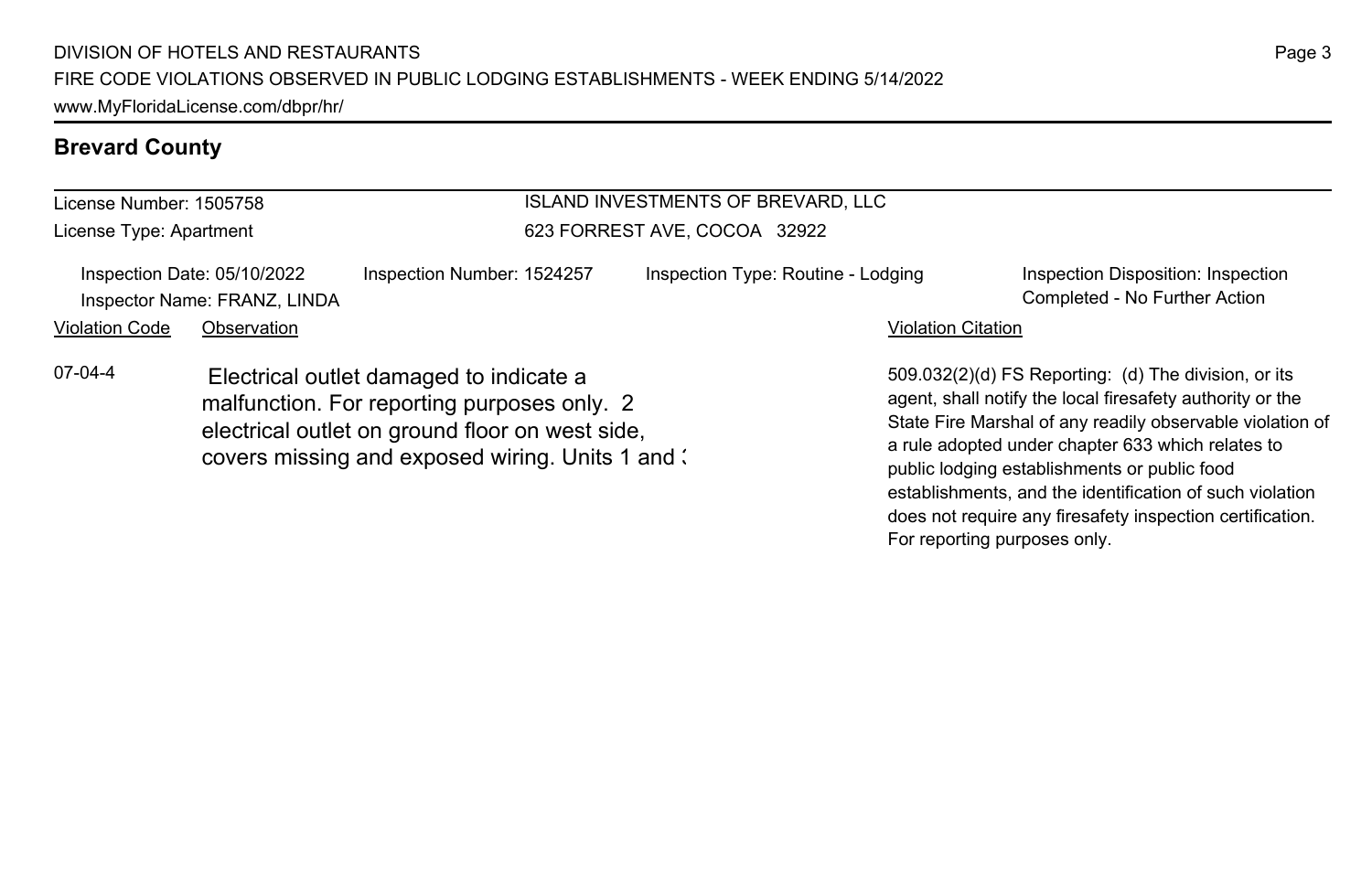| License Number: 1602936                                                                                                                                          |                                                                |                            | WRP 14TH COURT INVESTMENTS LLC     |                                                                                                                                                                                                                                  |
|------------------------------------------------------------------------------------------------------------------------------------------------------------------|----------------------------------------------------------------|----------------------------|------------------------------------|----------------------------------------------------------------------------------------------------------------------------------------------------------------------------------------------------------------------------------|
| License Type: Apartment                                                                                                                                          |                                                                |                            | 930 N 14 CT, HOLLYWOOD 33020       |                                                                                                                                                                                                                                  |
|                                                                                                                                                                  | Inspection Date: 05/13/2022<br>Inspector Name: CHRISTGEN, THOM | Inspection Number: 1514900 | Inspection Type: Routine - Lodging | Inspection Disposition: Inspection<br>Completed - No Further Action                                                                                                                                                              |
| <b>Violation Code</b>                                                                                                                                            | Observation                                                    |                            |                                    | Violation Citation                                                                                                                                                                                                               |
| $01 - 02 - 4$<br>Portable fire extinguisher pressure gauge<br>indicates the extinguisher is in need of recharge.<br>For reporting purposes only. Observed on the |                                                                |                            |                                    | 509.032(2)(d) FS Reporting: (d) The division, or its<br>agent, shall notify the local firesafety authority or the<br>State Fire Marshal of any readily observable violation<br>a rule adopted under chapter 633 which relates to |

extinguisher across from Unit 3.

State Fire Marshal of any readily observable violation of a rule adopted under chapter 633 which relates to public lodging establishments or public food establishments, and the identification of such violation does not require any firesafety inspection certification. For reporting purposes only.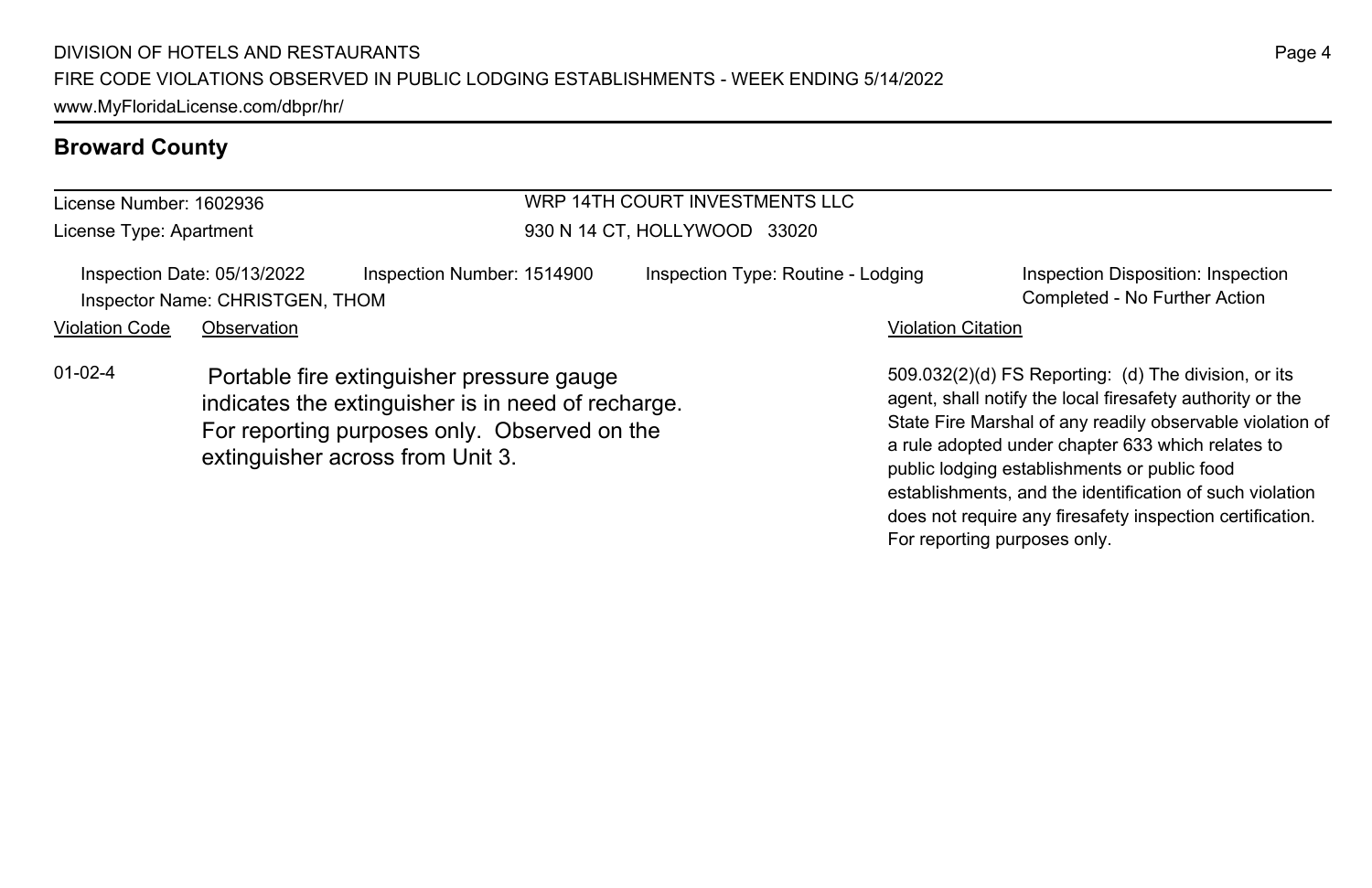| License Number: 1611555 |                                                                |                                                                                                                                                                                                | <b>ELI 1777 LLC</b>                |                           |                                                                                                                                                                                                                                                                                                                                                                                                              |  |  |
|-------------------------|----------------------------------------------------------------|------------------------------------------------------------------------------------------------------------------------------------------------------------------------------------------------|------------------------------------|---------------------------|--------------------------------------------------------------------------------------------------------------------------------------------------------------------------------------------------------------------------------------------------------------------------------------------------------------------------------------------------------------------------------------------------------------|--|--|
| License Type: Apartment |                                                                |                                                                                                                                                                                                | 901 N 24 AVE, HOLLYWOOD 33020      |                           |                                                                                                                                                                                                                                                                                                                                                                                                              |  |  |
|                         | Inspection Date: 05/12/2022<br>Inspector Name: CHRISTGEN, THOM | Inspection Number: 1523782                                                                                                                                                                     | Inspection Type: Routine - Lodging |                           | Inspection Disposition: Inspection<br>Completed - No Further Action                                                                                                                                                                                                                                                                                                                                          |  |  |
| <b>Violation Code</b>   | Observation                                                    |                                                                                                                                                                                                |                                    | <b>Violation Citation</b> |                                                                                                                                                                                                                                                                                                                                                                                                              |  |  |
| $01 - 06 - 4$           | between units 1 and 2.                                         | Portable fire extinguisher locked in a box with no<br>means of access to the fire extinguisher. For<br>reporting purposes only. Observed the glass<br>break hammer missing on the extinguisher |                                    |                           | 509.032(2)(d) FS Reporting: (d) The division, or its<br>agent, shall notify the local firesafety authority or the<br>State Fire Marshal of any readily observable violation of<br>a rule adopted under chapter 633 which relates to<br>public lodging establishments or public food<br>establishments, and the identification of such violation<br>does not require any firesafety inspection certification. |  |  |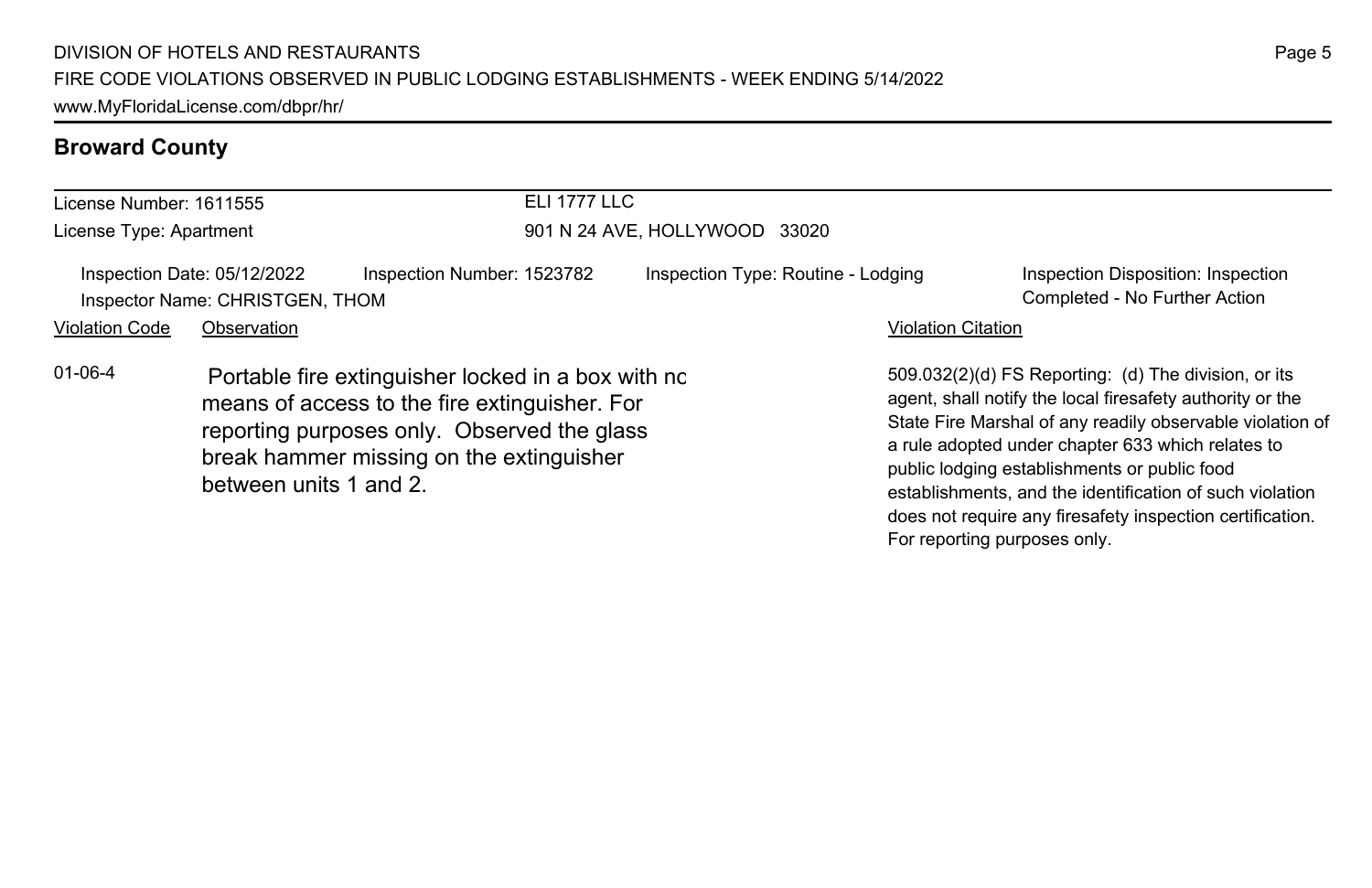| License Number: 1608574 |                                                               |                                                                                                                                                                                   | ALFA INVESTMENTS LLC                |                           |                                                                                                                                                                                                                                                                                                                                                                                                              |
|-------------------------|---------------------------------------------------------------|-----------------------------------------------------------------------------------------------------------------------------------------------------------------------------------|-------------------------------------|---------------------------|--------------------------------------------------------------------------------------------------------------------------------------------------------------------------------------------------------------------------------------------------------------------------------------------------------------------------------------------------------------------------------------------------------------|
| License Type: Apartment |                                                               |                                                                                                                                                                                   | 842 NW 1ST AVE, FT LAUDERDALE 33311 |                           |                                                                                                                                                                                                                                                                                                                                                                                                              |
|                         | Inspection Date: 05/09/2022<br>Inspector Name: FRANCE, GASTON | Inspection Number: 1528936                                                                                                                                                        | Inspection Type: Routine - Lodging  |                           | Inspection Disposition: Administrative<br>complaint recommended                                                                                                                                                                                                                                                                                                                                              |
| <b>Violation Code</b>   | Observation                                                   |                                                                                                                                                                                   |                                     | <b>Violation Citation</b> |                                                                                                                                                                                                                                                                                                                                                                                                              |
| $01-02-4$               | **Repeat Violation**                                          | Portable fire extinguisher pressure gauge<br>indicates the extinguisher is in need of recharge.<br>For reporting purposes only.<br>At front right side of building, ground floor. |                                     |                           | 509.032(2)(d) FS Reporting: (d) The division, or its<br>agent, shall notify the local firesafety authority or the<br>State Fire Marshal of any readily observable violation of<br>a rule adopted under chapter 633 which relates to<br>public lodging establishments or public food<br>establishments, and the identification of such violation<br>does not require any firesafety inspection certification. |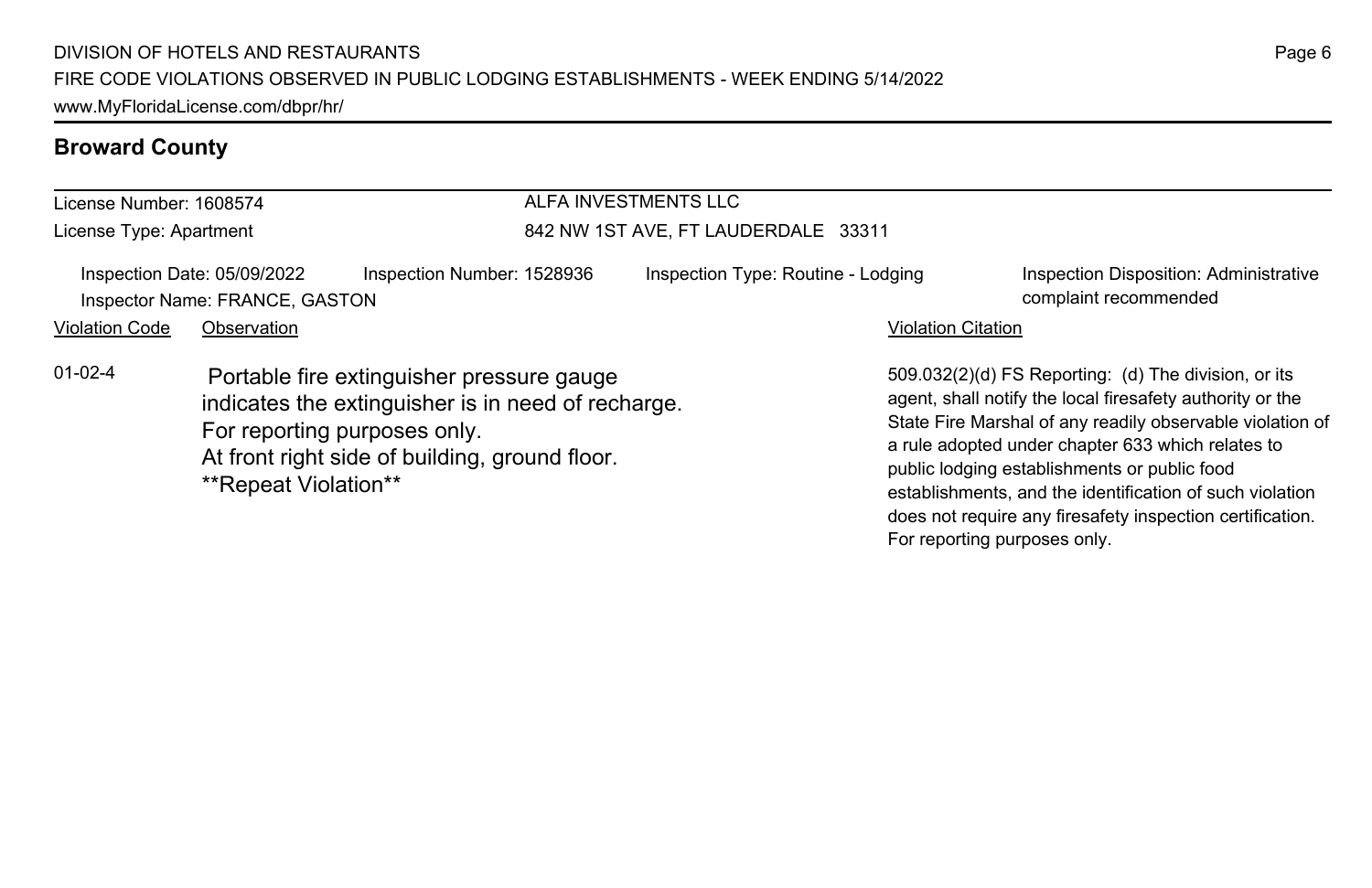#### License Number: 1621579

License Type: Apartment

## BELLA VISTA APARTMENTS

#### 3541 30TH PLACE, LAUDERDALE LAKES 33311

Inspection Date: 05/09/2022 Inspection Number: 1520235 Inspection Type: Routine - Lodging Inspection Disposition: Inspection Inspector Name: GOODWIN, NICHOLAS Completed - No Further Action

#### Violation Code Observation **Violation Code** Observation **Violation** Violation Citation Citation Citation Citation

04-01-4 Trouble/alarm light illuminated on the fire alarm control panel. For reporting purposes only. Building 6

04-06-4 Fire alarm control panel emitting an audible alarm. For reporting purposes only. Observed in building 4

509.032(2)(d) FS Reporting: The division, or its agent, shall notify the local firesafety authority or the State Fire Marshal of any readily observable violation of a rule adopted under chapter 633 which relates to public lodging establishments or public food establishments, and the identification of such violation does not require any firesafety inspection certification. For reporting purposes only.

509.032(2)(d) FS Reporting: The division, or its agent, shall notify the local firesafety authority or the State Fire Marshal of any readily observable violation of a rule adopted under chapter 633 which relates to public lodging establishments or public food establishments, and the identification of such violation does not require any firesafety inspection certification. For reporting purposes only.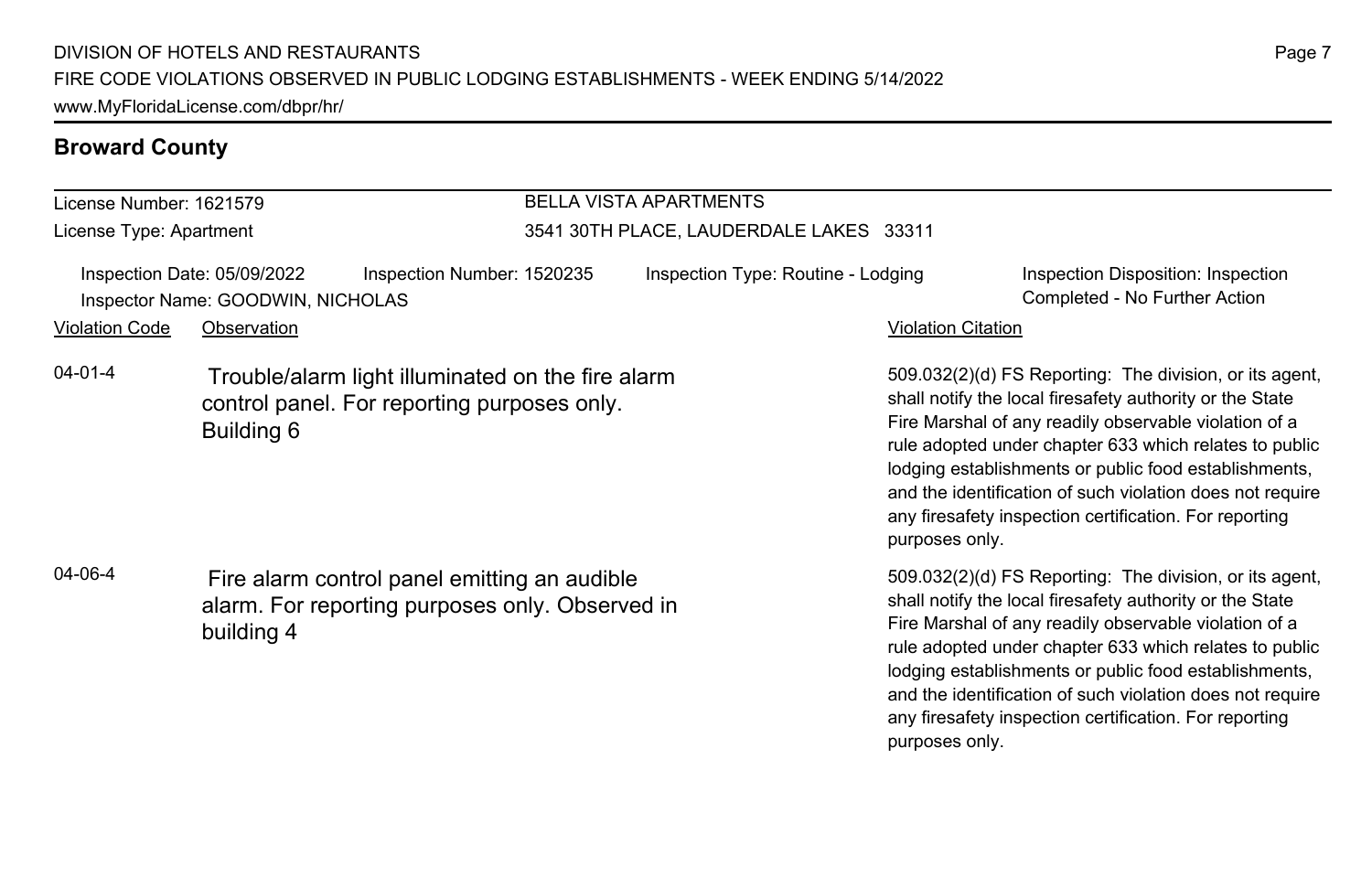| License Number: 2306927 |                                                               |                                                                                                                                                           | 1730 50 BRIGHT DR APTS            |                                    |                           |                                                                                                                                                                                                                                                                                                                                                                                                              |  |
|-------------------------|---------------------------------------------------------------|-----------------------------------------------------------------------------------------------------------------------------------------------------------|-----------------------------------|------------------------------------|---------------------------|--------------------------------------------------------------------------------------------------------------------------------------------------------------------------------------------------------------------------------------------------------------------------------------------------------------------------------------------------------------------------------------------------------------|--|
| License Type: Apartment |                                                               |                                                                                                                                                           | 1730 BRIGHT DR, HIALEAH 330102664 |                                    |                           |                                                                                                                                                                                                                                                                                                                                                                                                              |  |
|                         | Inspection Date: 05/13/2022<br>Inspector Name: VILCHEZ, NABEL | Inspection Number: 1518073                                                                                                                                |                                   | Inspection Type: Routine - Lodging |                           | Inspection Disposition: Warning<br>Issued                                                                                                                                                                                                                                                                                                                                                                    |  |
| <b>Violation Code</b>   | Observation                                                   |                                                                                                                                                           |                                   |                                    | <b>Violation Citation</b> |                                                                                                                                                                                                                                                                                                                                                                                                              |  |
| 01-06-4                 |                                                               | Portable fire extinguisher locked in a box with no<br>means of access to the fire extinguisher. For<br>reporting purposes only. In front of apartment #6. |                                   |                                    |                           | 509.032(2)(d) FS Reporting: (d) The division, or its<br>agent, shall notify the local firesafety authority or the<br>State Fire Marshal of any readily observable violation of<br>a rule adopted under chapter 633 which relates to<br>public lodging establishments or public food<br>establishments, and the identification of such violation<br>does not require any firesafety inspection certification. |  |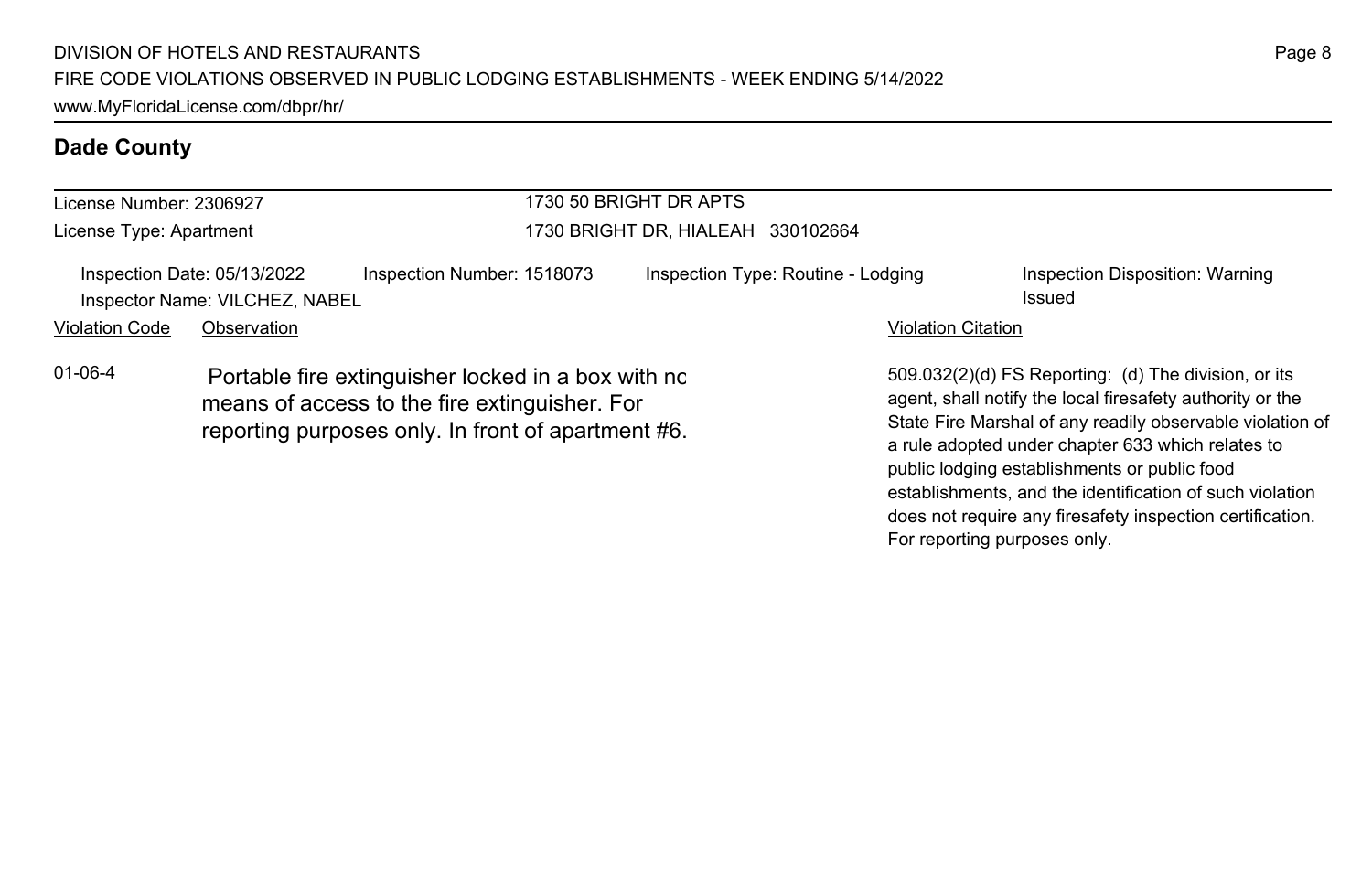| License Number: 2310671 |                                                               |                                                                                                                                                                                     | LLERENA APTS                       |                           |                                                                                                                                                                                                                                                                                                                                                 |  |  |
|-------------------------|---------------------------------------------------------------|-------------------------------------------------------------------------------------------------------------------------------------------------------------------------------------|------------------------------------|---------------------------|-------------------------------------------------------------------------------------------------------------------------------------------------------------------------------------------------------------------------------------------------------------------------------------------------------------------------------------------------|--|--|
| License Type: Apartment |                                                               |                                                                                                                                                                                     | 26 W 11 ST, HIALEAH 330103945      |                           |                                                                                                                                                                                                                                                                                                                                                 |  |  |
|                         | Inspection Date: 05/12/2022<br>Inspector Name: VILCHEZ, NABEL | Inspection Number: 1518100                                                                                                                                                          | Inspection Type: Routine - Lodging |                           | Inspection Disposition: Administrative<br>complaint recommended                                                                                                                                                                                                                                                                                 |  |  |
| <b>Violation Code</b>   | Observation                                                   |                                                                                                                                                                                     |                                    | <b>Violation Citation</b> |                                                                                                                                                                                                                                                                                                                                                 |  |  |
| $01 - 06 - 4$           |                                                               | Portable fire extinguisher locked in a box with no<br>means of access to the fire extinguisher. For<br>reporting purposes only. Between apartments 4<br>and 5. **Repeat Violation** |                                    |                           | 509.032(2)(d) FS Reporting: (d) The division, or its<br>agent, shall notify the local firesafety authority or the<br>State Fire Marshal of any readily observable violation of<br>a rule adopted under chapter 633 which relates to<br>public lodging establishments or public food<br>establishments, and the identification of such violation |  |  |

does not require any firesafety inspection certification.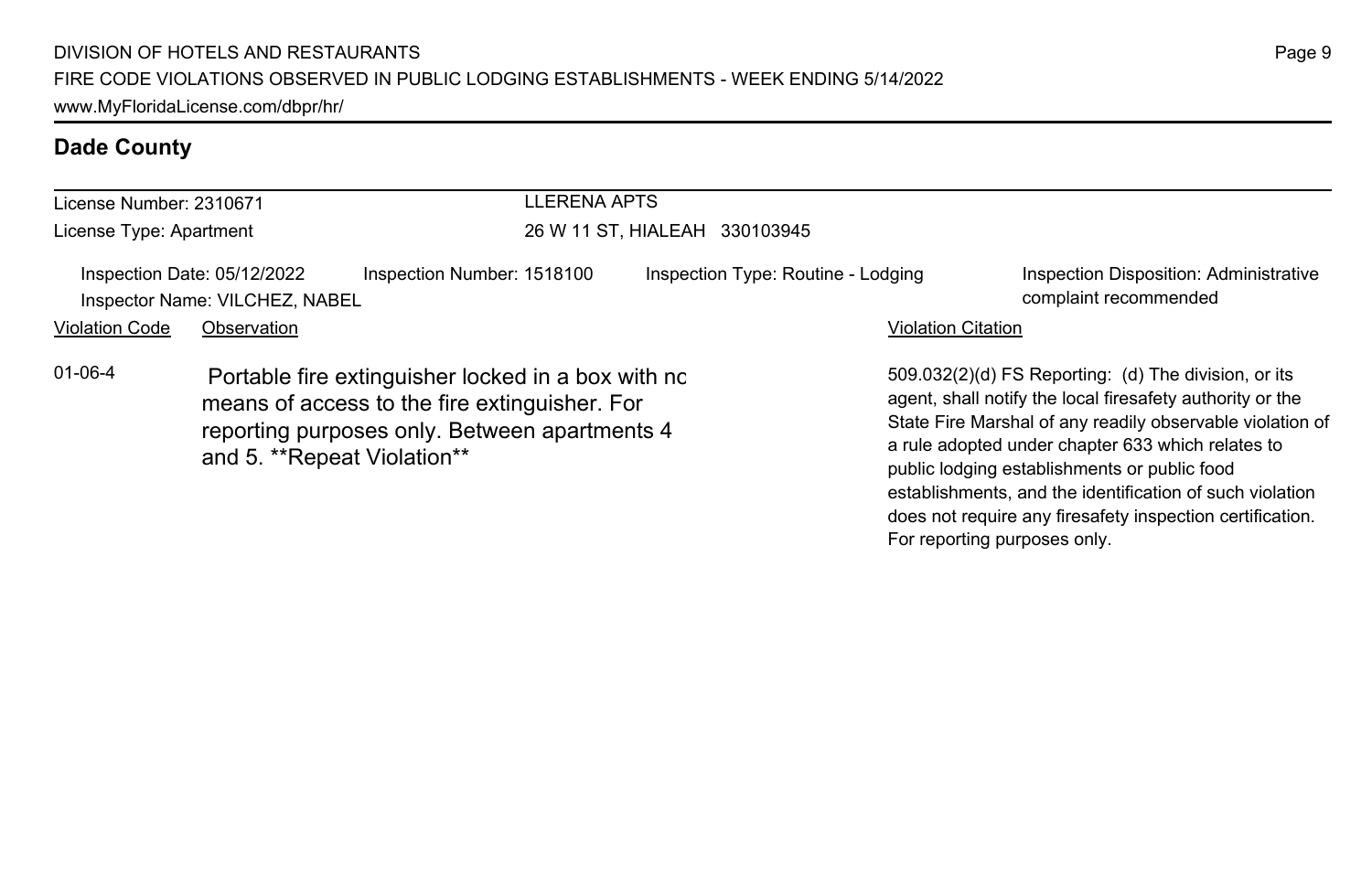| License Number: 2303198 |                                                                  |                                                                                                                                                       | <b>EVERGLADES MOTEL</b> |                                    |                           |                                                                                                                                                                                                                                                                                                                                                                                                              |  |
|-------------------------|------------------------------------------------------------------|-------------------------------------------------------------------------------------------------------------------------------------------------------|-------------------------|------------------------------------|---------------------------|--------------------------------------------------------------------------------------------------------------------------------------------------------------------------------------------------------------------------------------------------------------------------------------------------------------------------------------------------------------------------------------------------------------|--|
| License Type: Motel     |                                                                  |                                                                                                                                                       |                         | 605 S KROME AVE, HOMESTEAD 33030   |                           |                                                                                                                                                                                                                                                                                                                                                                                                              |  |
|                         | Inspection Date: 05/09/2022<br>Inspector Name: LEIDECKER, EDILMA | Inspection Number: 1221748                                                                                                                            |                         | Inspection Type: Routine - Lodging |                           | Inspection Disposition: Warning<br>Issued                                                                                                                                                                                                                                                                                                                                                                    |  |
| <b>Violation Code</b>   | Observation                                                      |                                                                                                                                                       |                         |                                    | <b>Violation Citation</b> |                                                                                                                                                                                                                                                                                                                                                                                                              |  |
| $01 - 06 - 4$           | and $9.$                                                         | Portable fire extinguisher locked in a box with no<br>means of access to the fire extinguisher. For<br>reporting purposes only. One located between 8 |                         |                                    |                           | 509.032(2)(d) FS Reporting: (d) The division, or its<br>agent, shall notify the local firesafety authority or the<br>State Fire Marshal of any readily observable violation of<br>a rule adopted under chapter 633 which relates to<br>public lodging establishments or public food<br>establishments, and the identification of such violation<br>does not require any firesafety inspection certification. |  |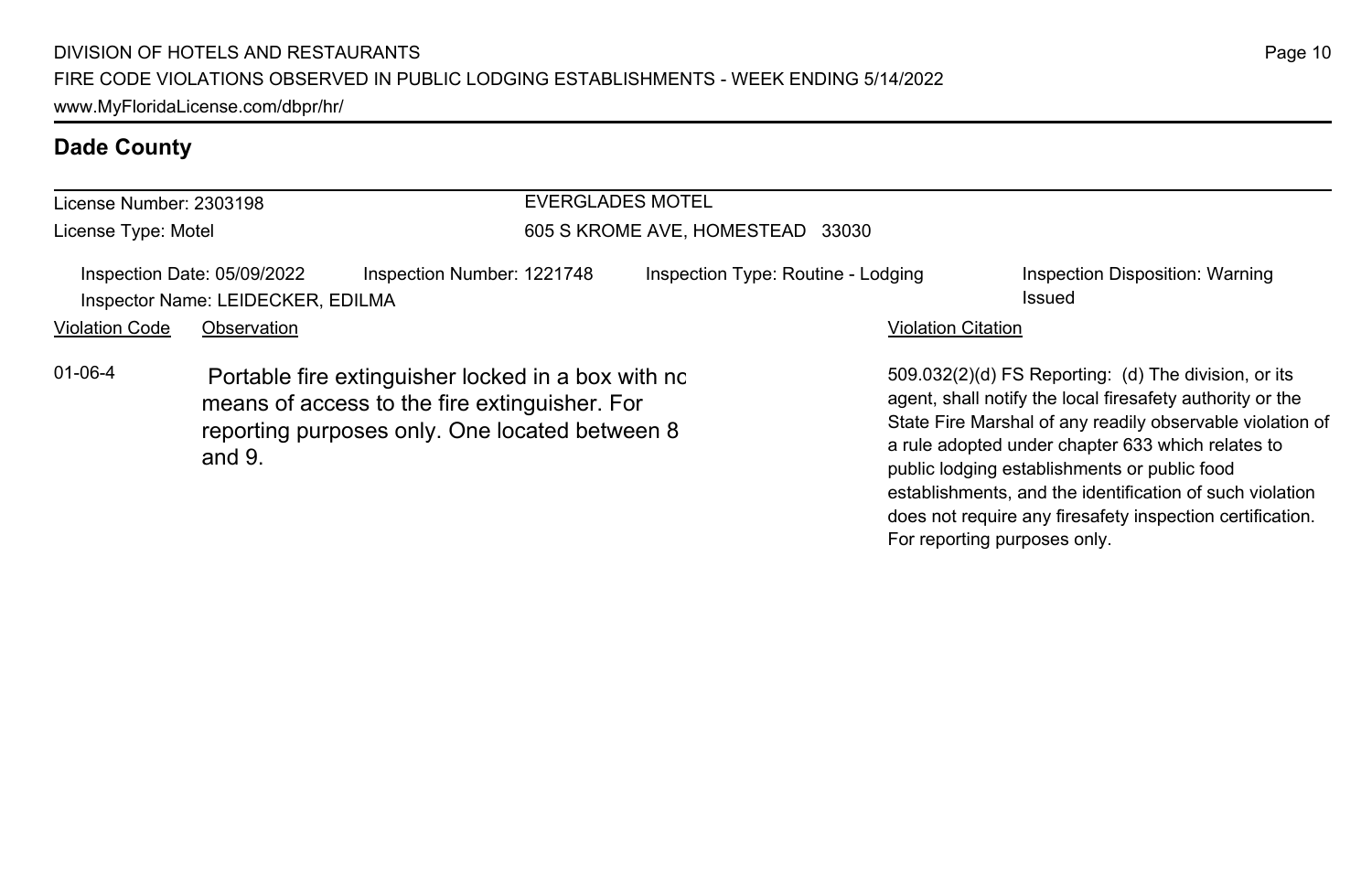| License Number: 2308299 |                                                                  | <b>PARK MOTEL</b>                                                                                                                                     |                                    |                           |                                                                                                                                                                                                                                                                                     |  |
|-------------------------|------------------------------------------------------------------|-------------------------------------------------------------------------------------------------------------------------------------------------------|------------------------------------|---------------------------|-------------------------------------------------------------------------------------------------------------------------------------------------------------------------------------------------------------------------------------------------------------------------------------|--|
| License Type: Motel     |                                                                  | 600                                                                                                                                                   | S KROME AVE, HOMESTEAD 33030       |                           |                                                                                                                                                                                                                                                                                     |  |
|                         | Inspection Date: 05/11/2022<br>Inspector Name: LEIDECKER, EDILMA | Inspection Number: 1221583                                                                                                                            | Inspection Type: Routine - Lodging |                           | Inspection Disposition: Inspection<br>Completed - No Further Action                                                                                                                                                                                                                 |  |
| <b>Violation Code</b>   | Observation                                                      |                                                                                                                                                       |                                    | <b>Violation Citation</b> |                                                                                                                                                                                                                                                                                     |  |
| $01 - 06 - 4$           | and 5. **Repeat Violation**                                      | Portable fire extinguisher locked in a box with nc<br>means of access to the fire extinguisher. For<br>reporting purposes only located between unit 4 |                                    |                           | 509.032(2)(d) FS Reporting: (d) The division, or its<br>agent, shall notify the local firesafety authority or the<br>State Fire Marshal of any readily observable violation of<br>a rule adopted under chapter 633 which relates to<br>public lodging establishments or public food |  |

establishments, and the identification of such violation does not require any firesafety inspection certification.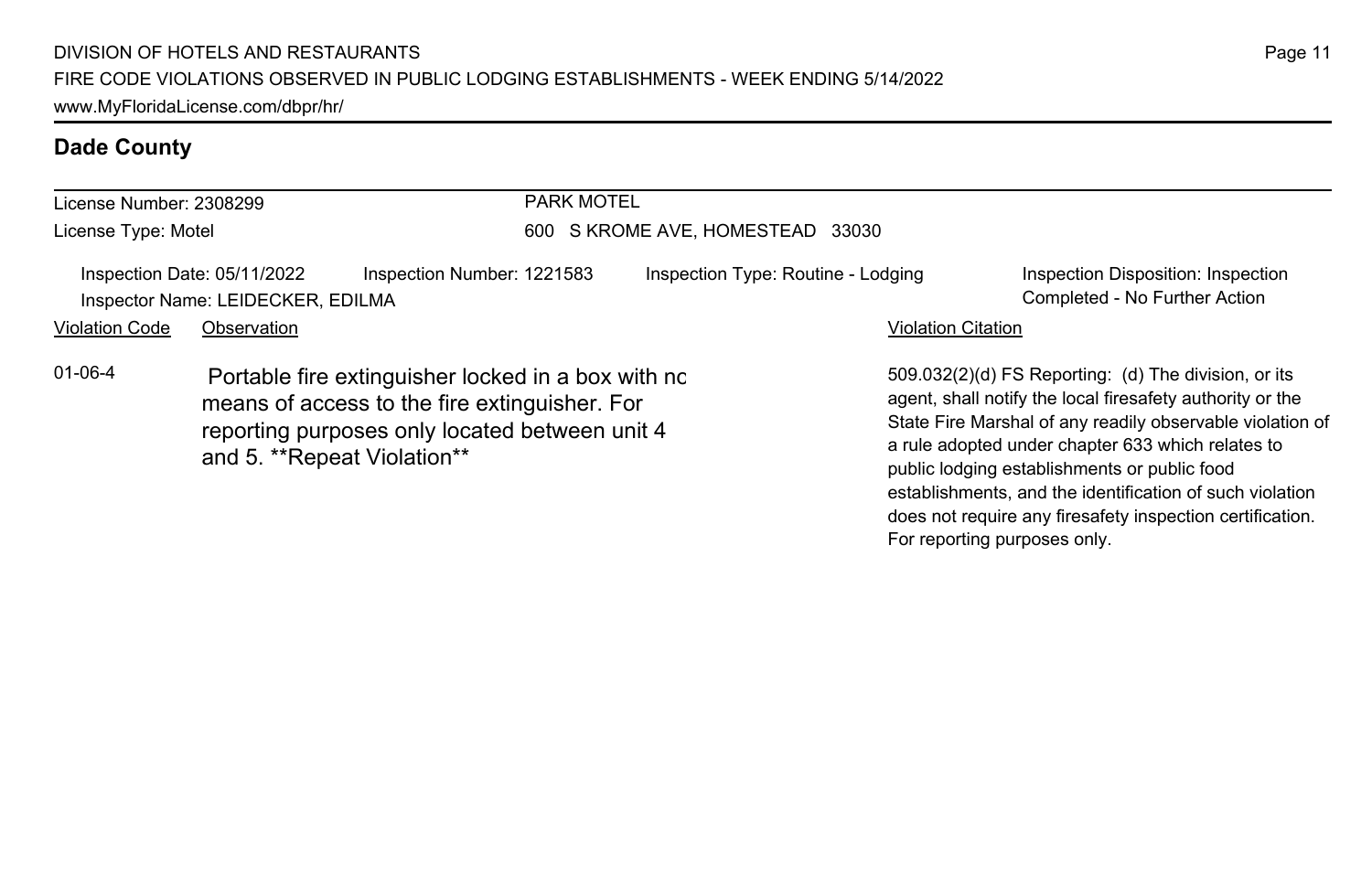| License Number: 2325370 |                                                                  |                                                                                                                                                                              | <b>BISCAYNE PALM CLUB</b>          |                                                                                                                                                                                                                                                                                     |  |  |
|-------------------------|------------------------------------------------------------------|------------------------------------------------------------------------------------------------------------------------------------------------------------------------------|------------------------------------|-------------------------------------------------------------------------------------------------------------------------------------------------------------------------------------------------------------------------------------------------------------------------------------|--|--|
| License Type: Apartment |                                                                  |                                                                                                                                                                              | 15495 SW 288 ST, HOMESTEAD 33033   |                                                                                                                                                                                                                                                                                     |  |  |
|                         | Inspection Date: 05/10/2022<br>Inspector Name: GONZALEZ, RICARDO | Inspection Number: 1516994                                                                                                                                                   | Inspection Type: Routine - Lodging | Inspection Disposition: Warning<br>Issued                                                                                                                                                                                                                                           |  |  |
| <b>Violation Code</b>   | Observation                                                      |                                                                                                                                                                              | <b>Violation Citation</b>          |                                                                                                                                                                                                                                                                                     |  |  |
| $01 - 05 - 4$           |                                                                  | Portable fire extinguisher obstructed/not<br>accessible. For reporting purposes only.<br>Observed breaking device missing on fire<br>extinguisher on third floor building A. |                                    | 509.032(2)(d) FS Reporting: (d) The division, or its<br>agent, shall notify the local firesafety authority or the<br>State Fire Marshal of any readily observable violation of<br>a rule adopted under chapter 633 which relates to<br>public lodging establishments or public food |  |  |

Page 12

establishments, and the identification of such violation does not require any firesafety inspection certification.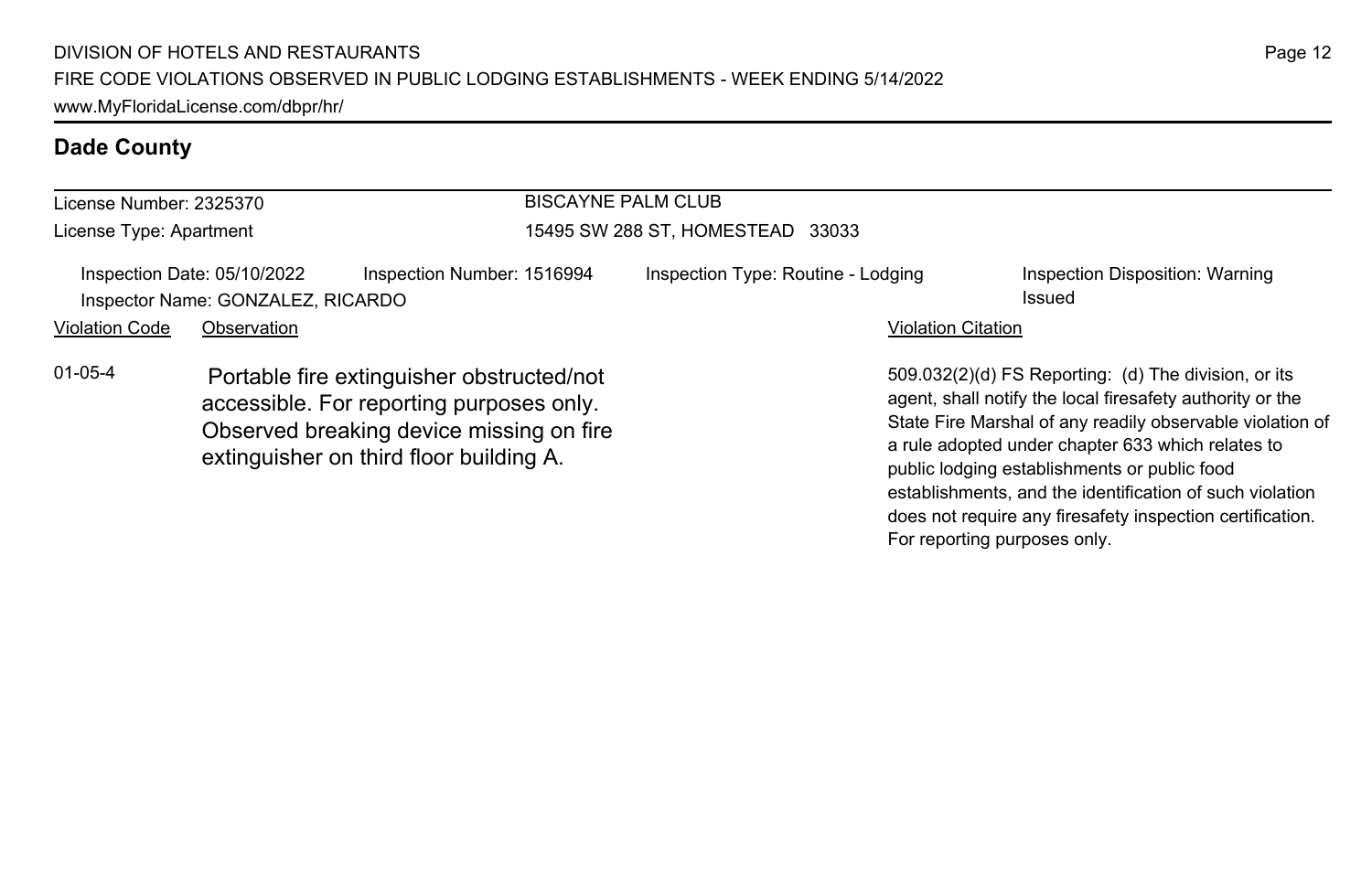| License Number: 2329180 |                                                                  |                                                                                                                                       | SISTO 1545 NW 1 STREET APARTMENTS  |                                                                                                                                                                                                                                                                                     |  |  |
|-------------------------|------------------------------------------------------------------|---------------------------------------------------------------------------------------------------------------------------------------|------------------------------------|-------------------------------------------------------------------------------------------------------------------------------------------------------------------------------------------------------------------------------------------------------------------------------------|--|--|
| License Type: Apartment |                                                                  |                                                                                                                                       | 1545 NW 1 STREET, MIAMI 33125      |                                                                                                                                                                                                                                                                                     |  |  |
|                         | Inspection Date: 05/09/2022<br>Inspector Name: ALVAREZ, MARGARET | Inspection Number: 1527855                                                                                                            | Inspection Type: Routine - Lodging | Inspection Disposition: Inspection<br>Completed - No Further Action                                                                                                                                                                                                                 |  |  |
| <b>Violation Code</b>   | Observation                                                      |                                                                                                                                       |                                    | <b>Violation Citation</b>                                                                                                                                                                                                                                                           |  |  |
| $01-05-4$               | **Repeat Violation**                                             | Portable fire extinguisher obstructed/not<br>accessible. For reporting purposes only.<br>Observed next to unit #2, #14, #20, #30, #24 |                                    | 509.032(2)(d) FS Reporting: (d) The division, or its<br>agent, shall notify the local firesafety authority or the<br>State Fire Marshal of any readily observable violation of<br>a rule adopted under chapter 633 which relates to<br>public lodging establishments or public food |  |  |

establishments, and the identification of such violation does not require any firesafety inspection certification.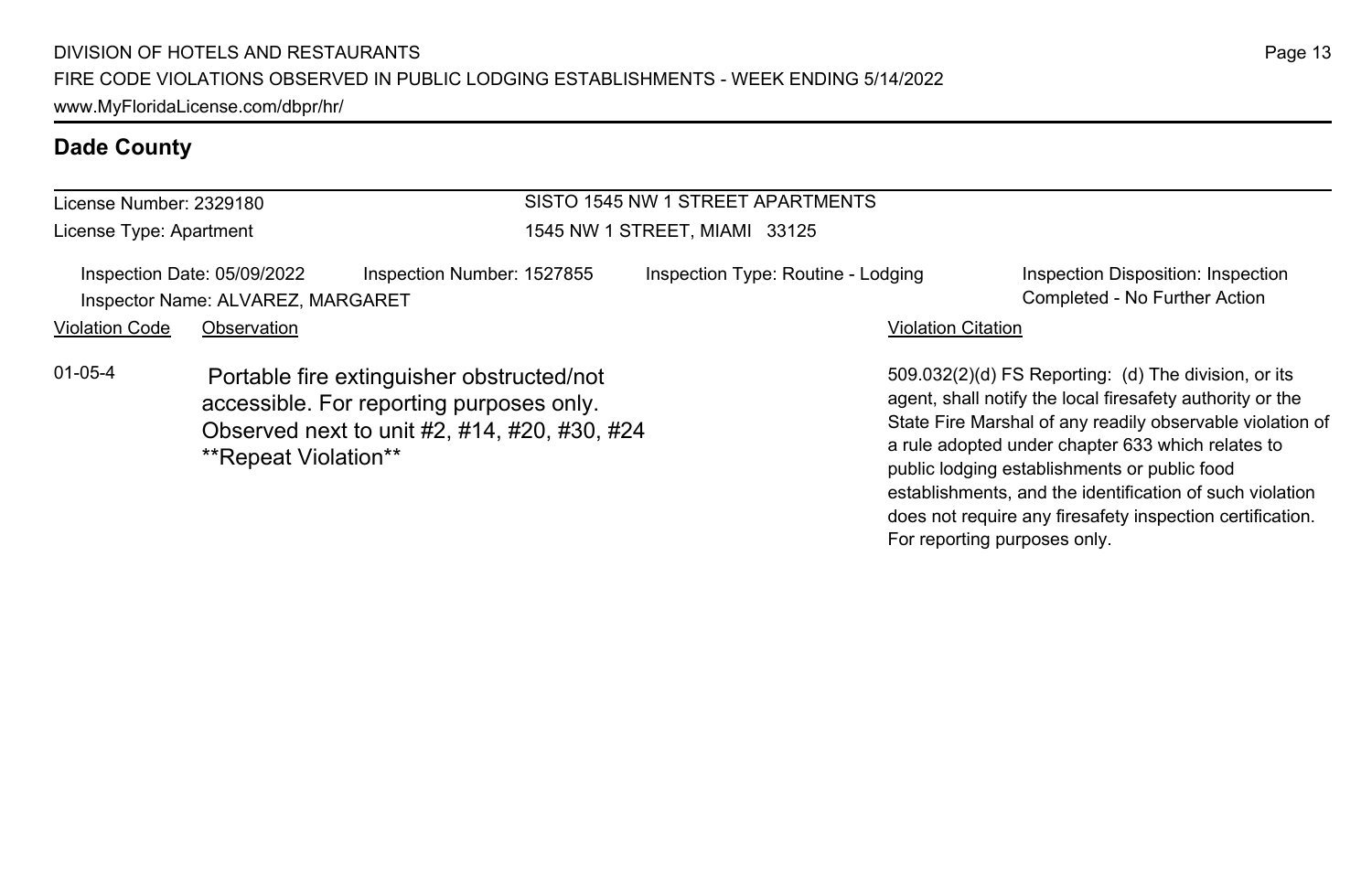| License Number: 2328893 |                                                             | <b>HAVANA INN</b>                                                                                                                                                                                                                                       |                                    |                           |                                                                                                                                                                                                                                                                                                                                                                                                              |  |  |
|-------------------------|-------------------------------------------------------------|---------------------------------------------------------------------------------------------------------------------------------------------------------------------------------------------------------------------------------------------------------|------------------------------------|---------------------------|--------------------------------------------------------------------------------------------------------------------------------------------------------------------------------------------------------------------------------------------------------------------------------------------------------------------------------------------------------------------------------------------------------------|--|--|
| License Type: Apartment |                                                             |                                                                                                                                                                                                                                                         | 193 NW 58 ST, MIAMI 33127          |                           |                                                                                                                                                                                                                                                                                                                                                                                                              |  |  |
|                         | Inspection Date: 05/10/2022<br>Inspector Name: SAENZ, HILDA | Inspection Number: 1513770                                                                                                                                                                                                                              | Inspection Type: Routine - Lodging |                           | Inspection Disposition: Warning<br>Issued                                                                                                                                                                                                                                                                                                                                                                    |  |  |
| <b>Violation Code</b>   | Observation                                                 |                                                                                                                                                                                                                                                         |                                    | <b>Violation Citation</b> |                                                                                                                                                                                                                                                                                                                                                                                                              |  |  |
| $01 - 06 - 4$           |                                                             | Portable fire extinguisher locked in a box with no<br>means of access to the fire extinguisher. For<br>reporting purposes only. Observed at the second<br>floor next to apartment #10 and also the one<br>located next to restroom at the second floor. |                                    |                           | 509.032(2)(d) FS Reporting: (d) The division, or its<br>agent, shall notify the local firesafety authority or the<br>State Fire Marshal of any readily observable violation of<br>a rule adopted under chapter 633 which relates to<br>public lodging establishments or public food<br>establishments, and the identification of such violation<br>does not require any firesafety inspection certification. |  |  |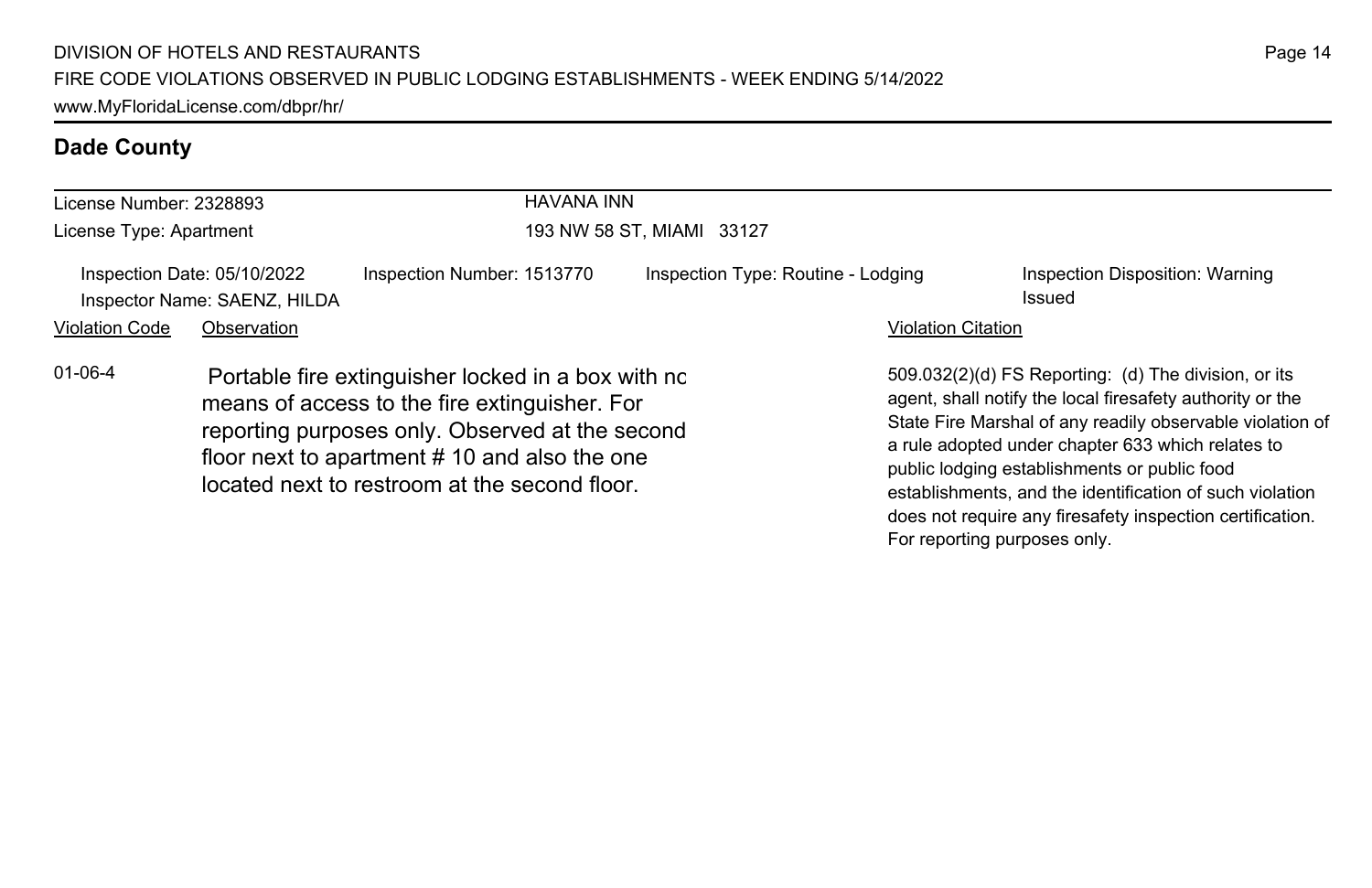missing breaking device at building 425.

#### **Dade County**

#### License Number: 2319919 License Type: Apartment BORINQUEN APARTMENTS 425-435 SW 10 AVE, MIAMI 33130 Inspection Date: 05/12/2022 Inspection Number: 1535261 Inspection Type: Complaint Full Inspection Disposition: Warning Inspector Name: CABANAS, NATALIE issued and the state of the state of the state of the state of the state of the state of the state of the state of the state of the state of the state of the state of the state of the state Violation Code Observation **Violation Code** Observation **Violation** Violation Citation Citation Citation Citation 509.032(2)(d) FS Reporting: (d) The division, or its agent, shall notify the local firesafety authority or the State Fire Marshal of any readily observable violation of a rule adopted under chapter 633 which relates to public lodging establishments or public food establishments, and the identification of such violation does not require any firesafety inspection certification. For reporting purposes only. 01-02-4 Portable fire extinguisher pressure gauge indicates the extinguisher is in need of recharge. For reporting purposes only. Observed at fire extinguisher next to unit 308. 509.032(2)(d) FS Reporting: (d) The division, or its agent, shall notify the local firesafety authority or the State Fire Marshal of any readily observable violation of a rule adopted under chapter 633 which relates to public lodging establishments or public food 01-05-4 Portable fire extinguisher obstructed/not accessible. For reporting purposes only. Observed fire extinguisher next to unit 318 missing breaking device at building 435. Observed fire extinguisher next to unit 300

establishments, and the identification of such violation does not require any firesafety inspection certification.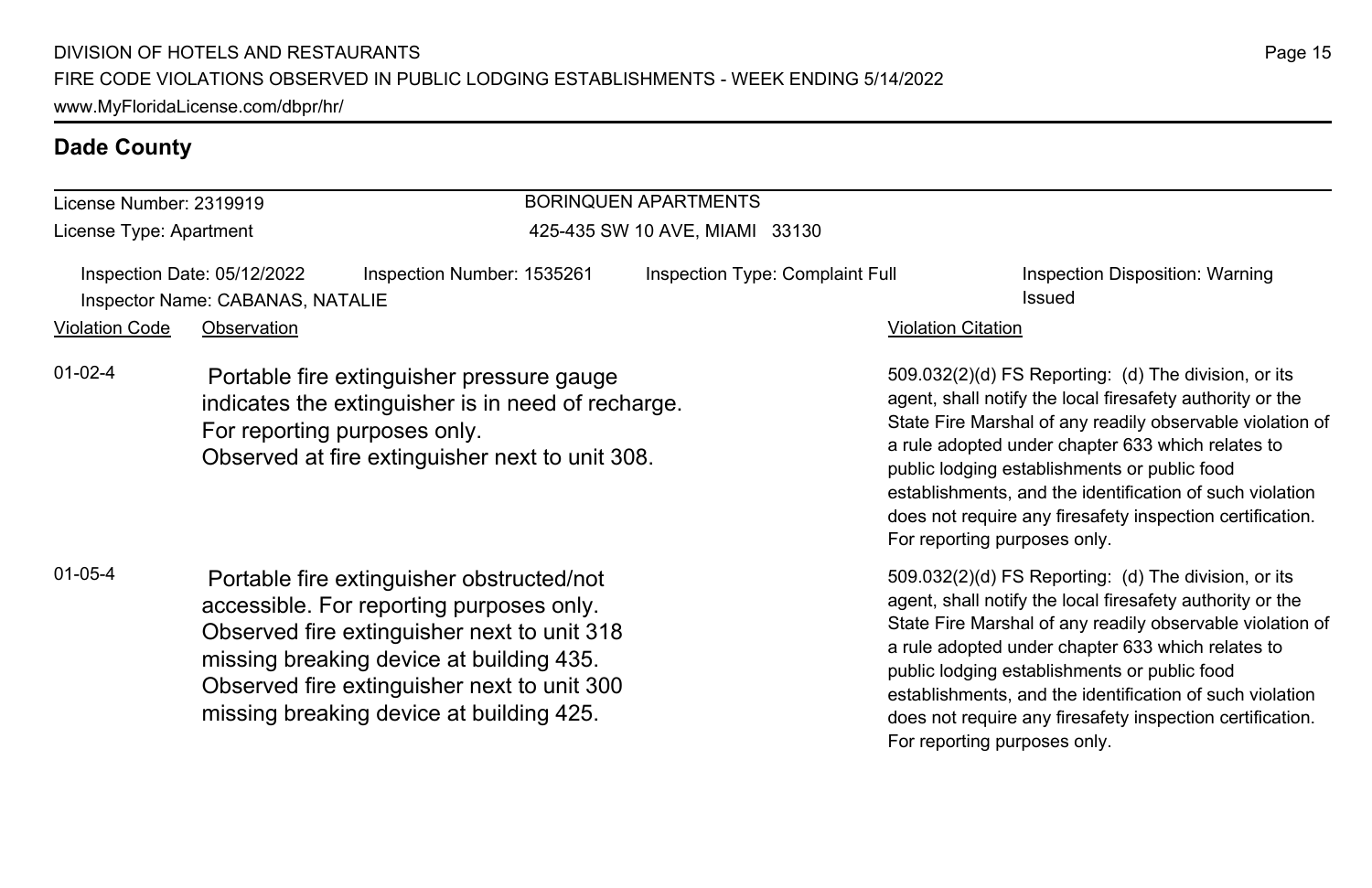| License Number: 2321976 |                                                                |                                                                                                                                                     | LATIN QUARTER APT |                                    |                           |                                                                                                                                                                                                                                                                                                                                                                                                              |
|-------------------------|----------------------------------------------------------------|-----------------------------------------------------------------------------------------------------------------------------------------------------|-------------------|------------------------------------|---------------------------|--------------------------------------------------------------------------------------------------------------------------------------------------------------------------------------------------------------------------------------------------------------------------------------------------------------------------------------------------------------------------------------------------------------|
| License Type: Apartment |                                                                | 1859 SW 5 ST, MIAMI 331353465                                                                                                                       |                   |                                    |                           |                                                                                                                                                                                                                                                                                                                                                                                                              |
|                         | Inspection Date: 05/12/2022<br>Inspector Name: GARCIA, B OSCAR | Inspection Number: 1513368                                                                                                                          |                   | Inspection Type: Routine - Lodging |                           | Inspection Disposition: Inspection<br>Completed - No Further Action                                                                                                                                                                                                                                                                                                                                          |
| <b>Violation Code</b>   | Observation                                                    |                                                                                                                                                     |                   |                                    | <b>Violation Citation</b> |                                                                                                                                                                                                                                                                                                                                                                                                              |
| $01 - 06 - 4$           | apartment 8                                                    | Portable fire extinguisher locked in a box with no<br>means of access to the fire extinguisher. For<br>reporting purposes only. Frist floor next to |                   |                                    |                           | 509.032(2)(d) FS Reporting: (d) The division, or its<br>agent, shall notify the local firesafety authority or the<br>State Fire Marshal of any readily observable violation of<br>a rule adopted under chapter 633 which relates to<br>public lodging establishments or public food<br>establishments, and the identification of such violation<br>does not require any firesafety inspection certification. |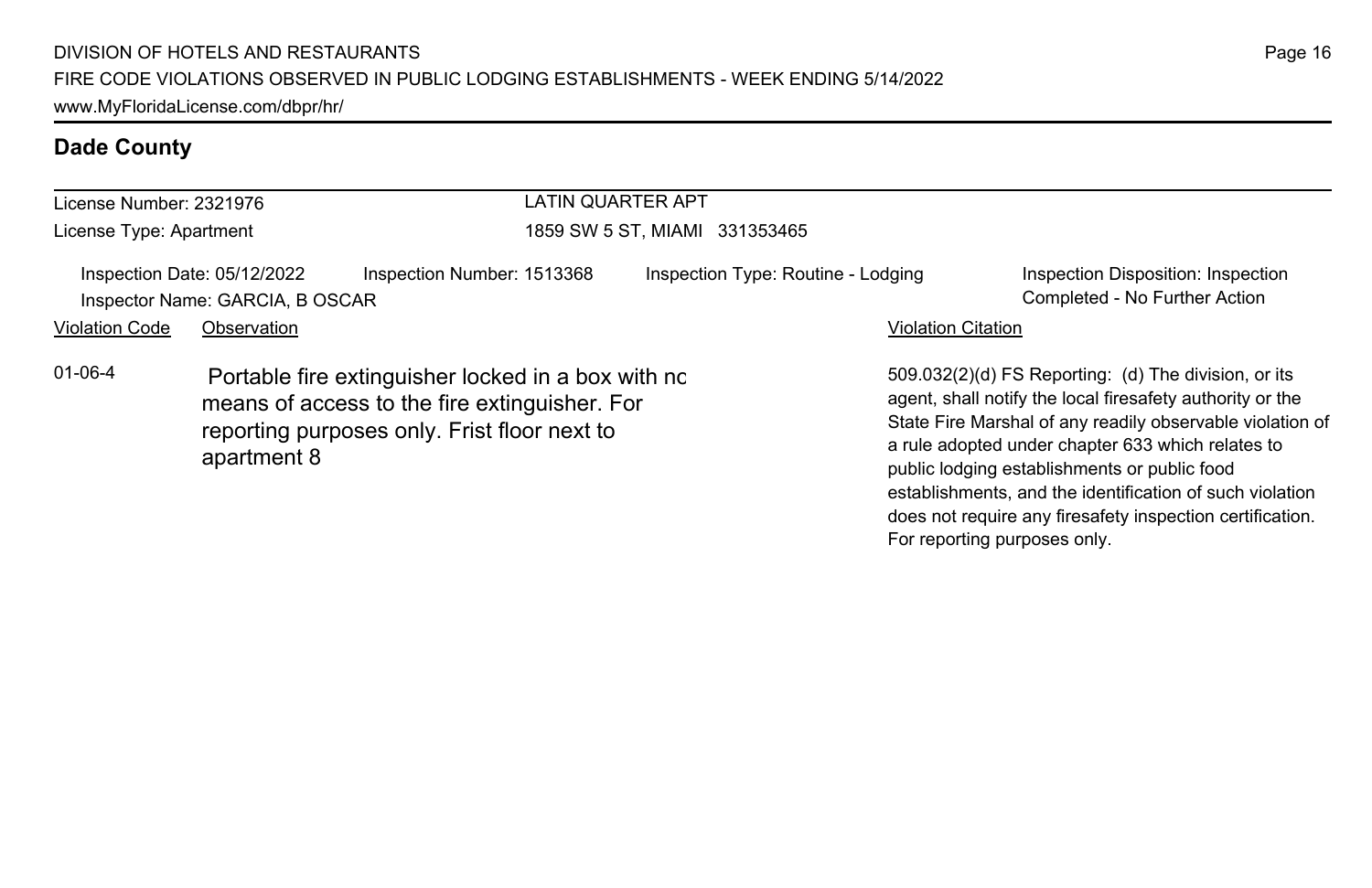| License Number: 2305603 |                                                             |                                                                                                                                                        | DWBJ CORP                     |                                    |                              |                                                                                                                                                                                                                                                                                                                                                                                                              |  |
|-------------------------|-------------------------------------------------------------|--------------------------------------------------------------------------------------------------------------------------------------------------------|-------------------------------|------------------------------------|------------------------------|--------------------------------------------------------------------------------------------------------------------------------------------------------------------------------------------------------------------------------------------------------------------------------------------------------------------------------------------------------------------------------------------------------------|--|
| License Type: Apartment |                                                             |                                                                                                                                                        | 243 NW 10 ST, MIAMI 331363435 |                                    |                              |                                                                                                                                                                                                                                                                                                                                                                                                              |  |
|                         | Inspection Date: 05/10/2022<br>Inspector Name: TAYLOR, JOHN | Inspection Number: 1515823                                                                                                                             |                               | Inspection Type: Routine - Lodging |                              | Inspection Disposition: Warning<br>Issued                                                                                                                                                                                                                                                                                                                                                                    |  |
| <b>Violation Code</b>   | Observation                                                 |                                                                                                                                                        |                               |                                    | <b>Violation Citation</b>    |                                                                                                                                                                                                                                                                                                                                                                                                              |  |
| $01 - 06 - 4$           |                                                             | Portable fire extinguisher locked in a box with no<br>means of access to the fire extinguisher. For<br>reporting purposes only. Located next to Apt 1. |                               |                                    | For reporting purposes only. | 509.032(2)(d) FS Reporting: (d) The division, or its<br>agent, shall notify the local firesafety authority or the<br>State Fire Marshal of any readily observable violation of<br>a rule adopted under chapter 633 which relates to<br>public lodging establishments or public food<br>establishments, and the identification of such violation<br>does not require any firesafety inspection certification. |  |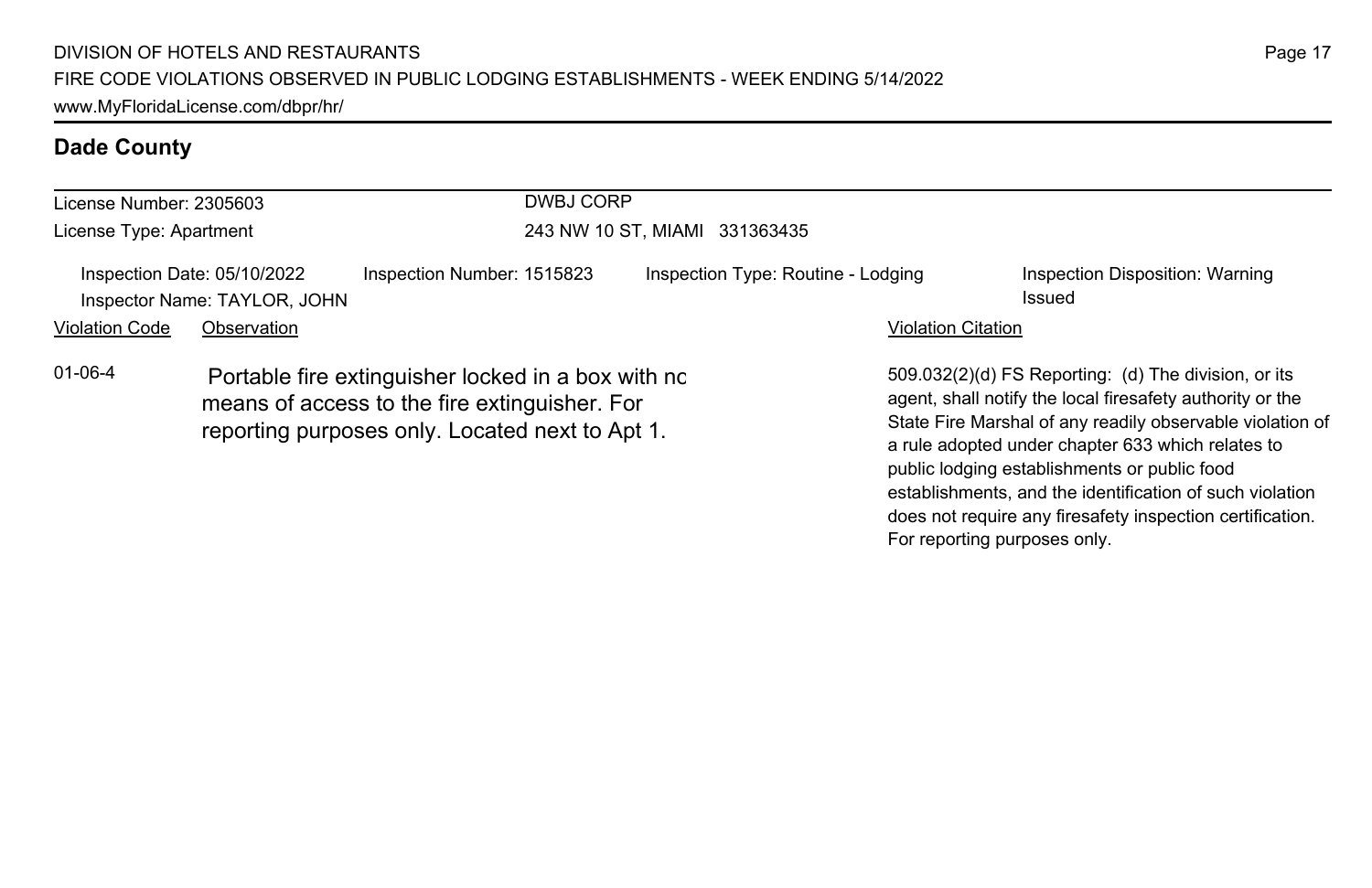| License Number: 2310225 |                                                                      |                                                                                                  | <b>DESIGN PLACE</b>                |                           |                                                                                                                                                                                                                                        |  |  |
|-------------------------|----------------------------------------------------------------------|--------------------------------------------------------------------------------------------------|------------------------------------|---------------------------|----------------------------------------------------------------------------------------------------------------------------------------------------------------------------------------------------------------------------------------|--|--|
| License Type: Apartment |                                                                      | 5035 NE 2 AVE, MIAMI 331372917                                                                   |                                    |                           |                                                                                                                                                                                                                                        |  |  |
|                         | Inspection Date: 05/10/2022<br>Inspector Name: LODENQUAI, BARRINGTON | Inspection Number: 1519415                                                                       | Inspection Type: Routine - Lodging |                           | Inspection Disposition: Warning<br>Issued                                                                                                                                                                                              |  |  |
| <b>Violation Code</b>   | Observation                                                          |                                                                                                  |                                    | <b>Violation Citation</b> |                                                                                                                                                                                                                                        |  |  |
| 04-01-4                 | Observed at building 5265.                                           | Trouble/alarm light illuminated on the fire alarm<br>control panel. For reporting purposes only. |                                    |                           | 509.032(2)(d) FS Reporting: The division, or its agent,<br>shall notify the local firesafety authority or the State<br>Fire Marshal of any readily observable violation of a<br>rule adopted under chapter 633 which relates to public |  |  |

lodging establishments or public food establishments, and the identification of such violation does not require any firesafety inspection certification. For reporting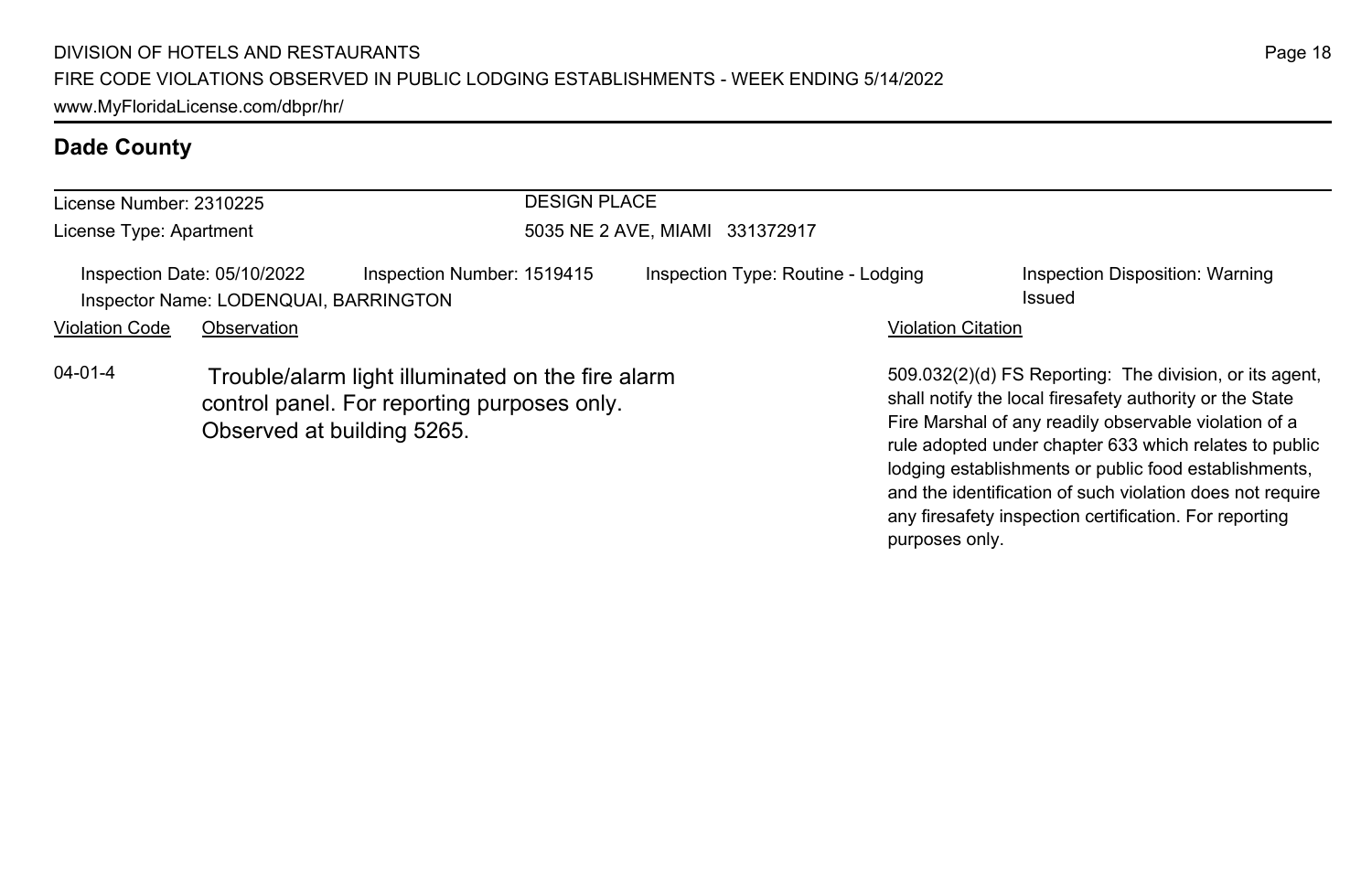| License Number: 2309788 |                                                                                     |                                                                                                                                             | 1031-41 NE 78TH ROAD, LLC      |                                                                 |                                                                                                                                                                                                                                                                                                                                                 |
|-------------------------|-------------------------------------------------------------------------------------|---------------------------------------------------------------------------------------------------------------------------------------------|--------------------------------|-----------------------------------------------------------------|-------------------------------------------------------------------------------------------------------------------------------------------------------------------------------------------------------------------------------------------------------------------------------------------------------------------------------------------------|
| License Type: Apartment |                                                                                     |                                                                                                                                             | 1020 NE 78TH ROAD, MIAMI 33138 |                                                                 |                                                                                                                                                                                                                                                                                                                                                 |
| <b>Violation Code</b>   | Inspection Date: 05/13/2022<br>Inspector Name: LODENQUAI, BARRINGTON<br>Observation | Inspection Number: 1521336                                                                                                                  |                                | Inspection Type: Routine - Lodging<br><b>Violation Citation</b> | Inspection Disposition: Administrative<br>complaint recommended                                                                                                                                                                                                                                                                                 |
| $01 - 06 - 4$           | reporting purposes only.                                                            | Portable fire extinguisher locked in a box with no<br>means of access to the fire extinguisher. For<br>Observed between apartments 3 and 5. |                                |                                                                 | 509.032(2)(d) FS Reporting: (d) The division, or its<br>agent, shall notify the local firesafety authority or the<br>State Fire Marshal of any readily observable violation of<br>a rule adopted under chapter 633 which relates to<br>public lodging establishments or public food<br>establishments, and the identification of such violation |

does not require any firesafety inspection certification.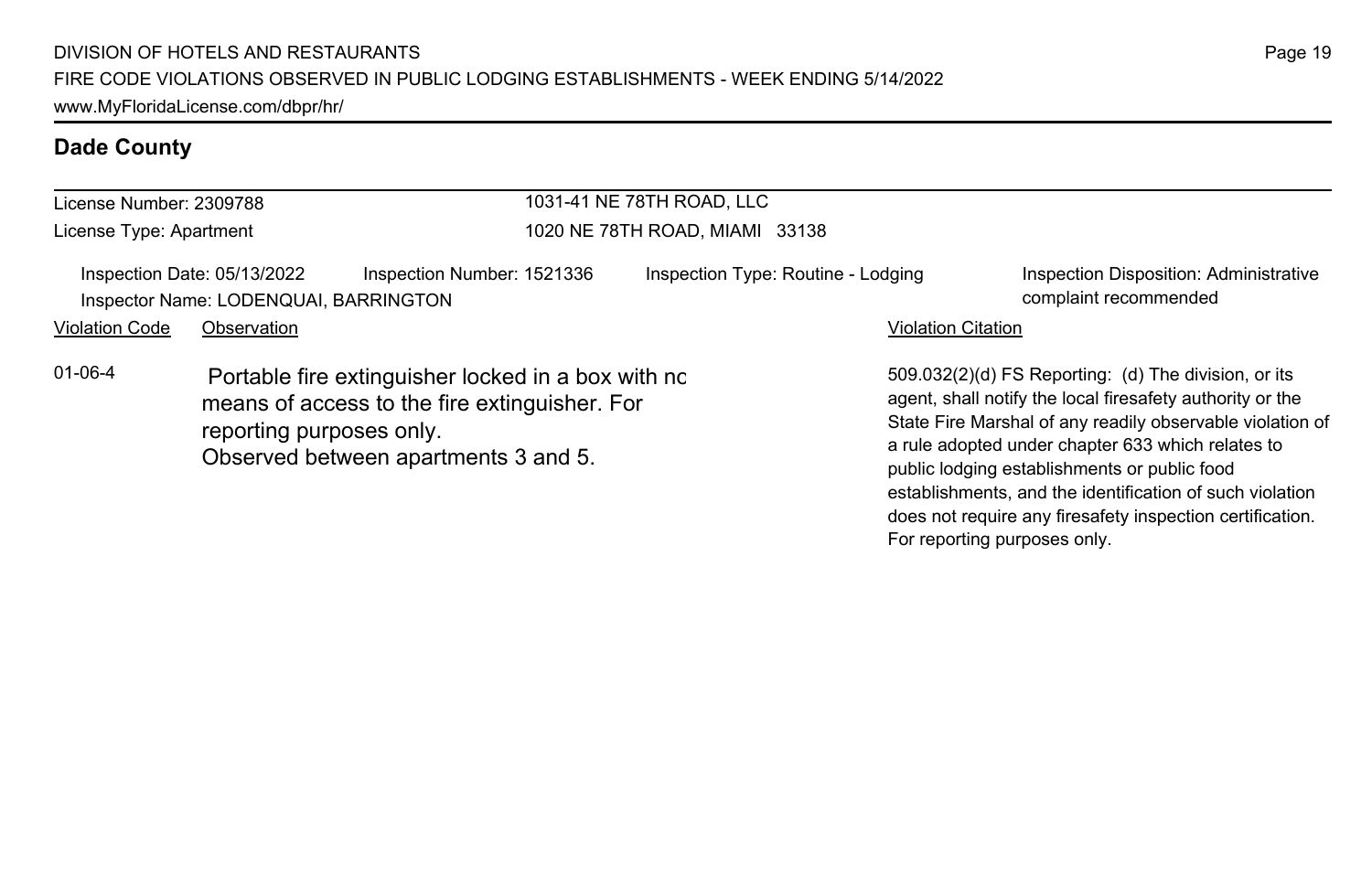| License Number: 2301413<br>License Type: Hotel |             |                                                                                                  | CASA MATANZA<br>516 ESPANOLA WAY, MIAMI BEACH 33139 |                           |                                                                                                                                                                              |  |  |
|------------------------------------------------|-------------|--------------------------------------------------------------------------------------------------|-----------------------------------------------------|---------------------------|------------------------------------------------------------------------------------------------------------------------------------------------------------------------------|--|--|
|                                                |             |                                                                                                  |                                                     |                           |                                                                                                                                                                              |  |  |
| <b>Violation Code</b>                          | Observation |                                                                                                  |                                                     | <b>Violation Citation</b> |                                                                                                                                                                              |  |  |
| $04 - 01 - 4$                                  |             | Trouble/alarm light illuminated on the fire alarm<br>control panel. For reporting purposes only. |                                                     |                           | 509.032(2)(d) FS Reporting: The division, or its agent,<br>shall notify the local firesafety authority or the State<br>Fire Marshal of any readily observable violation of a |  |  |

rule adopted under chapter 633 which relates to public lodging establishments or public food establishments, and the identification of such violation does not require any firesafety inspection certification. For reporting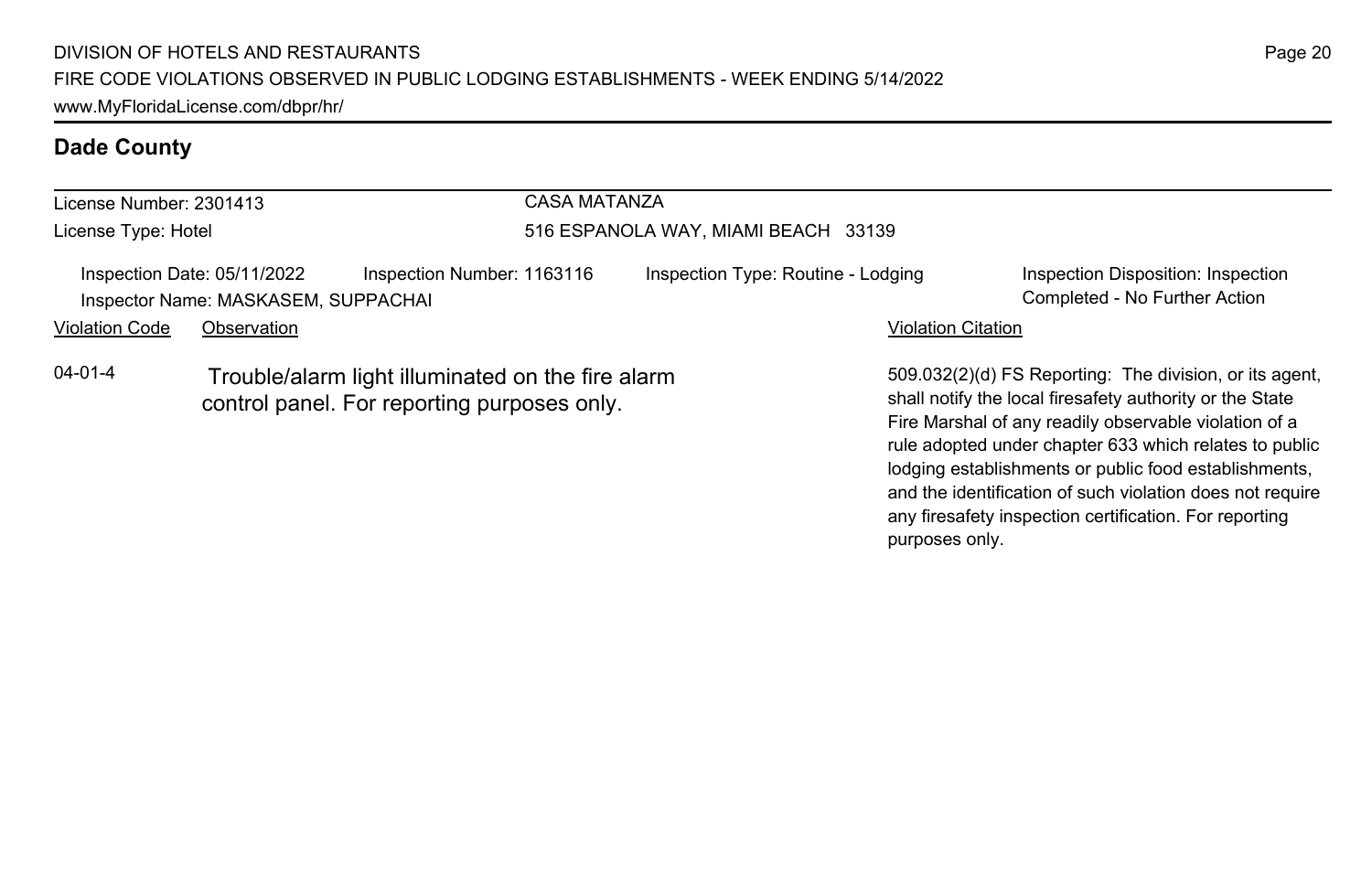| License Number: 2305549 |                                                               |                                                                                                        | PLYMOUTH HOTEL                     |                           |                                                                                                                                                                                                                                        |  |  |
|-------------------------|---------------------------------------------------------------|--------------------------------------------------------------------------------------------------------|------------------------------------|---------------------------|----------------------------------------------------------------------------------------------------------------------------------------------------------------------------------------------------------------------------------------|--|--|
| License Type: Hotel     |                                                               | 336 21 ST, MIAMI BEACH 33139                                                                           |                                    |                           |                                                                                                                                                                                                                                        |  |  |
|                         | Inspection Date: 05/13/2022<br>Inspector Name: HODGE, KRISTEN | Inspection Number: 1163777                                                                             | Inspection Type: Routine - Lodging |                           | Inspection Disposition: Inspection<br>Completed - No Further Action                                                                                                                                                                    |  |  |
| <b>Violation Code</b>   | Observation                                                   |                                                                                                        |                                    | <b>Violation Citation</b> |                                                                                                                                                                                                                                        |  |  |
| $04 - 01 - 4$           | reporting purposes only.                                      | Trouble/alarm light illuminated on the fire alarm<br>control panel located behind front desk area. For |                                    |                           | 509.032(2)(d) FS Reporting: The division, or its agent,<br>shall notify the local firesafety authority or the State<br>Fire Marshal of any readily observable violation of a<br>rule adopted under chapter 633 which relates to public |  |  |

lodging establishments or public food establishments, and the identification of such violation does not require any firesafety inspection certification. For reporting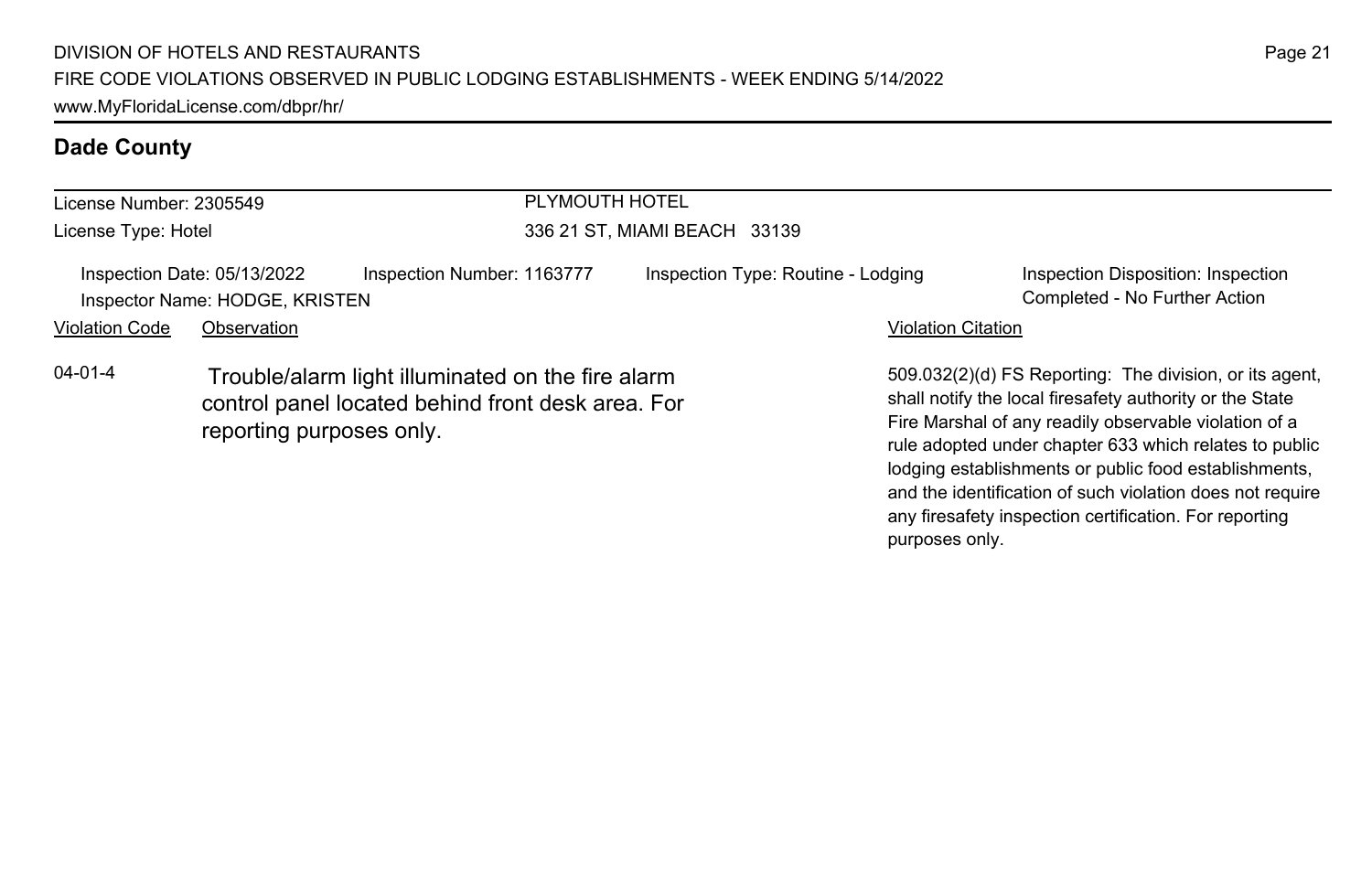| License Number: 2330379                                            |             |                                                                                                                                               | 1330 15TH STREET LLC          |                                    |                           |                                                                                                                                                                                                                                     |  |
|--------------------------------------------------------------------|-------------|-----------------------------------------------------------------------------------------------------------------------------------------------|-------------------------------|------------------------------------|---------------------------|-------------------------------------------------------------------------------------------------------------------------------------------------------------------------------------------------------------------------------------|--|
| License Type: Apartment                                            |             |                                                                                                                                               | 1330 15 ST, MIAMI BEACH 33139 |                                    |                           |                                                                                                                                                                                                                                     |  |
| Inspection Date: 05/12/2022<br>Inspector Name: MASKASEM, SUPPACHAI |             | Inspection Number: 1529291                                                                                                                    |                               | Inspection Type: Routine - Lodging |                           | Inspection Disposition: Warning<br>Issued                                                                                                                                                                                           |  |
| <b>Violation Code</b>                                              | Observation |                                                                                                                                               |                               |                                    | <b>Violation Citation</b> |                                                                                                                                                                                                                                     |  |
| $01 - 01 - 4$                                                      |             | Portable fire extinguisher pressure gauge<br>indicates the extinguisher is overcharged. For<br>reporting purposes only. Observed by room 101. |                               |                                    |                           | 509.032(2)(d) FS Reporting: (d) The division, or its<br>agent, shall notify the local firesafety authority or the<br>State Fire Marshal of any readily observable violation of<br>a rule adopted under chapter 633 which relates to |  |

Page 22

public lodging establishments or public food

For reporting purposes only.

establishments, and the identification of such violation does not require any firesafety inspection certification.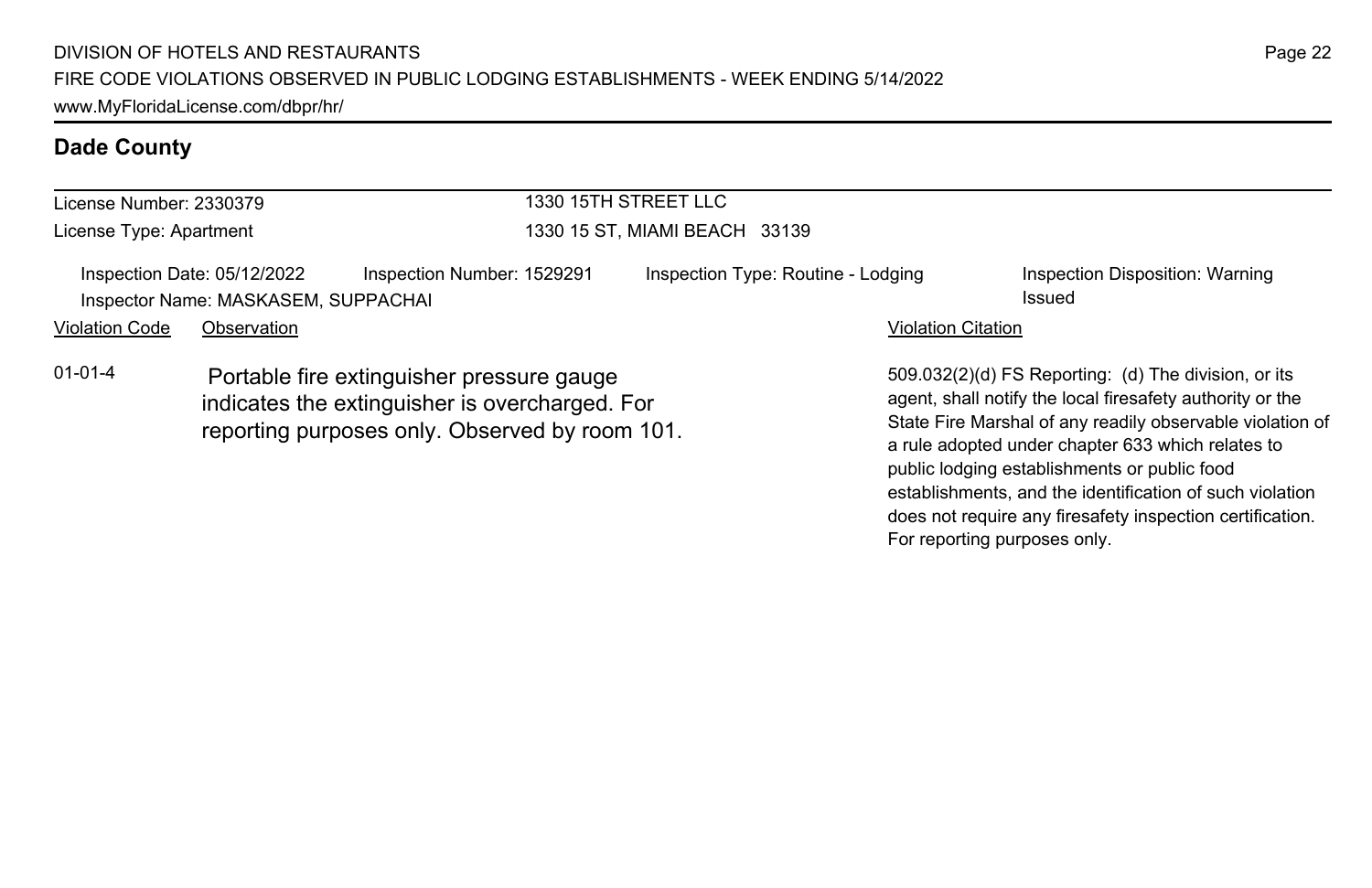| License Number: 2303220 |                                                                |                                                                                                                                                                                                      | LAPPI PARADISE LLC                 |                           |                                                                                                                                                                                                                                                                                     |  |  |
|-------------------------|----------------------------------------------------------------|------------------------------------------------------------------------------------------------------------------------------------------------------------------------------------------------------|------------------------------------|---------------------------|-------------------------------------------------------------------------------------------------------------------------------------------------------------------------------------------------------------------------------------------------------------------------------------|--|--|
| License Type: Apartment |                                                                |                                                                                                                                                                                                      | 600 79TH ST, MIAMI BEACH 33141     |                           |                                                                                                                                                                                                                                                                                     |  |  |
|                         | Inspection Date: 05/09/2022<br>Inspector Name: PRIETO, VICENTE | Inspection Number: 1528799                                                                                                                                                                           | Inspection Type: Routine - Lodging |                           | Inspection Disposition: Administrative<br>complaint recommended                                                                                                                                                                                                                     |  |  |
| <b>Violation Code</b>   | Observation                                                    |                                                                                                                                                                                                      |                                    | <b>Violation Citation</b> |                                                                                                                                                                                                                                                                                     |  |  |
| $01 - 06 - 4$           |                                                                | Portable fire extinguisher locked in a box with nc<br>means of access to the fire extinguisher. For<br>reporting purposes only. Observed missing<br>breaking device by unit 6. ** Repeat Violation** |                                    |                           | 509.032(2)(d) FS Reporting: (d) The division, or its<br>agent, shall notify the local firesafety authority or the<br>State Fire Marshal of any readily observable violation of<br>a rule adopted under chapter 633 which relates to<br>public lodging establishments or public food |  |  |

Page 23

establishments, and the identification of such violation does not require any firesafety inspection certification.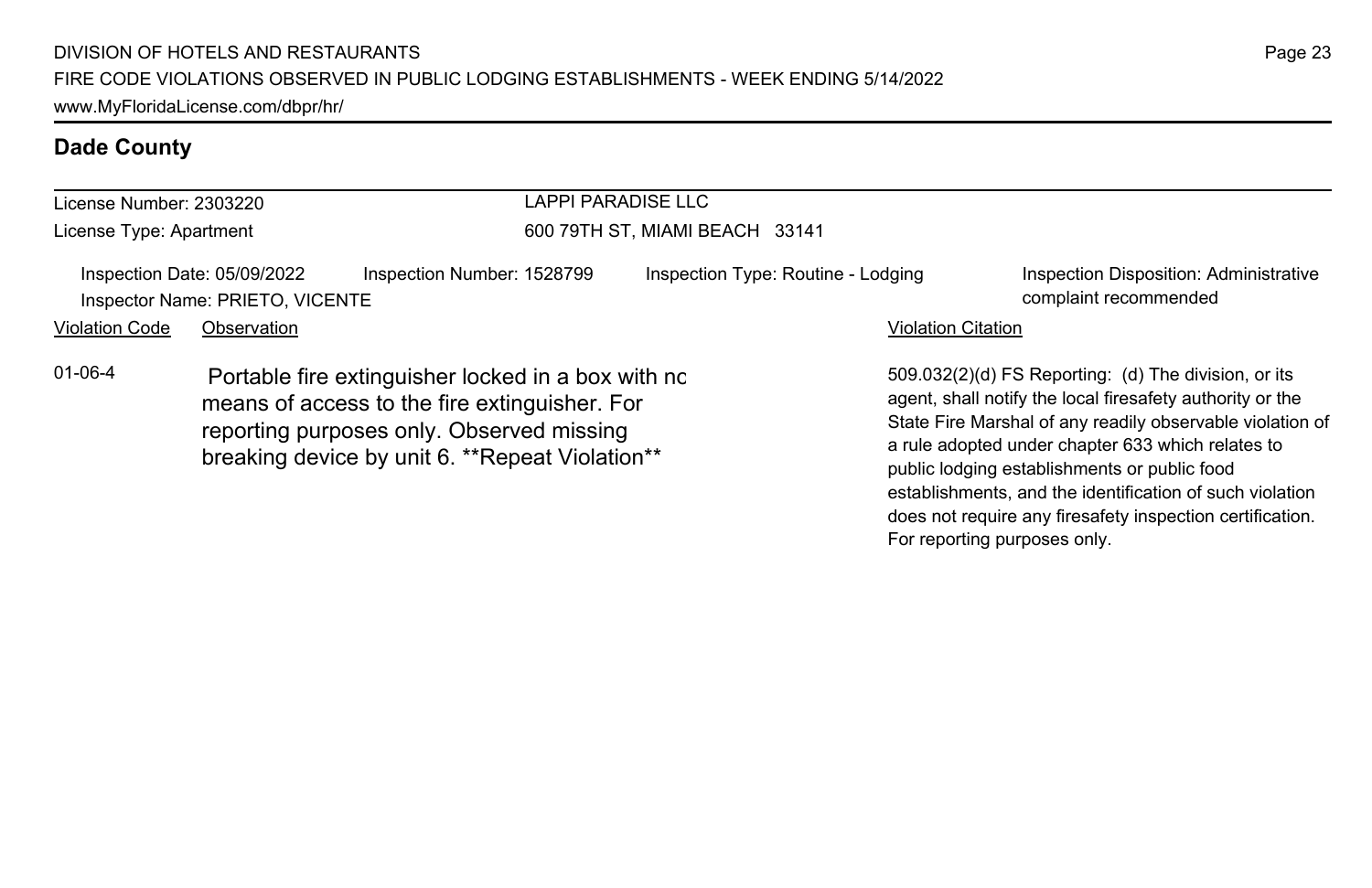| License Number: 2306883                                        |               |                                                                                                                                                                                                                                                              | YTECH-180 UNITS MIAMI BEACH INVESTMENT |                              |                                                                                                                                                                                                                                                                                                                                                                                                              |  |  |
|----------------------------------------------------------------|---------------|--------------------------------------------------------------------------------------------------------------------------------------------------------------------------------------------------------------------------------------------------------------|----------------------------------------|------------------------------|--------------------------------------------------------------------------------------------------------------------------------------------------------------------------------------------------------------------------------------------------------------------------------------------------------------------------------------------------------------------------------------------------------------|--|--|
| License Type: Apartment                                        |               |                                                                                                                                                                                                                                                              | 715 78 ST, MIAMI BEACH 33141           |                              |                                                                                                                                                                                                                                                                                                                                                                                                              |  |  |
| Inspection Date: 05/13/2022<br>Inspector Name: PRIETO, VICENTE |               | Inspection Number: 1524630                                                                                                                                                                                                                                   | Inspection Type: Routine - Lodging     |                              | Inspection Disposition: Warning<br>Issued                                                                                                                                                                                                                                                                                                                                                                    |  |  |
| <b>Violation Code</b>                                          | Observation   |                                                                                                                                                                                                                                                              |                                        | <b>Violation Citation</b>    |                                                                                                                                                                                                                                                                                                                                                                                                              |  |  |
| $01 - 06 - 4$                                                  | (building 780 | Portable fire extinguisher locked in a box with no<br>means of access to the fire extinguisher. For<br>reporting purposes only. Observed missing<br>breaking device on fire extinguisher box by unit 4<br>(building 7819), by unit 3, unit 4, unit 8, unit 6 |                                        | For reporting purposes only. | 509.032(2)(d) FS Reporting: (d) The division, or its<br>agent, shall notify the local firesafety authority or the<br>State Fire Marshal of any readily observable violation of<br>a rule adopted under chapter 633 which relates to<br>public lodging establishments or public food<br>establishments, and the identification of such violation<br>does not require any firesafety inspection certification. |  |  |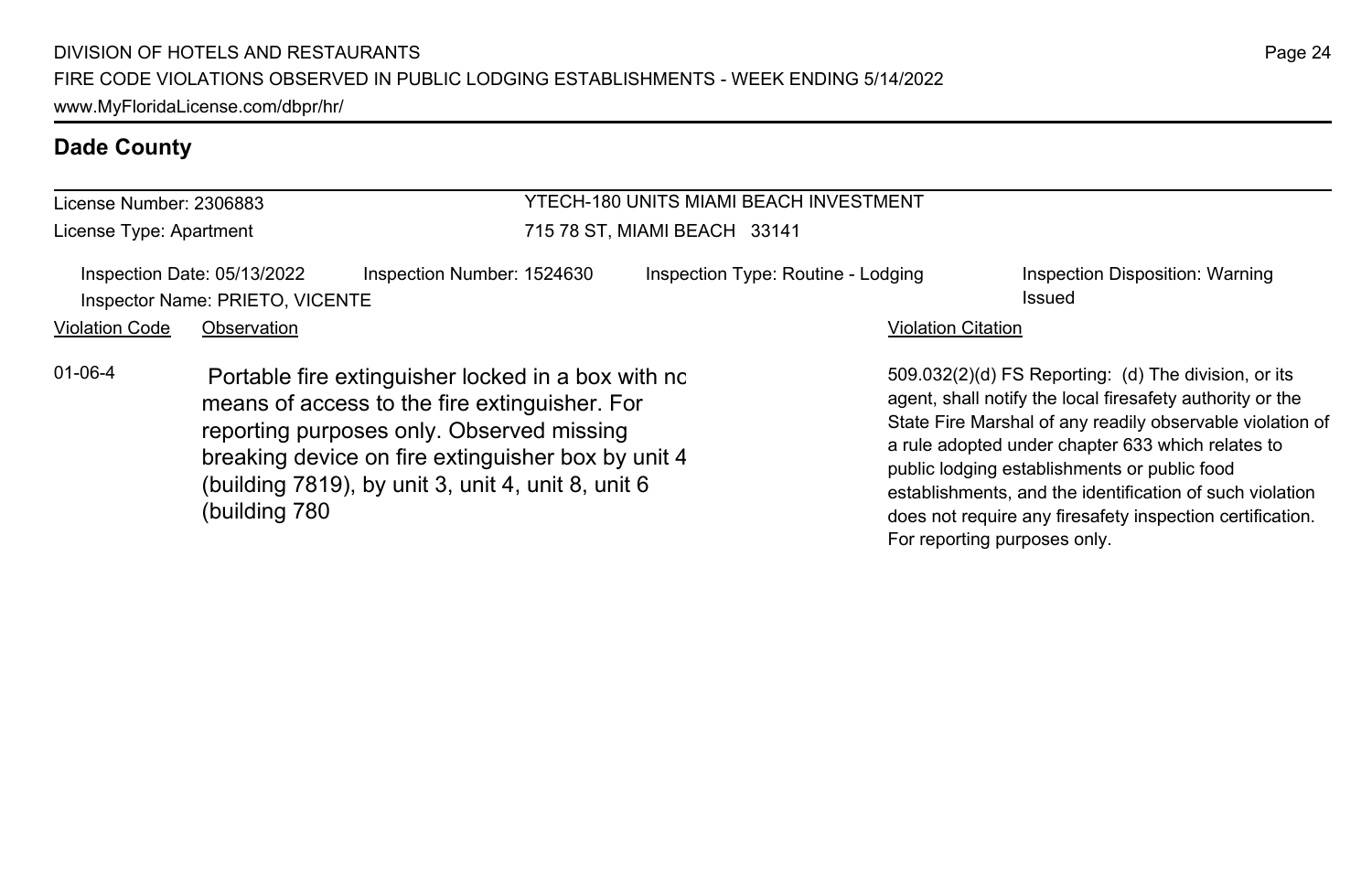#### License Number: 2309694 License Type: Apartment DECO LINDO APARTMENTS 6834 HARDING AVE, MIAMI BEACH 33141 Inspection Date: 05/09/2022 Inspection Number: 1530620 Inspection Type: Routine - Lodging Inspection Disposition: Inspection Inspector Name: TAYLOR, JOHN Completed - No Further Action Violation Code Observation **Violation Code Observation** Violation Citation Citation Citation Citation Citation Citation Citation Citation Citation Citation Citation Citation Citation Citation Citation Citation Citation Cit 509.032(2)(d) FS Reporting: (d) The division, or its agent, shall notify the local firesafety authority or the State Fire Marshal of any readily observable violation of a rule adopted under chapter 633 which relates to public lodging establishments or public food 01-02-4 Portable fire extinguisher pressure gauge indicates the extinguisher is in need of recharge. For reporting purposes only. Located next to Apt 15.

Page 25

establishments, and the identification of such violation does not require any firesafety inspection certification.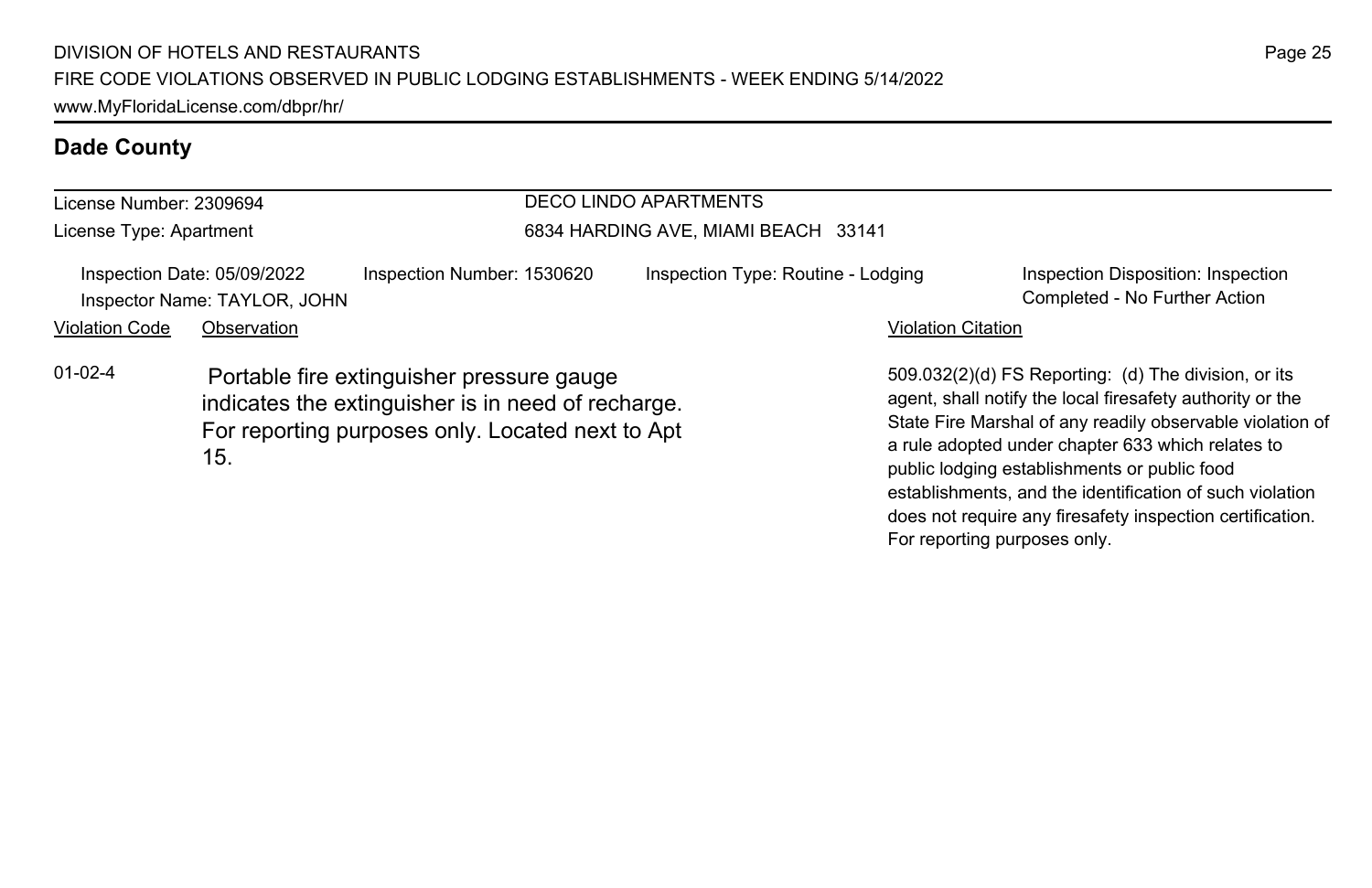| License Number: 2329678 |                                                             |                                                                                                                                                           | <b>REGAL APARTMENTS LLC</b>        |                           |                                                                                                                                                                                                                                                                                                                                                                                                                                              |  |  |  |
|-------------------------|-------------------------------------------------------------|-----------------------------------------------------------------------------------------------------------------------------------------------------------|------------------------------------|---------------------------|----------------------------------------------------------------------------------------------------------------------------------------------------------------------------------------------------------------------------------------------------------------------------------------------------------------------------------------------------------------------------------------------------------------------------------------------|--|--|--|
| License Type: Apartment |                                                             |                                                                                                                                                           | 6020 NW 13 AVE, MIAMI 33142        |                           |                                                                                                                                                                                                                                                                                                                                                                                                                                              |  |  |  |
|                         | Inspection Date: 05/12/2022<br>Inspector Name: BROWN, JARON | Inspection Number: 1514937                                                                                                                                | Inspection Type: Routine - Lodging |                           | Inspection Disposition: Warning<br>Issued                                                                                                                                                                                                                                                                                                                                                                                                    |  |  |  |
| <b>Violation Code</b>   | Observation                                                 |                                                                                                                                                           |                                    | <b>Violation Citation</b> |                                                                                                                                                                                                                                                                                                                                                                                                                                              |  |  |  |
| $01 - 06 - 4$           | reporting purposes only.<br>breakage device                 | Portable fire extinguisher locked in a box with no<br>means of access to the fire extinguisher. For<br>Observed fire extinguisher next to unit 15 missing |                                    |                           | 509.032(2)(d) FS Reporting: (d) The division, or its<br>agent, shall notify the local firesafety authority or the<br>State Fire Marshal of any readily observable violation of<br>a rule adopted under chapter 633 which relates to<br>public lodging establishments or public food<br>establishments, and the identification of such violation<br>does not require any firesafety inspection certification.<br>For reporting purposes only. |  |  |  |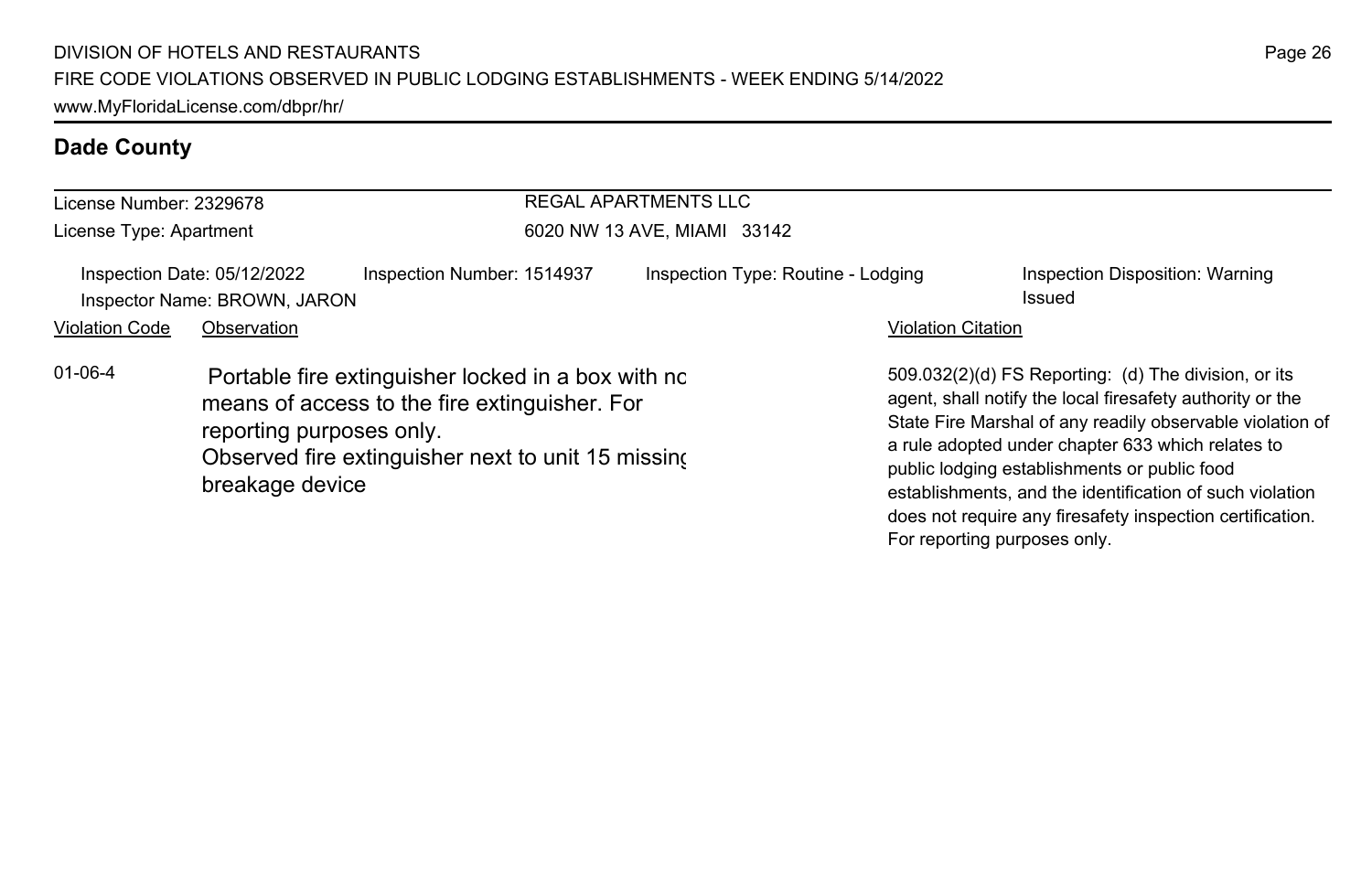| License Number: 2330169 |                                                             |                                                                                                  | OSPREY APARTMENTS LLC              |                                                                                                                                                                                                                                                                                                                                                              |  |  |  |
|-------------------------|-------------------------------------------------------------|--------------------------------------------------------------------------------------------------|------------------------------------|--------------------------------------------------------------------------------------------------------------------------------------------------------------------------------------------------------------------------------------------------------------------------------------------------------------------------------------------------------------|--|--|--|
| License Type: Apartment |                                                             |                                                                                                  | 5329 NW 17 AVE, MIAMI 33142        |                                                                                                                                                                                                                                                                                                                                                              |  |  |  |
|                         | Inspection Date: 05/10/2022<br>Inspector Name: BROWN, JARON | Inspection Number: 1526593                                                                       | Inspection Type: Routine - Lodging | Inspection Disposition: Warning<br>Issued                                                                                                                                                                                                                                                                                                                    |  |  |  |
| <b>Violation Code</b>   | Observation                                                 |                                                                                                  |                                    | <b>Violation Citation</b>                                                                                                                                                                                                                                                                                                                                    |  |  |  |
| $04 - 01 - 4$           |                                                             | Trouble/alarm light illuminated on the fire alarm<br>control panel. For reporting purposes only. |                                    | 509.032(2)(d) FS Reporting: The division, or its agent,<br>shall notify the local firesafety authority or the State<br>Fire Marshal of any readily observable violation of a<br>rule adopted under chapter 633 which relates to public<br>lodging establishments or public food establishments,<br>and the identification of such violation does not require |  |  |  |

any firesafety inspection certification. For reporting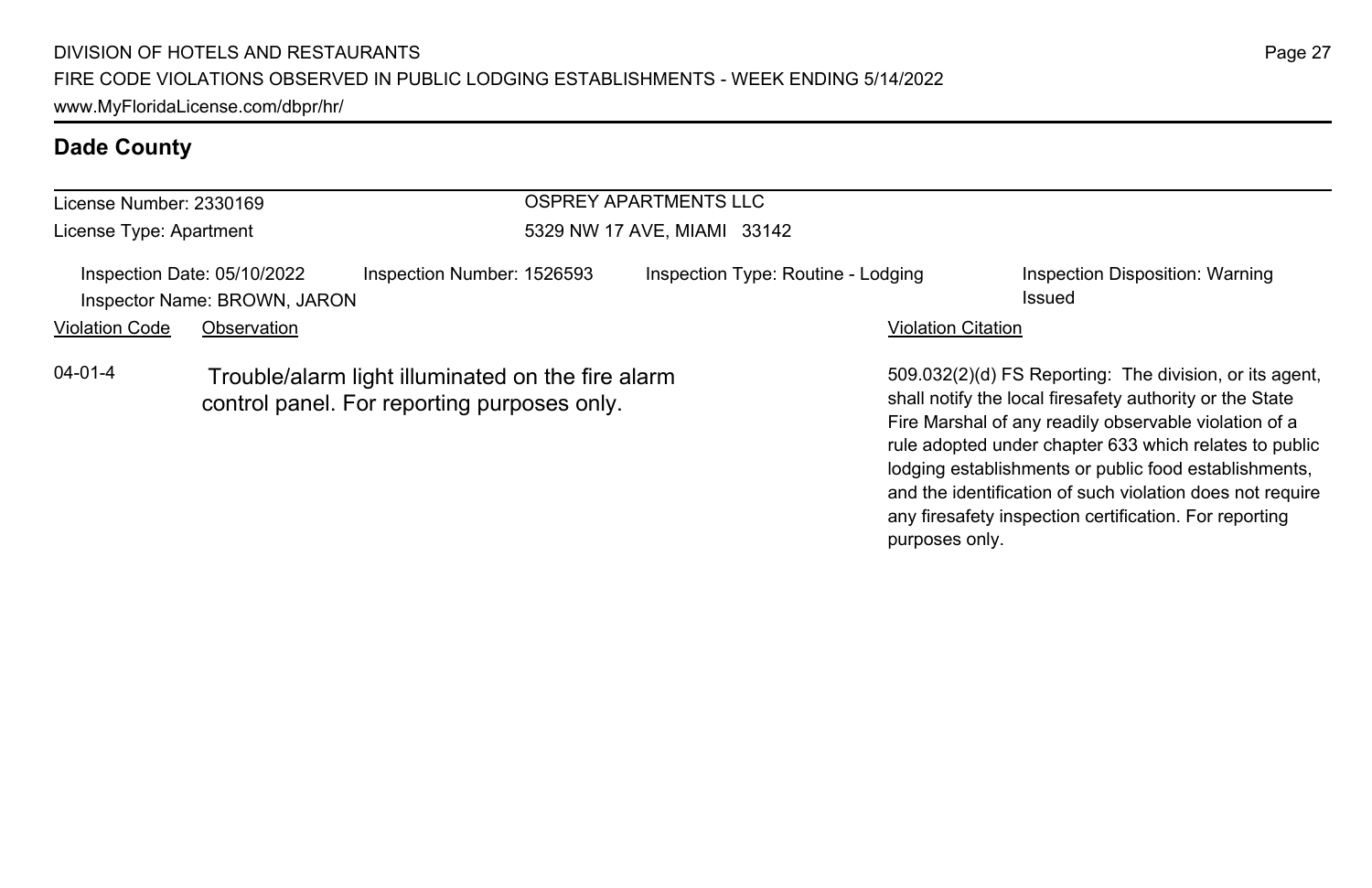| License Number: 2329740<br>License Type: Apartment |                                                            | AMLI DADELAND<br>8250 SW 72 CT, MIAMI 33143                                                                                                         |  |                                    |                           |                                                                                                                                                                                                                                                                                                 |
|----------------------------------------------------|------------------------------------------------------------|-----------------------------------------------------------------------------------------------------------------------------------------------------|--|------------------------------------|---------------------------|-------------------------------------------------------------------------------------------------------------------------------------------------------------------------------------------------------------------------------------------------------------------------------------------------|
|                                                    | Inspection Date: 05/09/2022<br>Inspector Name: PICO, JORGE | Inspection Number: 1522201                                                                                                                          |  | Inspection Type: Routine - Lodging |                           | Inspection Disposition: Inspection<br>Completed - No Further Action                                                                                                                                                                                                                             |
| <b>Violation Code</b>                              | Observation                                                |                                                                                                                                                     |  |                                    | <b>Violation Citation</b> |                                                                                                                                                                                                                                                                                                 |
| $04 - 01 - 4$                                      |                                                            | Trouble/alarm light illuminated on the fire alarm<br>control panel. For reporting purposes only.<br>Observed in building 8250 ** Repeat Violation** |  |                                    |                           | 509.032(2)(d) FS Reporting: The division, or its agent.<br>shall notify the local firesafety authority or the State<br>Fire Marshal of any readily observable violation of a<br>rule adopted under chapter 633 which relates to public<br>lodging establishments or public food establishments, |

and the identification of such violation does not require any firesafety inspection certification. For reporting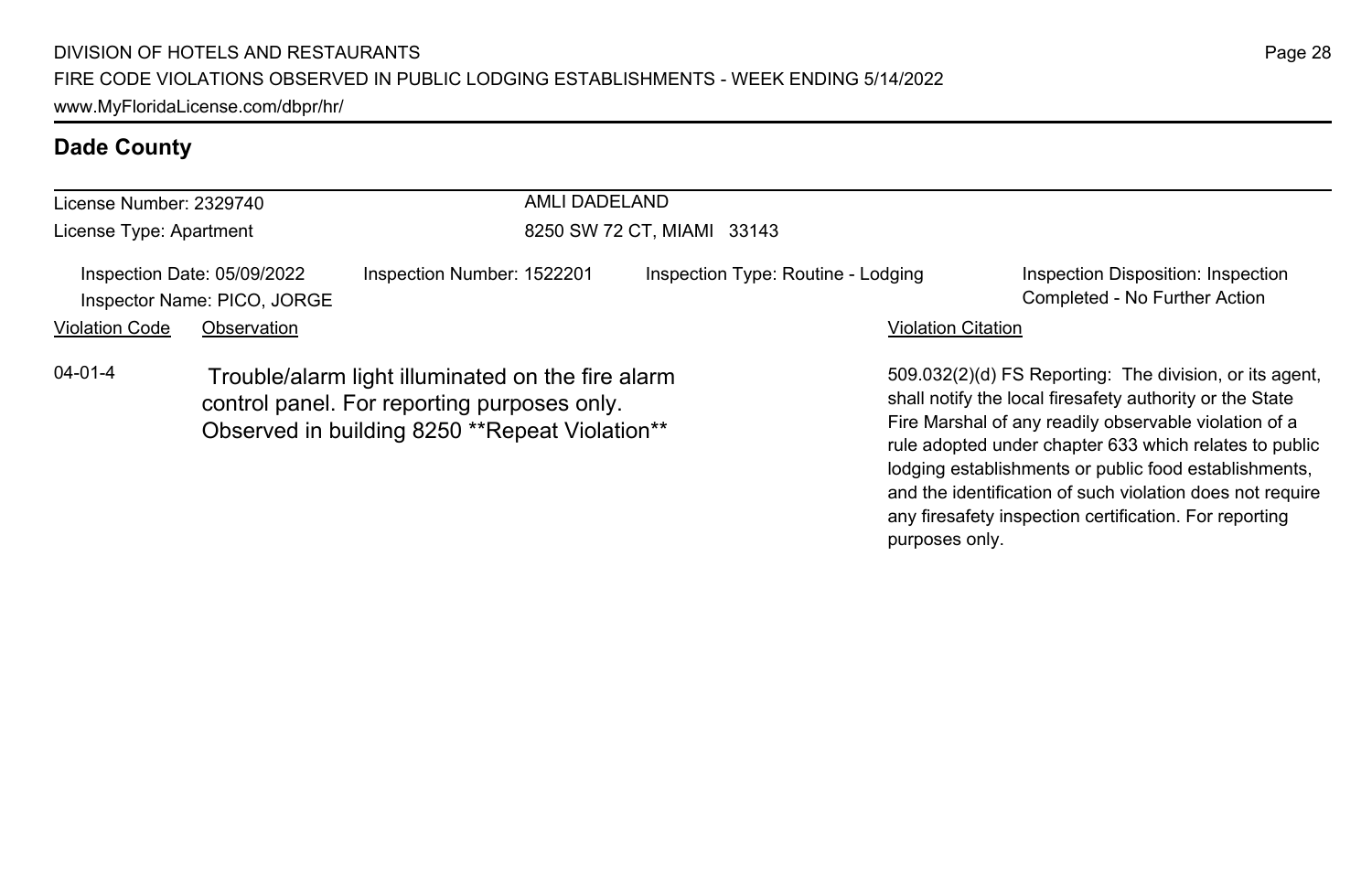### **Duval County**

| License Number: 2603702 |                                                                                                                                                                                                           | <b>RIVERVIEW APARTMENTS</b>                      |                           |                                                                                                                                                                                                                                                                                                                                                                                                              |  |  |
|-------------------------|-----------------------------------------------------------------------------------------------------------------------------------------------------------------------------------------------------------|--------------------------------------------------|---------------------------|--------------------------------------------------------------------------------------------------------------------------------------------------------------------------------------------------------------------------------------------------------------------------------------------------------------------------------------------------------------------------------------------------------------|--|--|
| License Type: Apartment |                                                                                                                                                                                                           | 301 CARAVAN CIR, JACKSONVILLE 32216              |                           |                                                                                                                                                                                                                                                                                                                                                                                                              |  |  |
|                         | Inspection Date: 05/10/2022<br>Inspection Number: 1535244<br>Inspector Name: VILBRUN, JOSUE                                                                                                               | Inspection Type: Lodging-Licensing<br>Inspection |                           | Inspection Disposition: Warning<br>Issued                                                                                                                                                                                                                                                                                                                                                                    |  |  |
| <b>Violation Code</b>   | Observation                                                                                                                                                                                               |                                                  | <b>Violation Citation</b> |                                                                                                                                                                                                                                                                                                                                                                                                              |  |  |
| $01 - 04 - 4$           | No portable fire extinguisher present on the<br>premises. For reporting purposes only.<br>Missing fire extinguisher inside laundry area on<br>wall where red storage case is located next to<br>pool area |                                                  |                           | 509.032(2)(d) FS Reporting: (d) The division, or its<br>agent, shall notify the local firesafety authority or the<br>State Fire Marshal of any readily observable violation of<br>a rule adopted under chapter 633 which relates to<br>public lodging establishments or public food<br>establishments, and the identification of such violation<br>does not require any firesafety inspection certification. |  |  |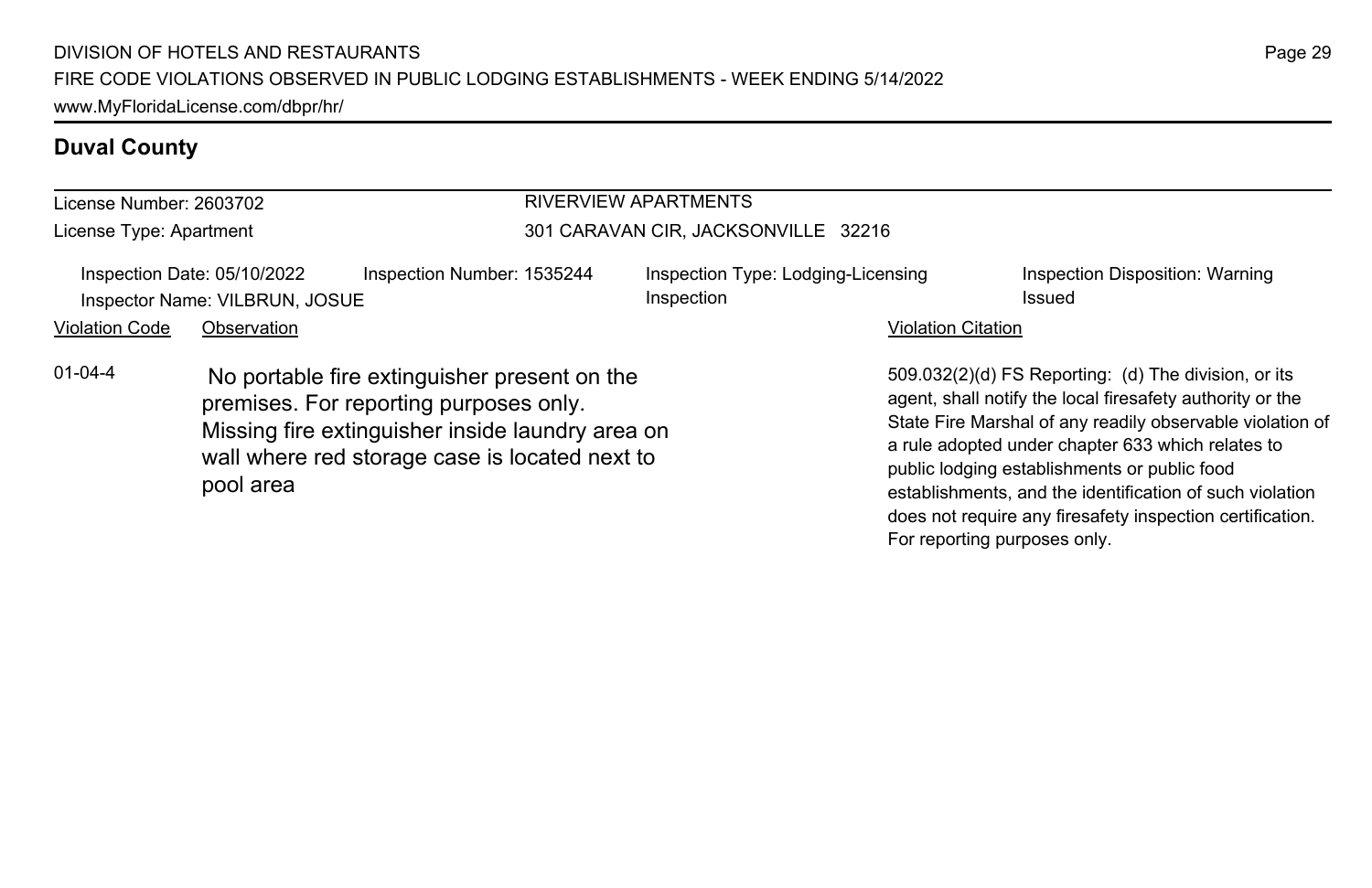### **Duval County**

| License Number: 2613196 |                                                             |                                                                                                                                                                                           | QUALITY INN OF ORANGE PARK<br>6135 YOUNGERMAN CIR, JACKSONVILLE 32244 |                           |                                                                                                                                                                                                                                                                                     |  |  |
|-------------------------|-------------------------------------------------------------|-------------------------------------------------------------------------------------------------------------------------------------------------------------------------------------------|-----------------------------------------------------------------------|---------------------------|-------------------------------------------------------------------------------------------------------------------------------------------------------------------------------------------------------------------------------------------------------------------------------------|--|--|
| License Type: Motel     |                                                             |                                                                                                                                                                                           |                                                                       |                           |                                                                                                                                                                                                                                                                                     |  |  |
|                         | Inspection Date: 05/10/2022<br>Inspector Name: BIAVA, GRANT | Inspection Number: 1221390                                                                                                                                                                | Inspection Type: Routine - Lodging                                    |                           | Inspection Disposition: Warning<br>Issued                                                                                                                                                                                                                                           |  |  |
| <b>Violation Code</b>   | Observation                                                 |                                                                                                                                                                                           |                                                                       | <b>Violation Citation</b> |                                                                                                                                                                                                                                                                                     |  |  |
| $01 - 03 - 4$           |                                                             | Portable fire extinguisher missing from it's<br>designated location (sign present indicating<br>designated location). For reporting purposes only<br>From designated location by room 161 |                                                                       |                           | 509.032(2)(d) FS Reporting: (d) The division, or its<br>agent, shall notify the local firesafety authority or the<br>State Fire Marshal of any readily observable violation of<br>a rule adopted under chapter 633 which relates to<br>public lodging establishments or public food |  |  |

establishments, and the identification of such violation does not require any firesafety inspection certification.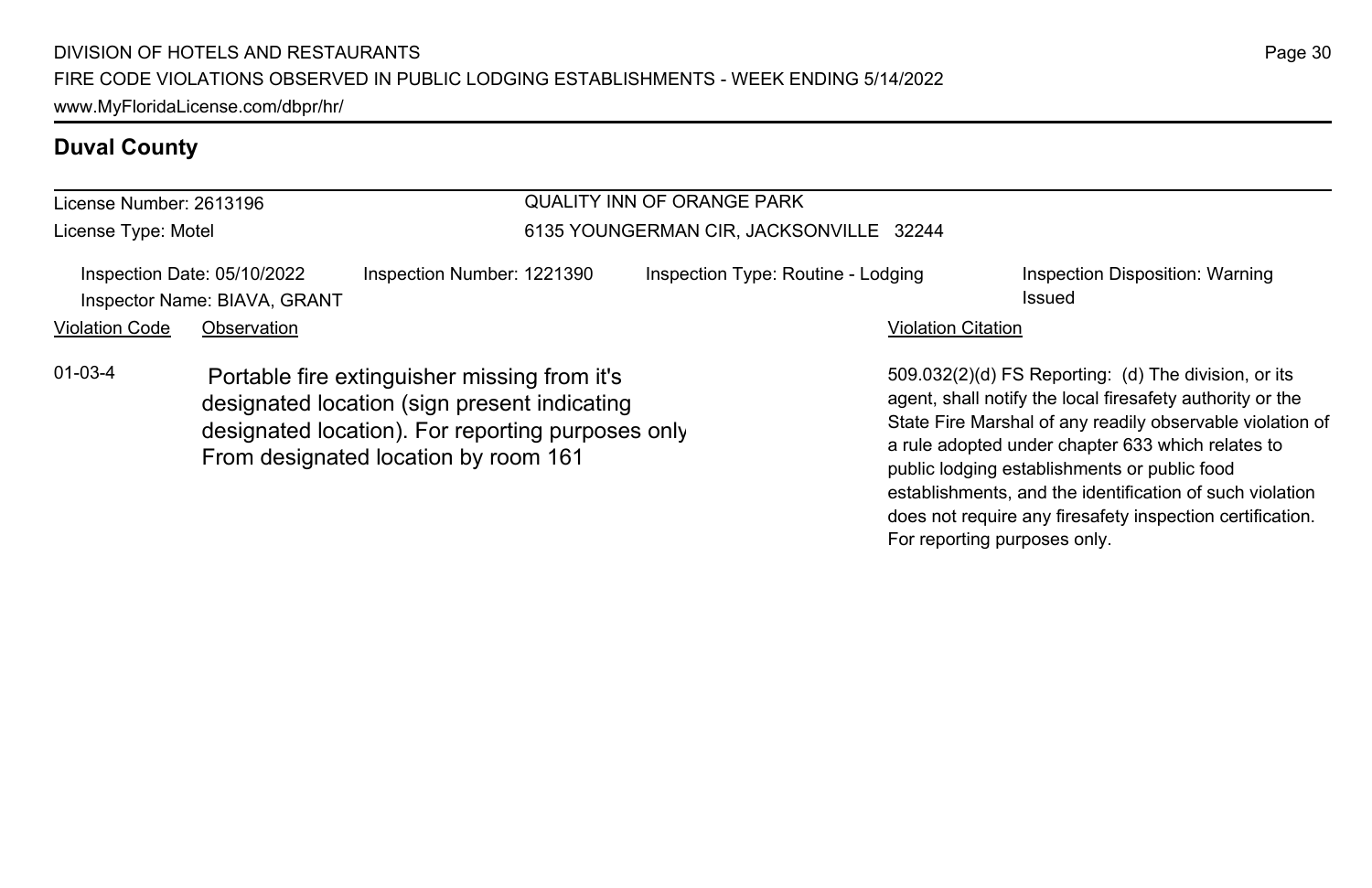#### **Duval County**

#### License Number: 2612170 License Type: Motel EXTENDED STAY AMERICA 10020 SKINNER LAKE DR, JACKSONVILLE 32246 Inspection Date: 05/09/2022 Inspection Number: 1221668 Inspection Type: Routine - Lodging Inspection Disposition: Inspection Inspector Name: JEFFERS, MARY-BETH Completed - No Further Action Violation Code Observation **Violation Code** Observation **Violation** Violation Citation Citation Citation Citation 61C-1.004(10) FAC and 509.032(2)(d) FS Reporting: 61C-1.004(10) The insurance inspector's boiler report is required annually for power boilers and high pressure/high temperature boilers and biannually for low pressure steam or vapor heating boilers. 509.032(2)(d) The division, or its agent, shall notify the local firesafety authority or the State Fire Marshal of 08-03-4 No boiler certificate or insurance inspector's boiler report available. For reporting purposes only. No boiler certificate available at boilers. Sticker posted on both boiler displays expiration date of 7-29-22. Operator called corporate office to have

Page 31

any readily observable violation of a rule adopted under

establishments or public food establishments, and the identification of such violation does not require any firesafety inspection certification. For reporting

chapter 633 which relates to public lodging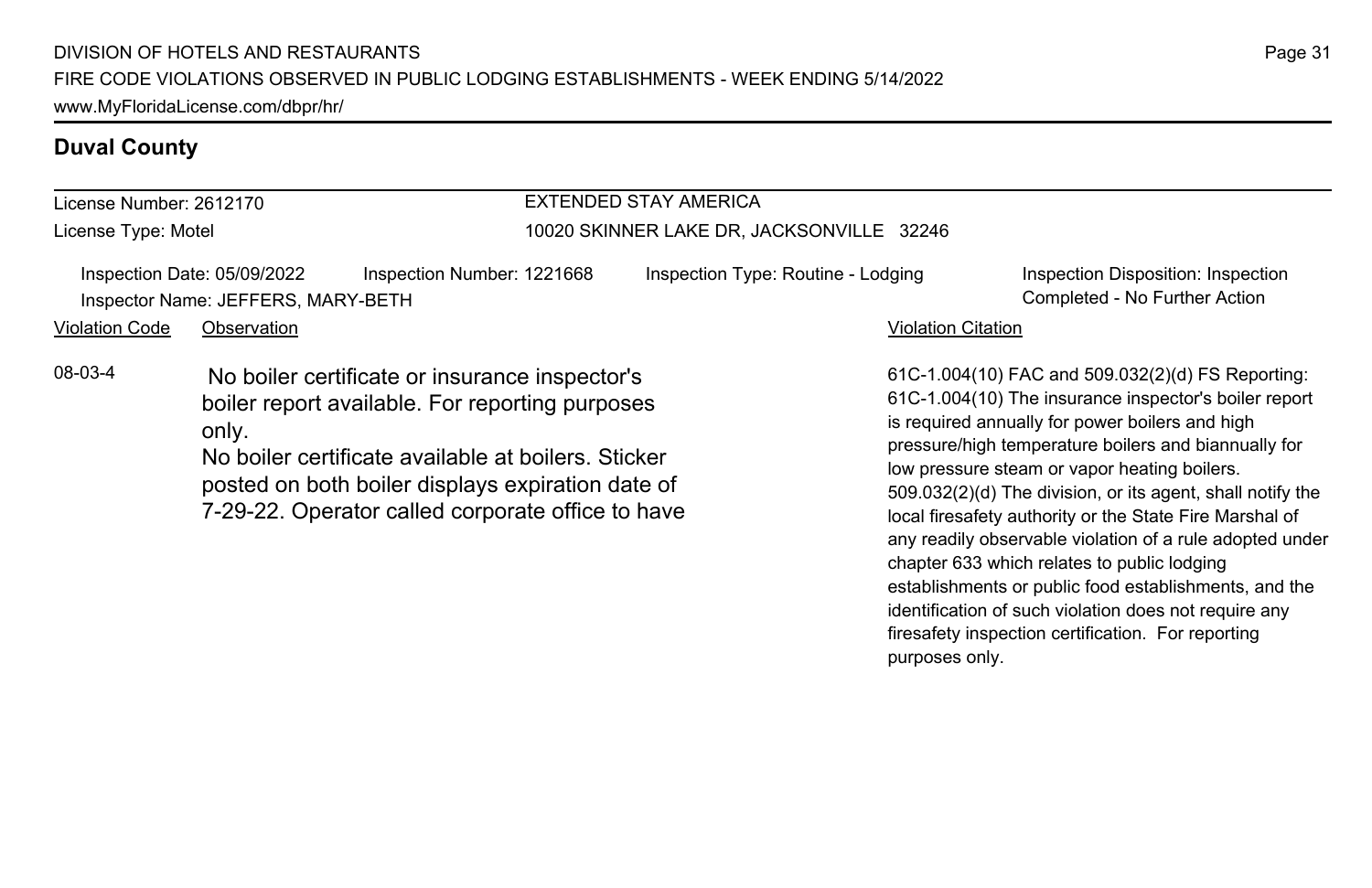#### **Hamilton County**

#### License Number: 3400014 License Type: Motel AMERICAN INN 8072 SR 6 W, JASPER 32052 Inspection Date: 05/10/2022 Inspection Number: 1222734 Inspection Type: Complaint Full Inspection Disposition: Inspection Inspector Name: BAILEY, KIMBERLY Completed - No Further Action Violation Code Observation Violation Citation 509.215(1) and (2) and 509.032(2)(d) FS Reporting: 509.215(1) Each guest room shall be equipped with an 04-02-4 No smoke detector provided in guest room/unit. For reporting purposes only. In room 21.

approved listed single-station smoke detector meeting the minimum requirements of NFPA-74 Standards for the Installation, Maintenance and Use of Household Fire Warning Equipment. (2) The building has smoke detectors in each guest room individually annunciating to a panel at a supervised location. 509.032(2)(d) The division, or its agent, shall notify the local firesafety authority or the State Fire Marshal of any readily observable violation of a rule adopted under chapter 633 which relates to public lodging establishments or public food establishments, and the identification of such violation does not require any firesafety inspection certification. For reporting purposes only.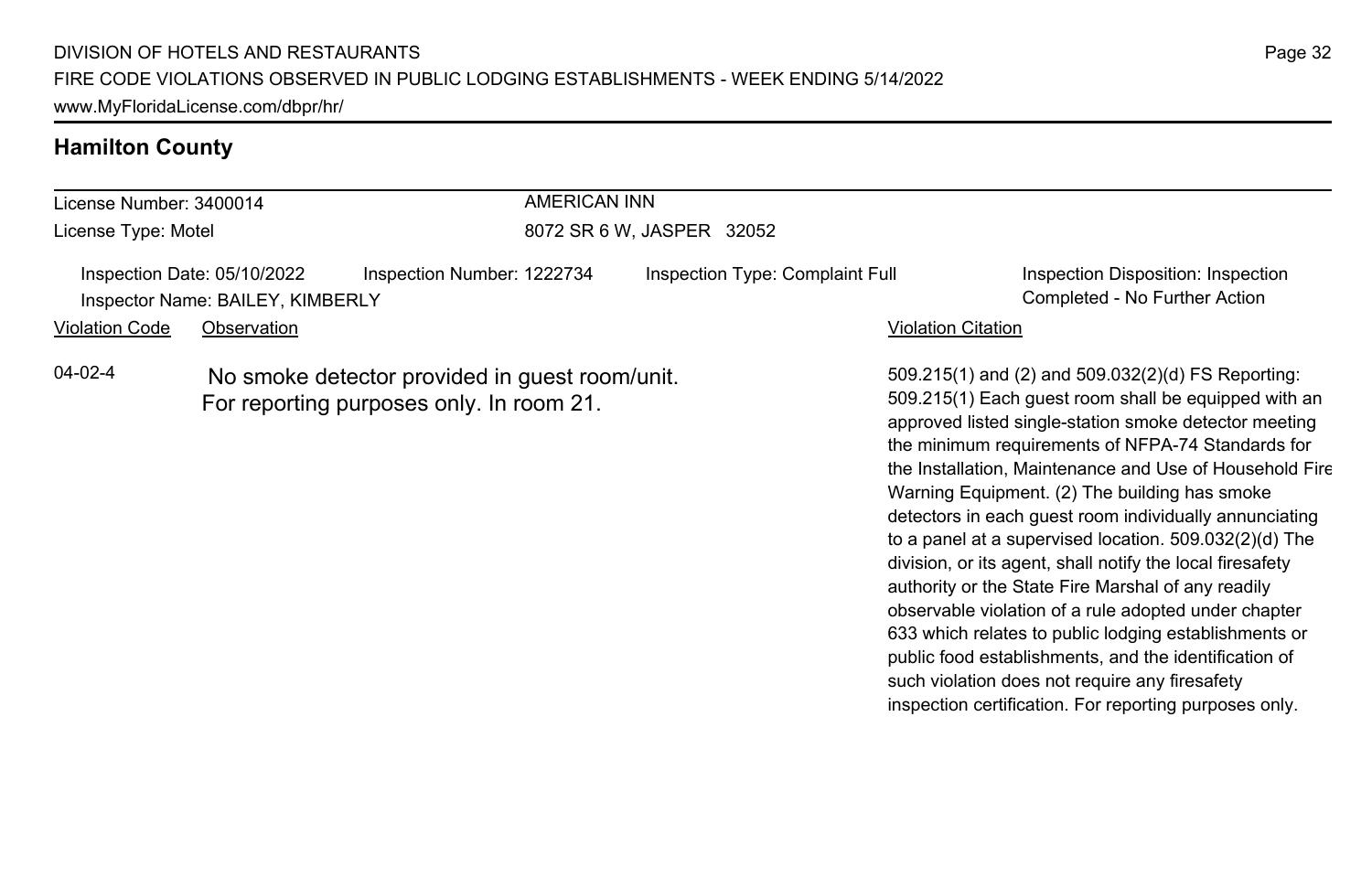### **Hernando County**

| License Number: 3700960                                        |             |                                                                                                                                                                                                                                                                       | <b>MICROTEL INN &amp; SUITES</b>          |                                    |                              |                                                                                                                                                                                                                                                                                                                                                                                                              |  |
|----------------------------------------------------------------|-------------|-----------------------------------------------------------------------------------------------------------------------------------------------------------------------------------------------------------------------------------------------------------------------|-------------------------------------------|------------------------------------|------------------------------|--------------------------------------------------------------------------------------------------------------------------------------------------------------------------------------------------------------------------------------------------------------------------------------------------------------------------------------------------------------------------------------------------------------|--|
| License Type: Hotel                                            |             |                                                                                                                                                                                                                                                                       | 6298 NATURE COAST BLVD, BROOKSVILLE 34602 |                                    |                              |                                                                                                                                                                                                                                                                                                                                                                                                              |  |
| Inspection Date: 05/10/2022<br>Inspector Name: COLE, GABRIELLE |             | Inspection Number: 1161709                                                                                                                                                                                                                                            |                                           | Inspection Type: Routine - Lodging |                              | Inspection Disposition: Call Back -<br>Complied                                                                                                                                                                                                                                                                                                                                                              |  |
| <b>Violation Code</b>                                          | Observation |                                                                                                                                                                                                                                                                       |                                           |                                    | <b>Violation Citation</b>    |                                                                                                                                                                                                                                                                                                                                                                                                              |  |
| $01 - 02 - 4$                                                  |             | - From initial inspection : Portable fire<br>extinguisher pressure gauge indicates the<br>extinguisher is in need of recharge. For reporting<br>purposes only. By room 325, 301, 209. - From<br>follow-up inspection 2022-04-19: ** Time<br>Extended** - From follow- |                                           |                                    | For reporting purposes only. | 509.032(2)(d) FS Reporting: (d) The division, or its<br>agent, shall notify the local firesafety authority or the<br>State Fire Marshal of any readily observable violation of<br>a rule adopted under chapter 633 which relates to<br>public lodging establishments or public food<br>establishments, and the identification of such violation<br>does not require any firesafety inspection certification. |  |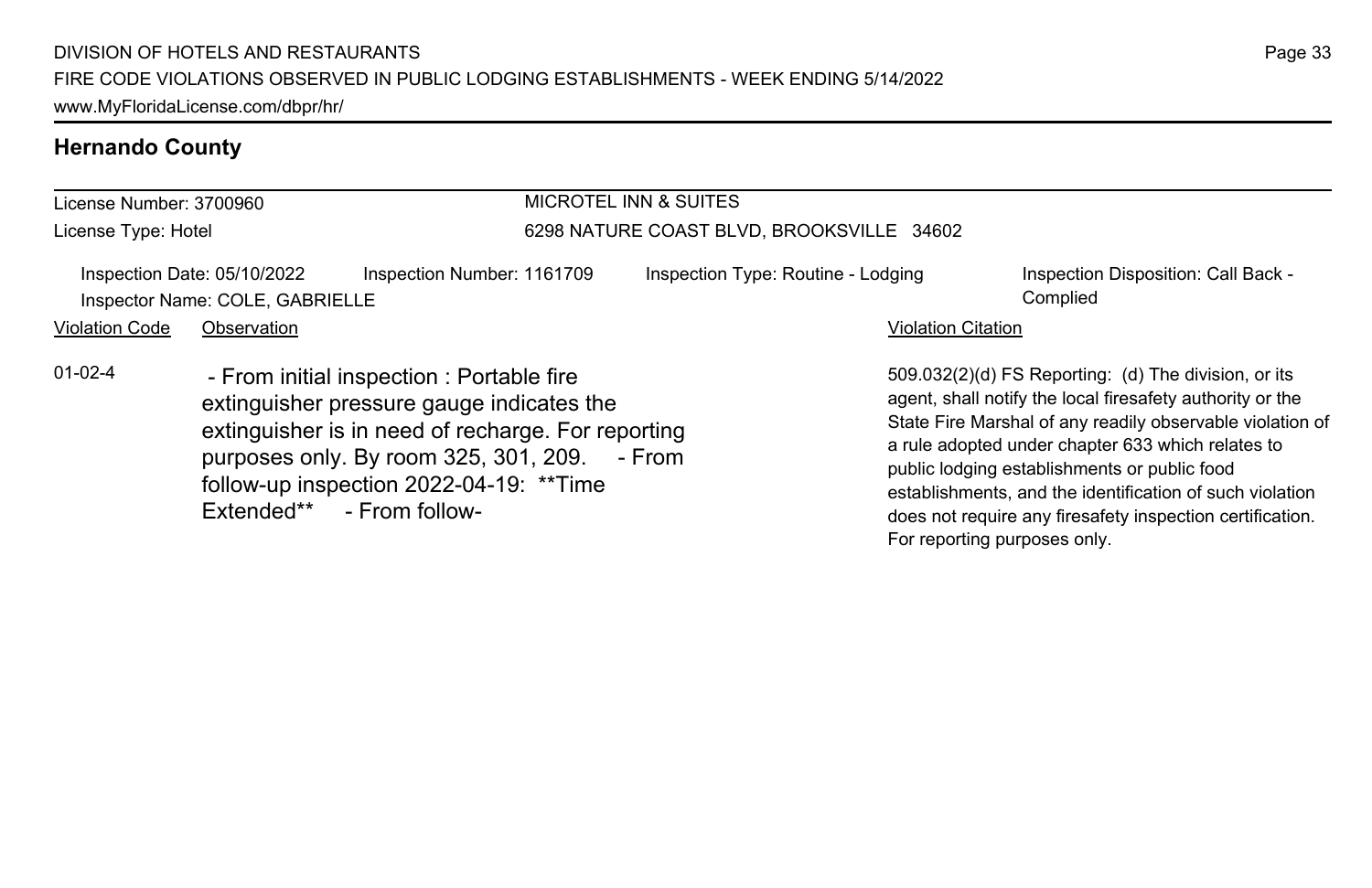## **Hillsborough County**

| License Number: 3905481                                                                                                                                               |                                                              |                            |                            | <b>WATERSTONE APARTMENTS</b>                                                                                                                                                                                                           |                           |                                                                                                                                                                              |  |
|-----------------------------------------------------------------------------------------------------------------------------------------------------------------------|--------------------------------------------------------------|----------------------------|----------------------------|----------------------------------------------------------------------------------------------------------------------------------------------------------------------------------------------------------------------------------------|---------------------------|------------------------------------------------------------------------------------------------------------------------------------------------------------------------------|--|
| License Type: Apartment                                                                                                                                               |                                                              |                            | 3339 HANDY RD. TAMPA 33618 |                                                                                                                                                                                                                                        |                           |                                                                                                                                                                              |  |
|                                                                                                                                                                       | Inspection Date: 05/13/2022<br>Inspector Name: BRADY, OSSIAN | Inspection Number: 1526963 |                            | Inspection Type: Routine - Lodging                                                                                                                                                                                                     |                           | Inspection Disposition: Inspection<br>Completed - No Further Action                                                                                                          |  |
| <b>Violation Code</b>                                                                                                                                                 | Observation                                                  |                            |                            |                                                                                                                                                                                                                                        | <b>Violation Citation</b> |                                                                                                                                                                              |  |
| $04 - 01 - 4$<br>Trouble/alarm light illuminated on the fire alarm<br>control panel. For reporting purposes only.<br>Observed trouble light on at fire access control |                                                              |                            |                            | 509.032(2)(d) FS Reporting: The division, or its agent,<br>shall notify the local firesafety authority or the State<br>Fire Marshal of any readily observable violation of a<br>rule adopted under chapter 633 which relates to public |                           |                                                                                                                                                                              |  |
|                                                                                                                                                                       | panel of building 9 next to 913.                             |                            |                            |                                                                                                                                                                                                                                        |                           | lodging establishments or public food establishments,<br>and the identification of such violation does not require<br>any firesafety inspection certification. For reporting |  |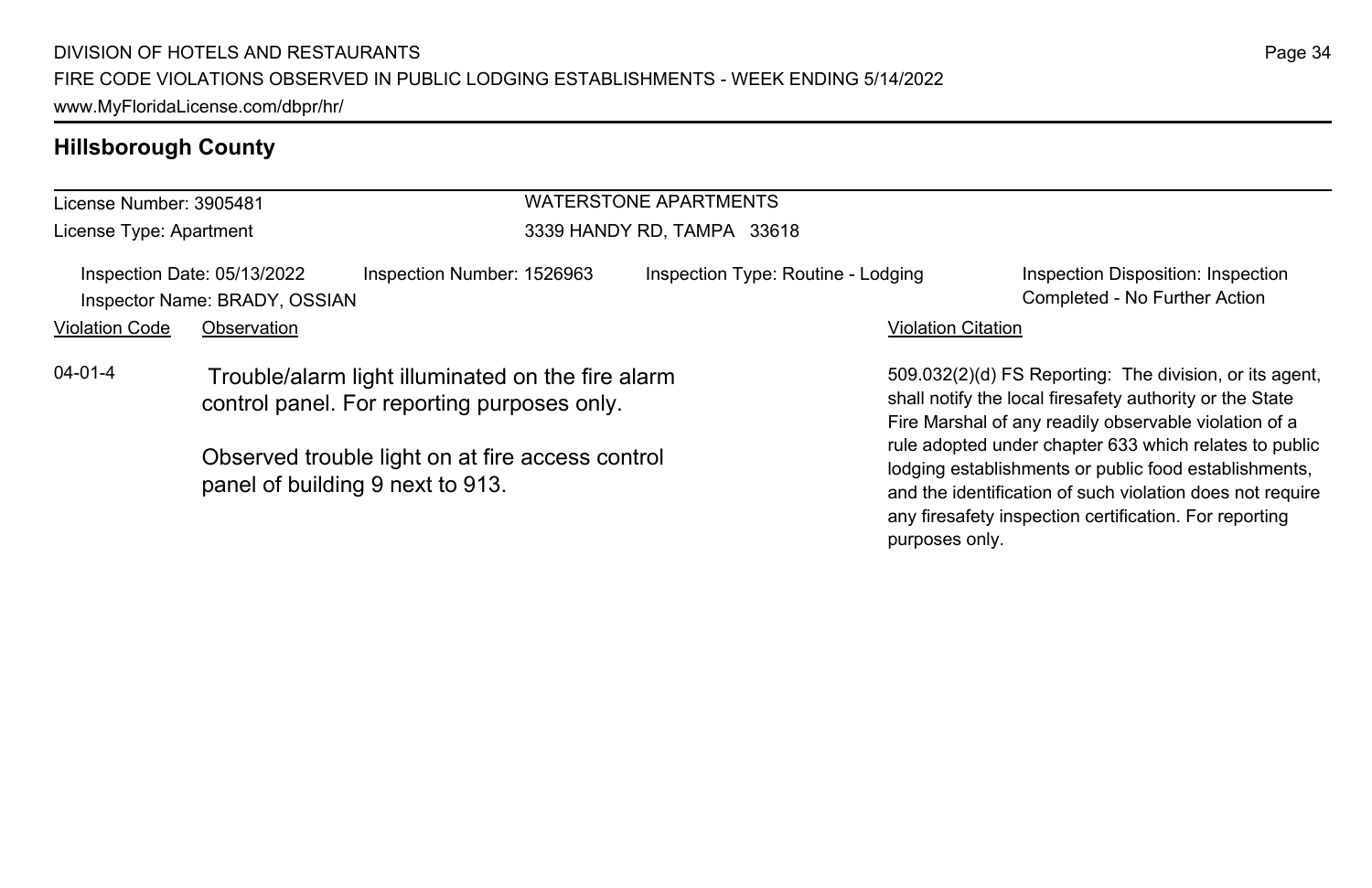### **Lee County**

| License Number: 4604656 |                                                                                                                                         |                            | LAGO DEL SOL APARTMENTS                 |                                    |                           |                                                                                                                                                                                                                                        |  |
|-------------------------|-----------------------------------------------------------------------------------------------------------------------------------------|----------------------------|-----------------------------------------|------------------------------------|---------------------------|----------------------------------------------------------------------------------------------------------------------------------------------------------------------------------------------------------------------------------------|--|
| License Type: Apartment |                                                                                                                                         |                            | 10770 CLEAR LAKE LOOP, FORT MYERS 33908 |                                    |                           |                                                                                                                                                                                                                                        |  |
|                         | Inspection Date: 05/13/2022<br>Inspector Name: SOMMERS, KARA                                                                            | Inspection Number: 1525888 |                                         | Inspection Type: Routine - Lodging |                           | Inspection Disposition: Warning<br>Issued                                                                                                                                                                                              |  |
| <b>Violation Code</b>   | Observation                                                                                                                             |                            |                                         |                                    | <b>Violation Citation</b> |                                                                                                                                                                                                                                        |  |
| 04-06-4                 | Fire alarm control panel emitting an audible<br>alarm. For reporting purposes only. Buildings<br>15061 and 15101. ** Repeat Violation** |                            |                                         |                                    |                           | 509.032(2)(d) FS Reporting: The division, or its agent.<br>shall notify the local firesafety authority or the State<br>Fire Marshal of any readily observable violation of a<br>rule adopted under chapter 633 which relates to public |  |

Page 35

lodging establishments or public food establishments, and the identification of such violation does not require any firesafety inspection certification. For reporting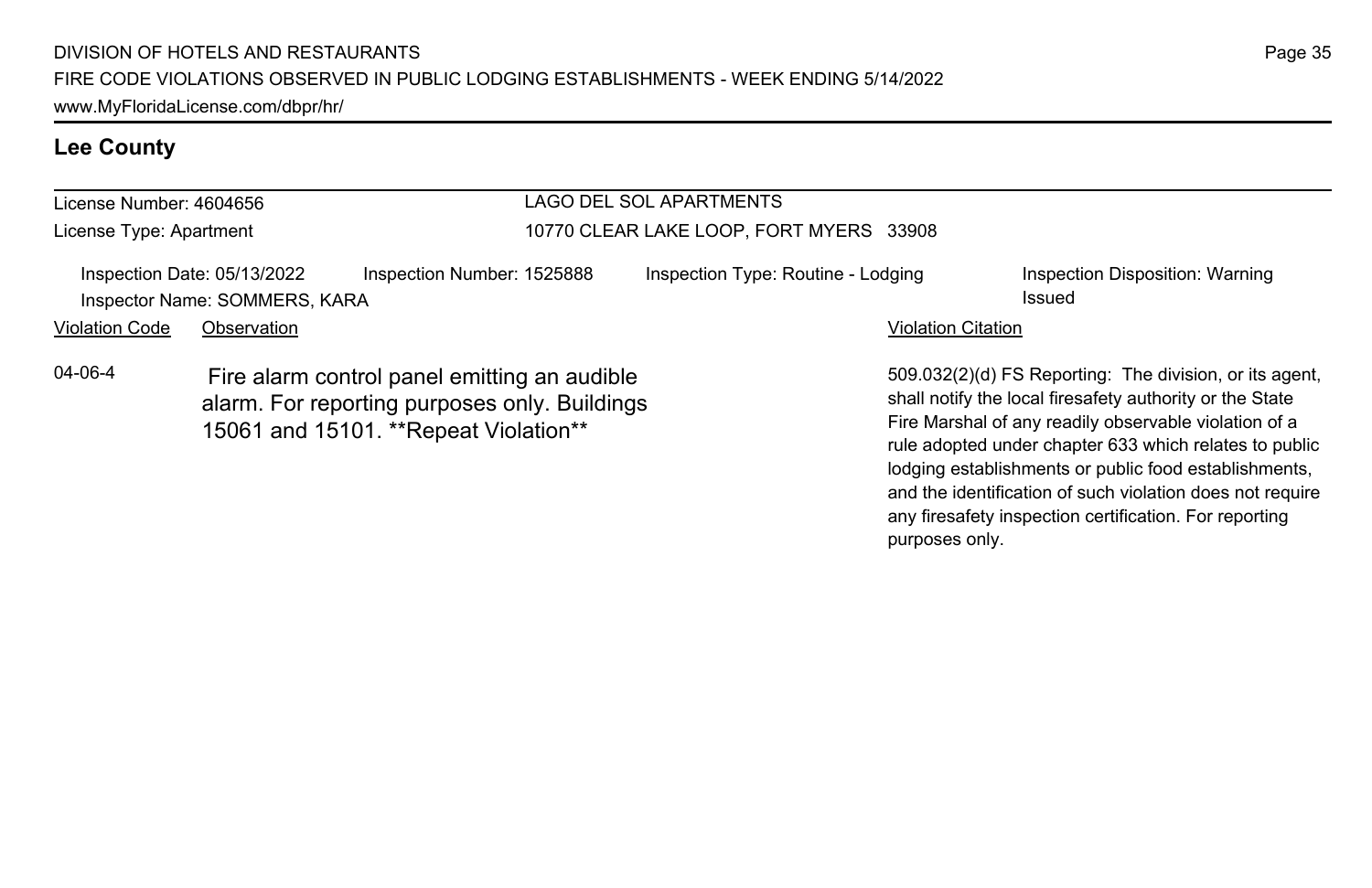### **Manatee County**

| License Number: 5100174                                    |                        |                                                                                                                                                                                                                                                      | <b>TALTY'S SUN RAY COURT</b>       |                           |                                                                                                                                                                                                                                                                                                                                                                                                                                              |  |  |
|------------------------------------------------------------|------------------------|------------------------------------------------------------------------------------------------------------------------------------------------------------------------------------------------------------------------------------------------------|------------------------------------|---------------------------|----------------------------------------------------------------------------------------------------------------------------------------------------------------------------------------------------------------------------------------------------------------------------------------------------------------------------------------------------------------------------------------------------------------------------------------------|--|--|
| License Type: Apartment                                    |                        |                                                                                                                                                                                                                                                      | 905 E 30 AVE, BRADENTON 342083947  |                           |                                                                                                                                                                                                                                                                                                                                                                                                                                              |  |  |
| Inspection Date: 05/12/2022<br>Inspector Name: AUBIN, GARY |                        | Inspection Number: 1513440                                                                                                                                                                                                                           | Inspection Type: Routine - Lodging |                           | Inspection Disposition: Inspection<br>Completed - No Further Action                                                                                                                                                                                                                                                                                                                                                                          |  |  |
| <b>Violation Code</b>                                      | Observation            |                                                                                                                                                                                                                                                      |                                    | <b>Violation Citation</b> |                                                                                                                                                                                                                                                                                                                                                                                                                                              |  |  |
| 07-04-4                                                    | unit.<br>with the empl | Electrical outlet damaged to indicate a<br>malfunction. For reporting purposes only.<br>Observed in unit 929 wire cut out before going in<br>As a repeat violation the importance of following<br>proper protocol with this violation was reinforced |                                    |                           | 509.032(2)(d) FS Reporting: (d) The division, or its<br>agent, shall notify the local firesafety authority or the<br>State Fire Marshal of any readily observable violation of<br>a rule adopted under chapter 633 which relates to<br>public lodging establishments or public food<br>establishments, and the identification of such violation<br>does not require any firesafety inspection certification.<br>For reporting purposes only. |  |  |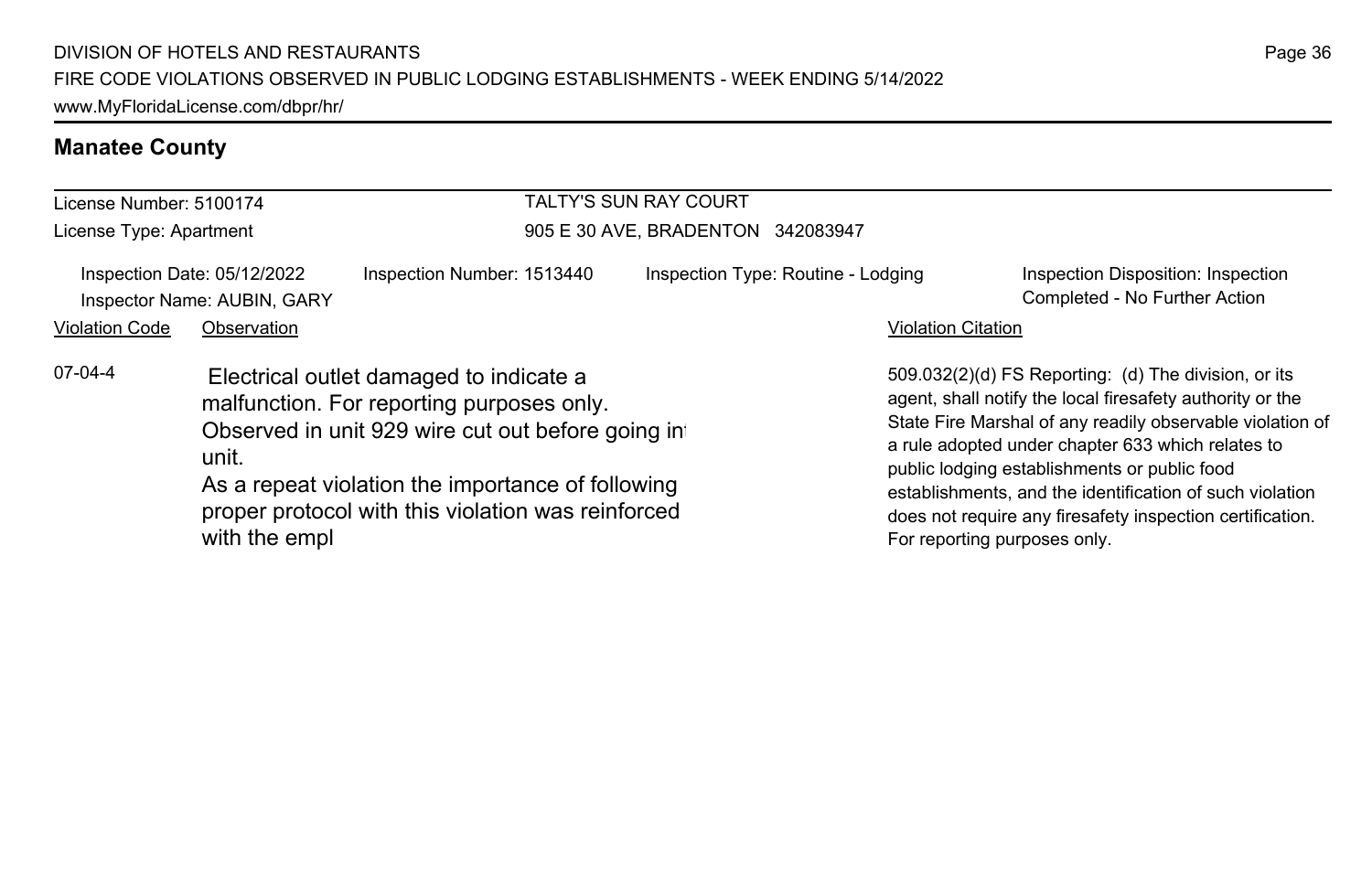#### **Orange County**

#### License Number: 5809119 License Type: Hotel EXTENDED STAYAMERICA #1613 5620 MAJOR BLVD, ORLANDO 32819 Inspection Date: 05/10/2022 Inspection Number: 1163951 Inspection Type: Routine - Lodging Inspection Disposition: Inspection Inspector Name: KOSTELNY, ROGER Completed - No Further Action Violation Code Observation **Violation Code** Observation **Violation** Violation Citation Citation Citation Citation 61C-1.004(10) FAC and 509.032(2)(d) FS Reporting: 61C-1.004(10) The insurance inspector's boiler report is required annually for power boilers and high pressure/high temperature boilers and biannually for 08-01-4 Boiler certificate or insurance inspector's boiler report expired. For reporting purposes only. FL 094905 and FL 094906 expired 8/9/21

low pressure steam or vapor heating boilers.

chapter 633 which relates to public lodging

purposes only.

509.032(2)(d) The division, or its agent, shall notify the local firesafety authority or the State Fire Marshal of any readily observable violation of a rule adopted under

establishments or public food establishments, and the identification of such violation does not require any firesafety inspection certification. For reporting

Page 37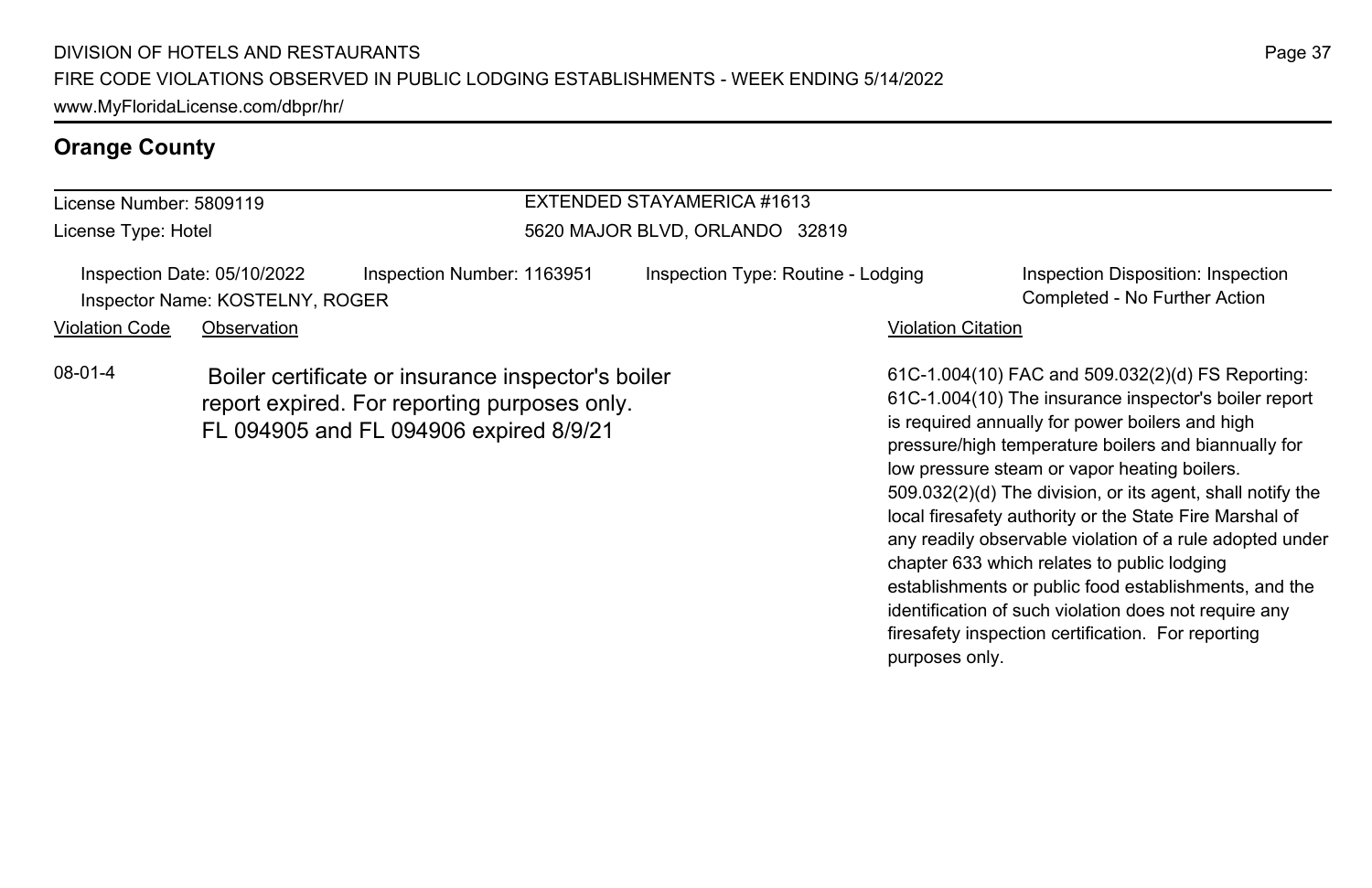### **Osceola County**

| License Number: 5900611 |                                                                        |                            | MONTECARLO INN                                    |                                                                                                                                                                                                                                                                                                                                                              |  |  |  |
|-------------------------|------------------------------------------------------------------------|----------------------------|---------------------------------------------------|--------------------------------------------------------------------------------------------------------------------------------------------------------------------------------------------------------------------------------------------------------------------------------------------------------------------------------------------------------------|--|--|--|
| License Type: Motel     |                                                                        |                            | 4733 W IRLO BRONSON MEMORIAL HWY, KISSIMMEE 34746 |                                                                                                                                                                                                                                                                                                                                                              |  |  |  |
|                         | Inspection Date: 05/13/2022<br>Inspector Name: OCASIO-LOPEZ, LISA      | Inspection Number: 1220773 | Inspection Type: Routine - Lodging                | Inspection Disposition: Warning<br>Issued                                                                                                                                                                                                                                                                                                                    |  |  |  |
| <b>Violation Code</b>   | Observation                                                            |                            | <b>Violation Citation</b>                         |                                                                                                                                                                                                                                                                                                                                                              |  |  |  |
| $04 - 04 - 4$           | Fire alarm control panel has no power. For<br>reporting purposes only. |                            |                                                   | 509.032(2)(d) FS Reporting: The division, or its agent,<br>shall notify the local firesafety authority or the State<br>Fire Marshal of any readily observable violation of a<br>rule adopted under chapter 633 which relates to public<br>lodging establishments or public food establishments,<br>and the identification of such violation does not require |  |  |  |

any firesafety inspection certification. For reporting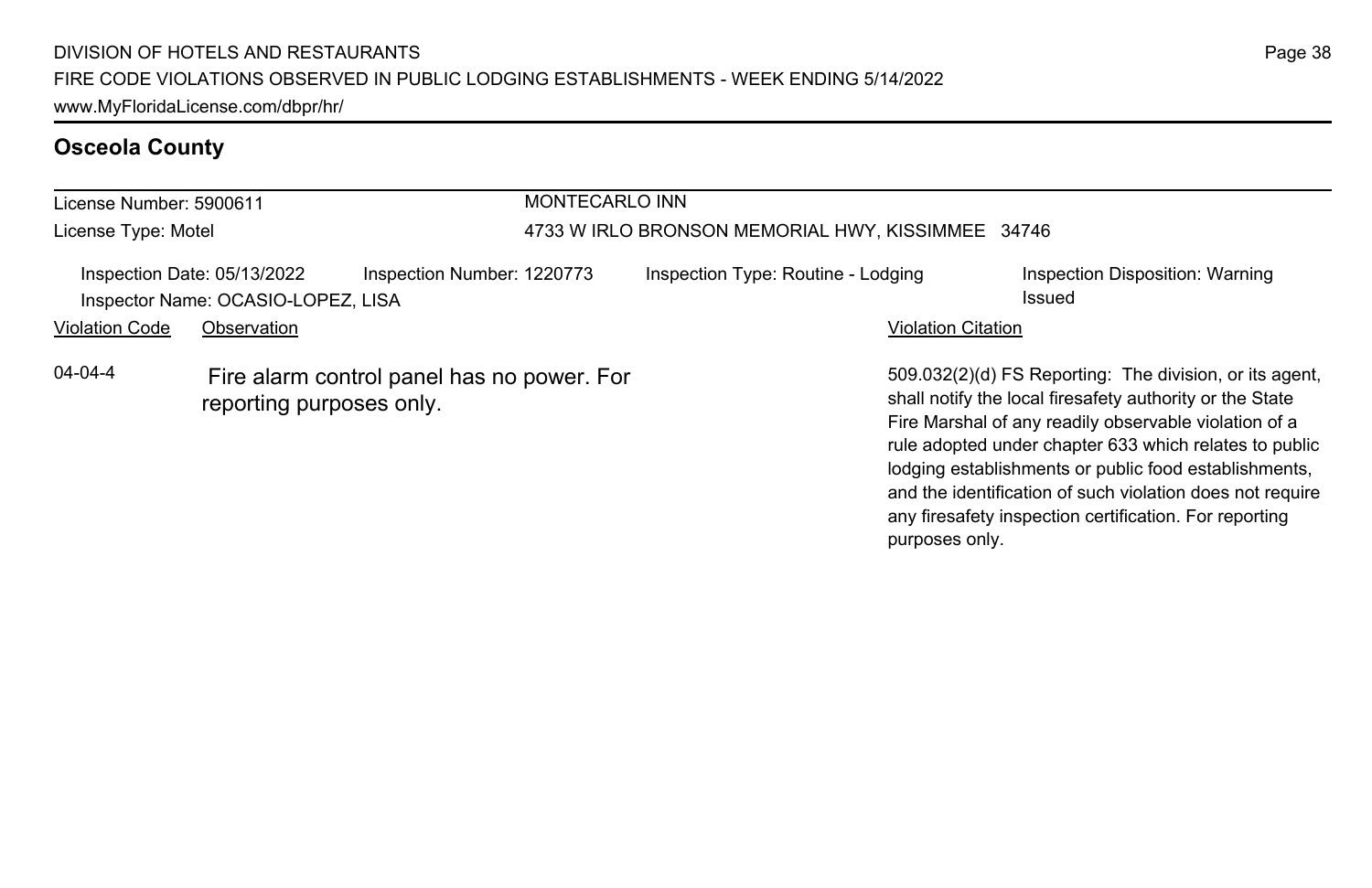### **Osceola County**

| License Number: 5900705 |                                                                   |                                                                                                                                    | PALM MOTEL (THE)                         |                                                                                                                                                                                                                                                                                                 |  |  |
|-------------------------|-------------------------------------------------------------------|------------------------------------------------------------------------------------------------------------------------------------|------------------------------------------|-------------------------------------------------------------------------------------------------------------------------------------------------------------------------------------------------------------------------------------------------------------------------------------------------|--|--|
| License Type: Motel     |                                                                   |                                                                                                                                    | 4519 W IRLO BRONSON HWY, KISSIMMEE 34746 |                                                                                                                                                                                                                                                                                                 |  |  |
|                         | Inspection Date: 05/13/2022<br>Inspector Name: OCASIO-LOPEZ, LISA | Inspection Number: 1221615                                                                                                         | Inspection Type: Routine - Lodging       | Inspection Disposition: Warning<br>Issued                                                                                                                                                                                                                                                       |  |  |
| <b>Violation Code</b>   | Observation                                                       |                                                                                                                                    |                                          | <b>Violation Citation</b>                                                                                                                                                                                                                                                                       |  |  |
| $04 - 07 - 4$           |                                                                   | Trouble/alarm light illuminated on the smoke<br>detector panel connected to the fire alarm<br>system. For reporting purposes only. |                                          | 509.032(2)(d) FS Reporting: The division, or its agent.<br>shall notify the local firesafety authority or the State<br>Fire Marshal of any readily observable violation of a<br>rule adopted under chapter 633 which relates to public<br>lodging establishments or public food establishments, |  |  |

and the identification of such violation does not require any firesafety inspection certification. For reporting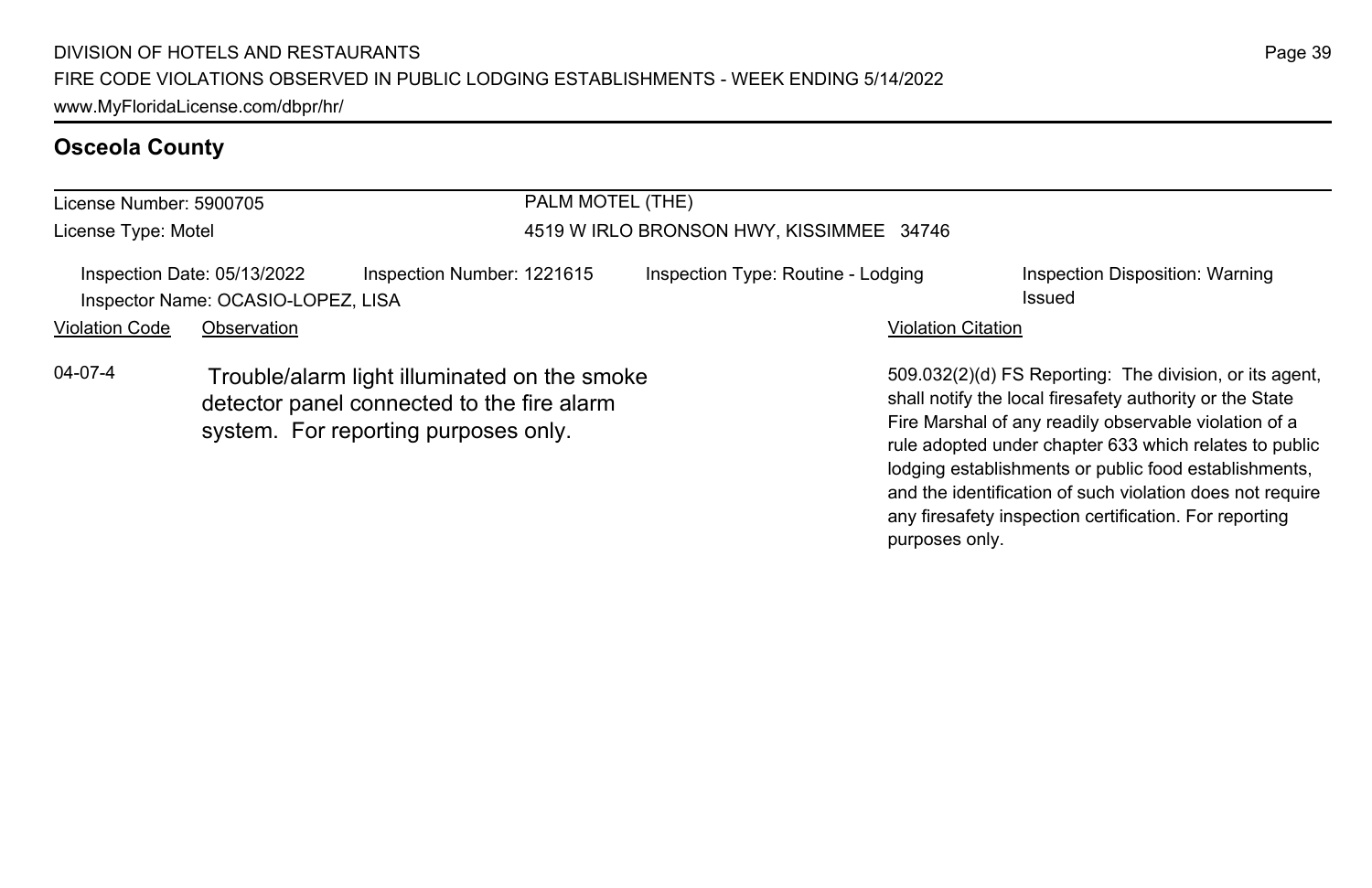### **Osceola County**

| License Number: 5900719                                    |                                                                                                                                                                |                            | ECONO LODGE                              |                           |                                                                                                                                                                                                                                                                                                                                                                                                              |  |  |
|------------------------------------------------------------|----------------------------------------------------------------------------------------------------------------------------------------------------------------|----------------------------|------------------------------------------|---------------------------|--------------------------------------------------------------------------------------------------------------------------------------------------------------------------------------------------------------------------------------------------------------------------------------------------------------------------------------------------------------------------------------------------------------|--|--|
| License Type: Motel                                        |                                                                                                                                                                |                            | 4669 W IRLO BRONSON HWY, KISSIMMEE 34746 |                           |                                                                                                                                                                                                                                                                                                                                                                                                              |  |  |
| Inspection Date: 05/13/2022<br>Inspector Name: IRVEN, RYAN |                                                                                                                                                                | Inspection Number: 1222777 | Inspection Type: Complaint Full          |                           | Inspection Disposition: Inspection<br>Completed - No Further Action                                                                                                                                                                                                                                                                                                                                          |  |  |
| <b>Violation Code</b>                                      | Observation                                                                                                                                                    |                            |                                          | <b>Violation Citation</b> |                                                                                                                                                                                                                                                                                                                                                                                                              |  |  |
| $01 - 06 - 4$                                              | Portable fire extinguisher locked in a box with no<br>means of access to the fire extinguisher. For<br>reporting purposes only. Missing striker by room<br>205 |                            |                                          |                           | 509.032(2)(d) FS Reporting: (d) The division, or its<br>agent, shall notify the local firesafety authority or the<br>State Fire Marshal of any readily observable violation of<br>a rule adopted under chapter 633 which relates to<br>public lodging establishments or public food<br>establishments, and the identification of such violation<br>does not require any firesafety inspection certification. |  |  |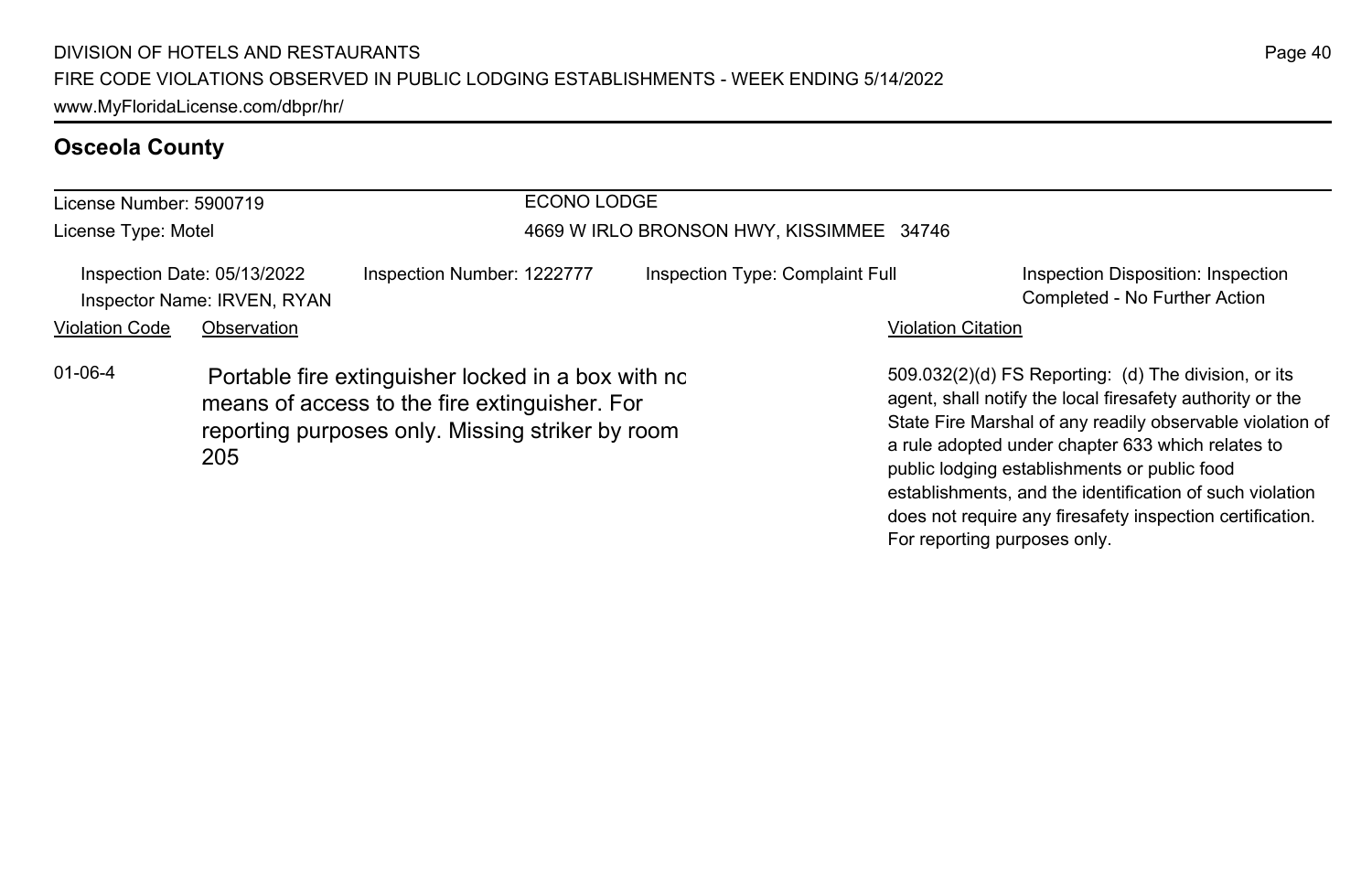#### **Palm Beach County**

#### License Number: 6014081 License Type: Apartment ESTATES AT WELLINGTON GREEN 2301 WELLINGTON GREEN DR, WELLINGTON 33414 Inspection Date: 05/09/2022 Inspection Number: 1519580 Inspection Type: Routine - Lodging Inspection Disposition: Inspection Inspector Name: FRANCO, BROOKE Completed - No Further Action Violation Code Observation **Violation Code** Observation **Violation** Violation Citation Citation Citation Citation 509.032(2)(d) FS Reporting: (d) The division, or its agent, shall notify the local firesafety authority or the State Fire Marshal of any readily observable violation of a rule adopted under chapter 633 which relates to public lodging establishments or public food establishments, and the identification of such violation does not require any firesafety inspection certification. For reporting purposes only. 01-02-4 Portable fire extinguisher pressure gauge indicates the extinguisher is in need of recharge. For reporting purposes only. Building 23 outside 106 and 206. Building 21 between 101 and 102. Building 6 outside 207. Building 5 next to 302.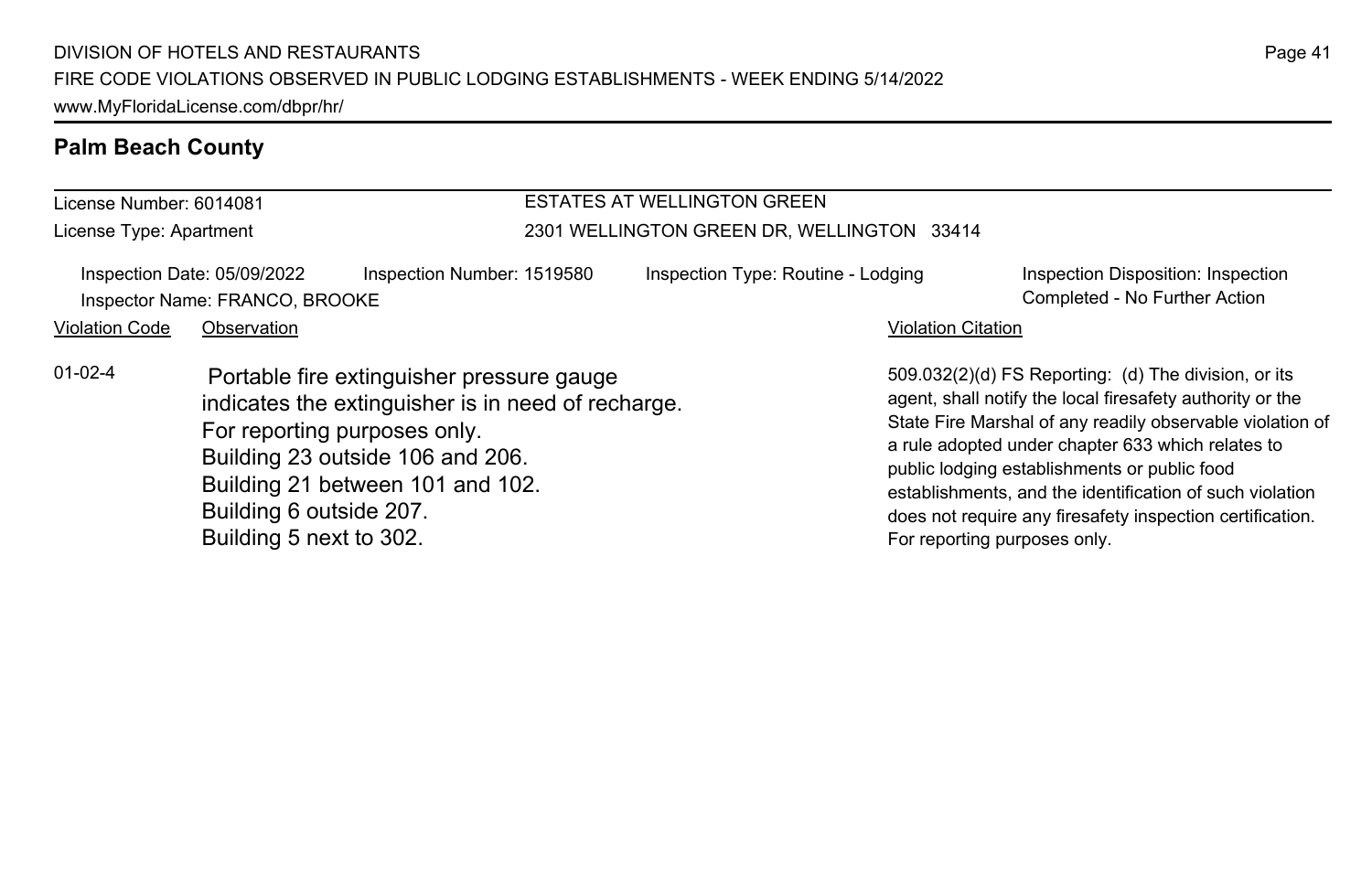#### **Palm Beach County**

#### License Number: 6014169 License Type: Apartment AXIS WELLINGTON GREEN 3409 POMEROL DR, WELLINGTON 33414 Inspection Date: 05/10/2022 Inspection Number: 1518962 Inspection Type: Routine - Lodging Inspection Disposition: Inspection Inspector Name: FRANCO, BROOKE Completed - No Further Action Violation Code Observation **Violation Code Observation** Violation Citation Citation Citation Citation Citation Citation Citation Citation Citation Citation Citation Citation Citation Citation Citation Citation Citation Cit 509.032(2)(d) FS Reporting: (d) The division, or its agent, shall notify the local firesafety authority or the State Fire Marshal of any readily observable violation of a rule adopted under chapter 633 which relates to public lodging establishments or public food establishments, and the identification of such violation does not require any firesafety inspection certification. 01-01-4 Portable fire extinguisher pressure gauge indicates the extinguisher is overcharged. For reporting purposes only. Building 4 outside 406. Building 1 next to 401,301, 304

For reporting purposes only.

Page 42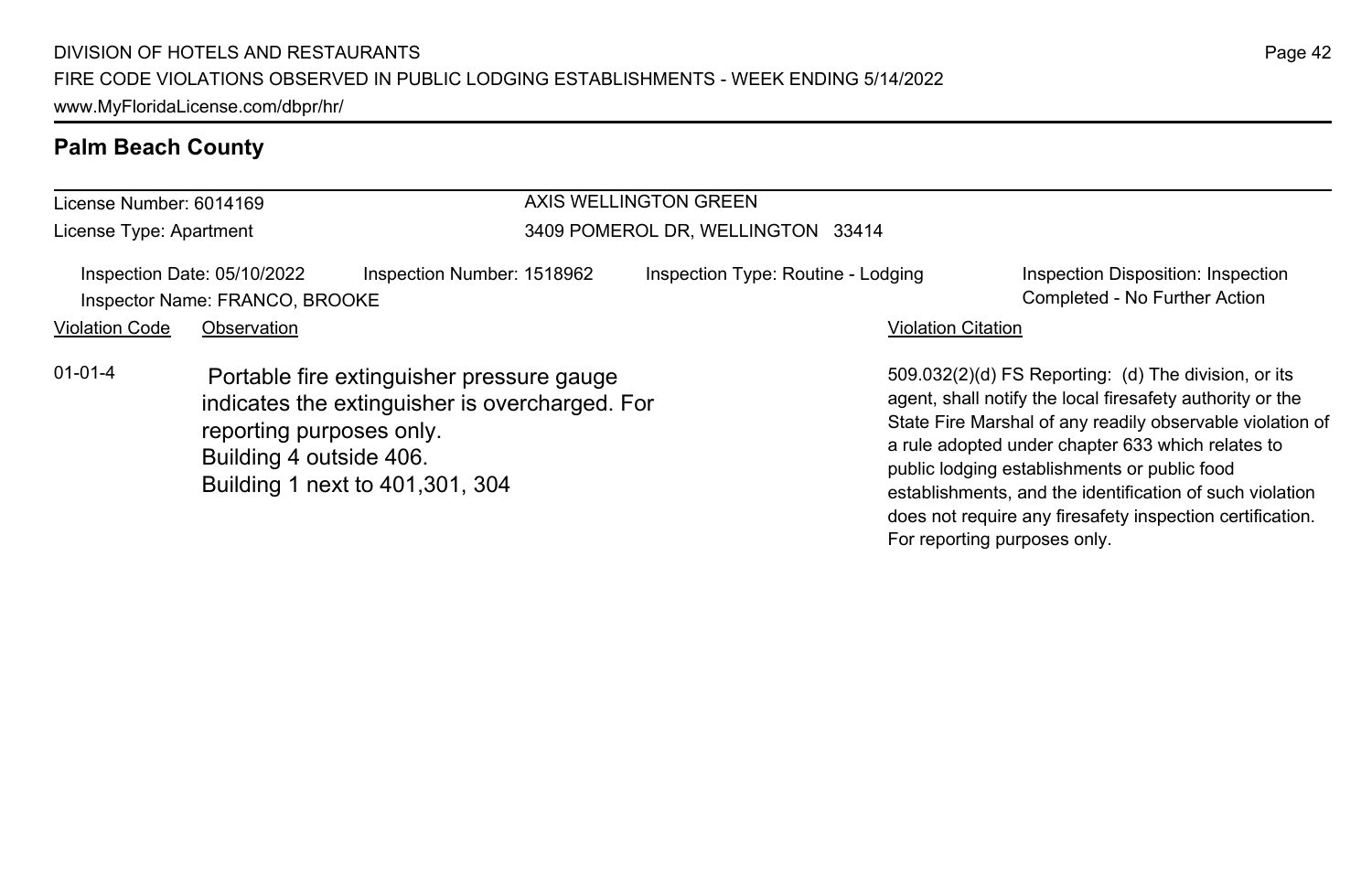#### **Palm Beach County**

#### License Number: 6014174 License Type: Apartment CONGRESS APARTMENTS 4177 S CONGRESS AVE, LAKE WORTH 33461 Inspection Date: 05/10/2022 Inspection Number: 1530697 Inspection Type: Routine - Lodging Inspection Disposition: Inspection Inspector Name: GOODWIN, NICHOLAS Completed - No Further Action Violation Code Observation **Violation Code Observation** Violation Citation Citation Citation Citation Citation Citation Citation Citation Citation Citation Citation Citation Citation Citation Citation Citation Citation Cit 509.032(2)(d) FS Reporting: (d) The division, or its agent, shall notify the local firesafety authority or the State Fire Marshal of any readily observable violation of a rule adopted under chapter 633 which relates to 01-02-4 Portable fire extinguisher pressure gauge indicates the extinguisher is in need of recharge. For reporting purposes only. Observed at unit 14

public lodging establishments or public food

For reporting purposes only.

establishments, and the identification of such violation does not require any firesafety inspection certification.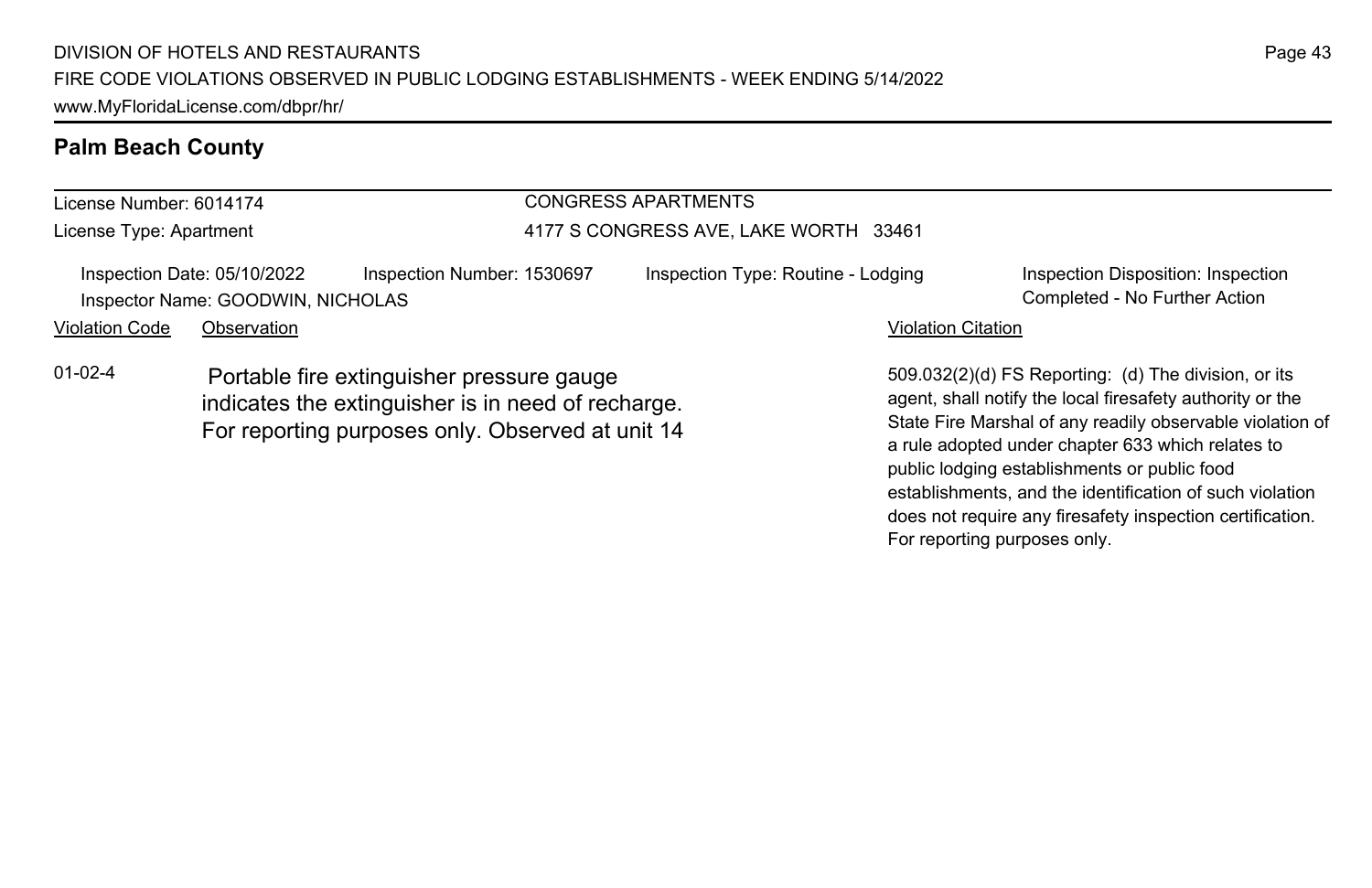| License Number: 6216235                                      |                                                                                                                                   | N/A                                                                                                                                                                                       |                                 |                                                  |                                                                                                                                                                                                                                                                                                                                                                                                                                              |                                                                                                                                                                                                                                                                                                                                                                                                              |  |
|--------------------------------------------------------------|-----------------------------------------------------------------------------------------------------------------------------------|-------------------------------------------------------------------------------------------------------------------------------------------------------------------------------------------|---------------------------------|--------------------------------------------------|----------------------------------------------------------------------------------------------------------------------------------------------------------------------------------------------------------------------------------------------------------------------------------------------------------------------------------------------------------------------------------------------------------------------------------------------|--------------------------------------------------------------------------------------------------------------------------------------------------------------------------------------------------------------------------------------------------------------------------------------------------------------------------------------------------------------------------------------------------------------|--|
| License Type: Apartment                                      |                                                                                                                                   |                                                                                                                                                                                           | 700 1 ST N, ST PETERSBURG 33701 |                                                  |                                                                                                                                                                                                                                                                                                                                                                                                                                              |                                                                                                                                                                                                                                                                                                                                                                                                              |  |
| Inspection Date: 05/12/2022<br>Inspector Name: MURPHY, JAMES |                                                                                                                                   | Inspection Number: 1533082                                                                                                                                                                |                                 | Inspection Type: Lodging-Licensing<br>Inspection |                                                                                                                                                                                                                                                                                                                                                                                                                                              | Inspection Disposition: Warning<br>Issued                                                                                                                                                                                                                                                                                                                                                                    |  |
| <b>Violation Code</b>                                        | Observation                                                                                                                       |                                                                                                                                                                                           |                                 |                                                  | <b>Violation Citation</b>                                                                                                                                                                                                                                                                                                                                                                                                                    |                                                                                                                                                                                                                                                                                                                                                                                                              |  |
| $07-01-4$                                                    | Damaged electrical wire(s). For reporting<br>purposes only.<br>Exposed wiring for overhead light in second floor<br>laundry room. |                                                                                                                                                                                           |                                 |                                                  | 509.032(2)(d) FS Reporting: (d) The division, or its<br>agent, shall notify the local firesafety authority or the<br>State Fire Marshal of any readily observable violation of<br>a rule adopted under chapter 633 which relates to<br>public lodging establishments or public food<br>establishments, and the identification of such violation<br>does not require any firesafety inspection certification.<br>For reporting purposes only. |                                                                                                                                                                                                                                                                                                                                                                                                              |  |
| $07-01-4$                                                    | 2022-05-13:                                                                                                                       | - From initial inspection : Damaged electrical<br>wire(s). For reporting purposes only.<br>Exposed wiring for overhead light in second floor<br>laundry room. - From follow-up inspection |                                 |                                                  | For reporting purposes only.                                                                                                                                                                                                                                                                                                                                                                                                                 | 509.032(2)(d) FS Reporting: (d) The division, or its<br>agent, shall notify the local firesafety authority or the<br>State Fire Marshal of any readily observable violation of<br>a rule adopted under chapter 633 which relates to<br>public lodging establishments or public food<br>establishments, and the identification of such violation<br>does not require any firesafety inspection certification. |  |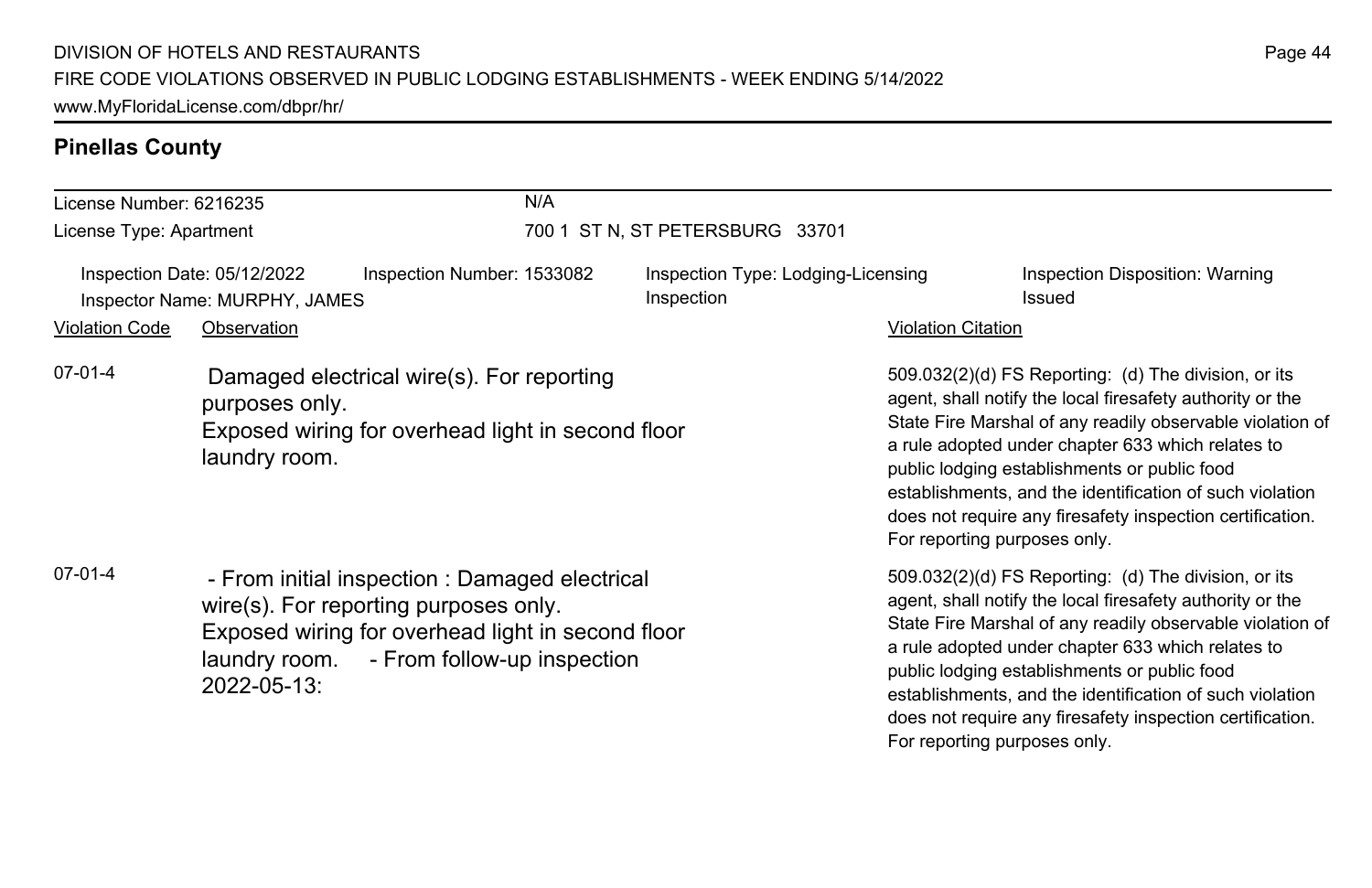#### License Number: 6212549 License Type: Apartment CHESAPEAKE APARTMENTS 2307 CUMBERLAND CIR, CLEARWATER 33763 Inspection Date: 05/13/2022 Inspection Number: 1521044 Inspection Type: Routine - Lodging Inspection Disposition: Inspection Inspector Name: MCKINNEY, JOHN Completed - No Further Action Violation Code Observation **Violation Code Observation** Violation Citation Citation Citation Citation Citation Citation Citation Citation Citation Citation Citation Citation Citation Citation Citation Citation Citation Cit 509.032(2)(d) FS Reporting: (d) The division, or its agent, shall notify the local firesafety authority or the State Fire Marshal of any readily observable violation of a rule adopted under chapter 633 which relates to 01-01-4 Portable fire extinguisher pressure gauge indicates the extinguisher is overcharged. For reporting purposes only. Building 24 1st floor extinguisher

public lodging establishments or public food establishments, and the identification of such violation does not require any firesafety inspection certification.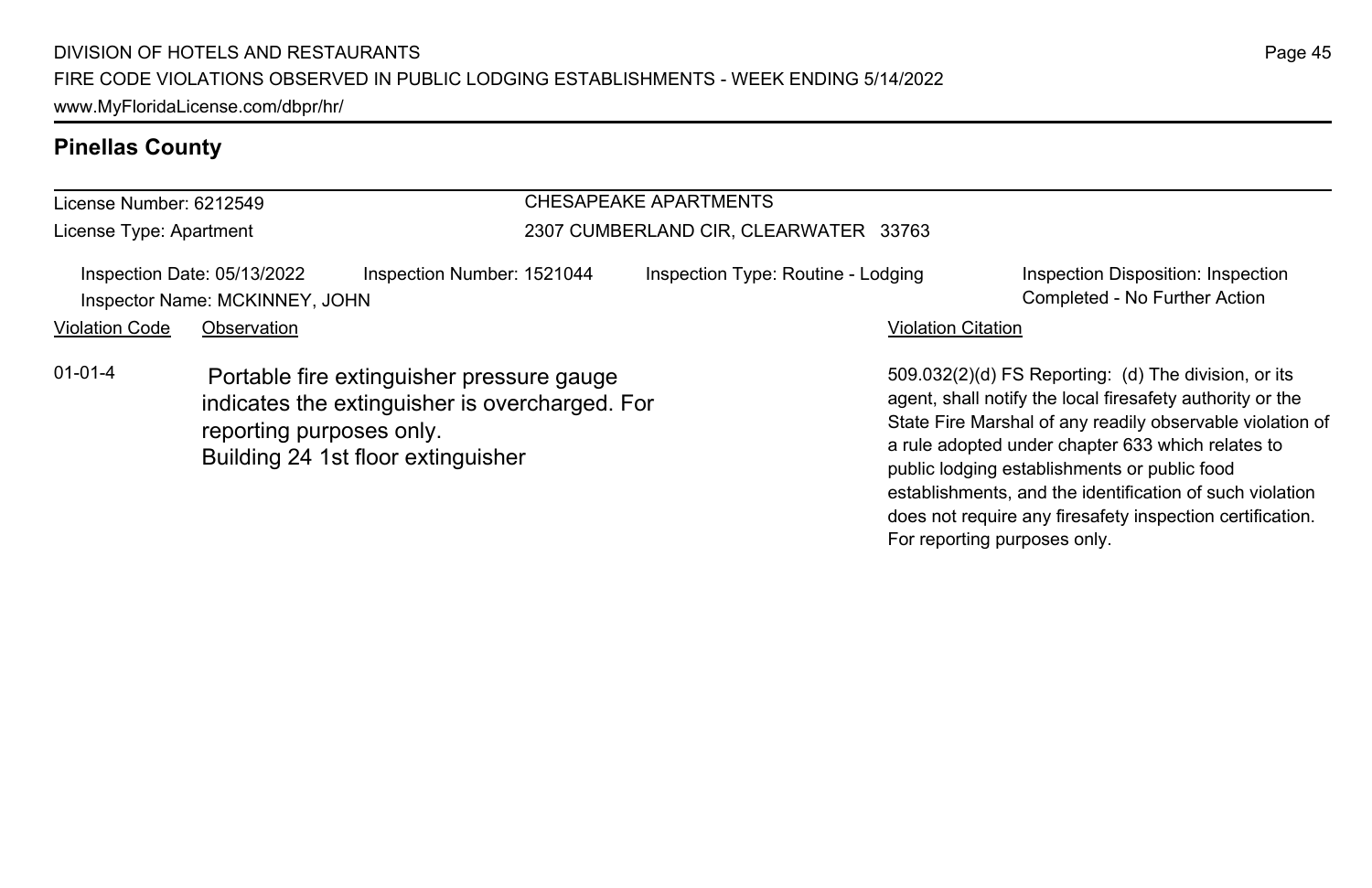#### License Number: 6201261 License Type: Apartment EITEL-SYNDER APARTMENTS 301 NIMBUS AVE S, CLEARWATER 33765 Inspection Date: 05/10/2022 Inspection Number: 1513698 Inspection Type: Routine - Lodging Inspection Disposition: Inspection Inspector Name: CUDEMOS, HAIDA Completed - No Further Action Violation Code Observation **Violation Code Observation** Violation Citation Citation Citation Citation Citation Citation Citation Citation Citation Citation Citation Citation Citation Citation Citation Citation Citation Cit 509.032(2)(d) FS Reporting: (d) The division, or its agent, shall notify the local firesafety authority or the State Fire Marshal of any readily observable violation of a rule adopted under chapter 633 which relates to public lodging establishments or public food 01-02-4 Portable fire extinguisher pressure gauge indicates the extinguisher is in need of recharge. For reporting purposes only. Observed near apartment 6.

establishments, and the identification of such violation does not require any firesafety inspection certification.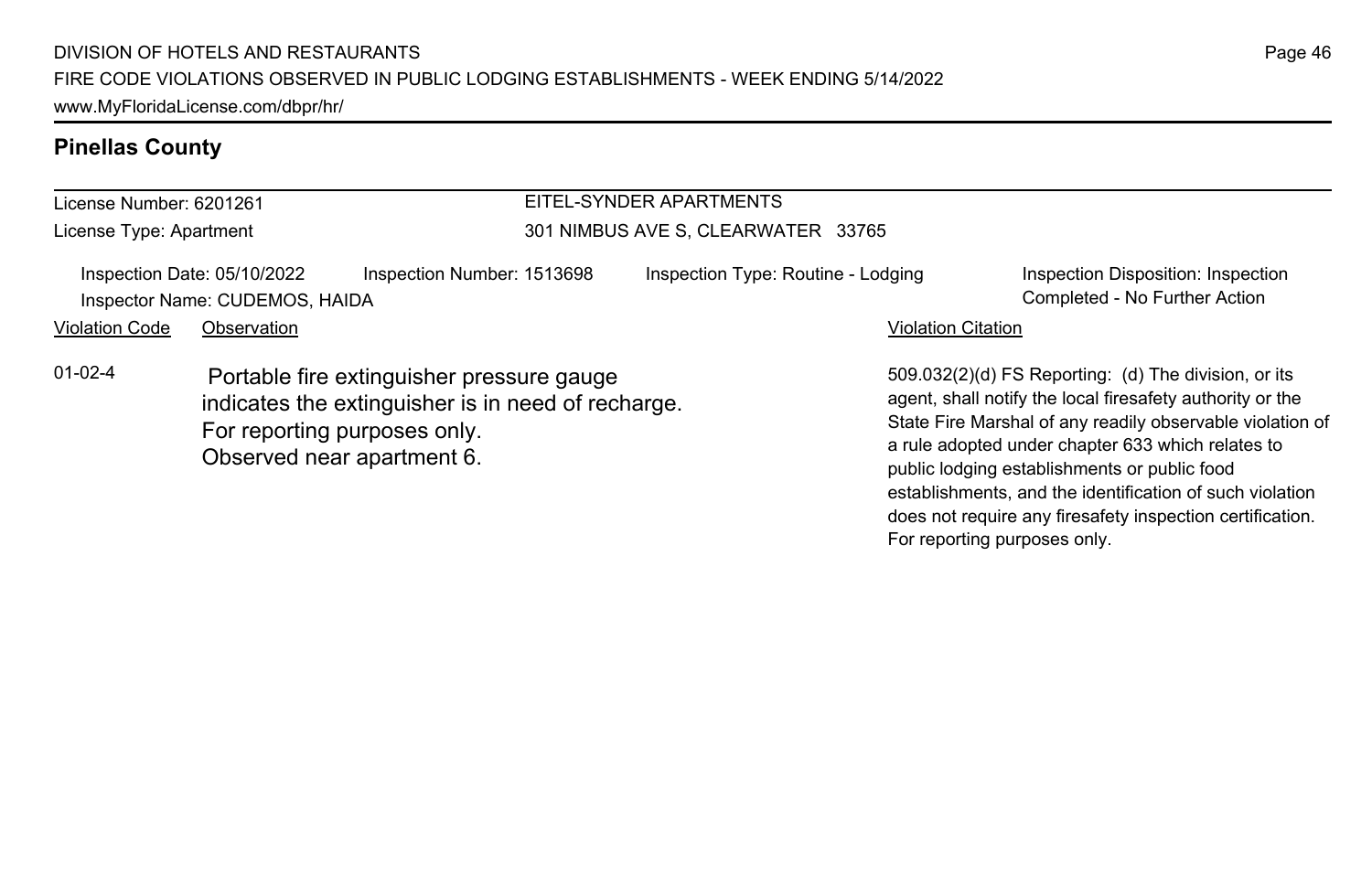#### License Number: 6216144 License Type: Apartment GRAND HAVEN APARTMENTS 415 WOODROW AVE, LARGO 33770 Inspection Date: 05/10/2022 Inspection Number: 1517776 Inspection Type: Routine - Lodging Inspection Disposition: Inspection Inspector Name: HEFFNER, CHRISTOPHER COMPLETED FOR COMPLETED SAME COMPLETED FOR THE COMPLETED FOR THE COMPLETED FOR THE COMPLETED FOR THE COMPLETED FOR COMPLETED FOR COMPLETED FOR COMPLETED FOR COMPLETED FOR COMPLETED FOR Violation Code Observation **Violation Code Observation** Violation Citation Citation Citation Citation Citation Citation Citation Citation Citation Citation Citation Citation Citation Citation Citation Citation Citation Cit 509.032(2)(d) FS Reporting: (d) The division, or its agent, shall notify the local firesafety authority or the State Fire Marshal of any readily observable violation of a rule adopted under chapter 633 which relates to public lodging establishments or public food 01-02-4 Portable fire extinguisher pressure gauge indicates the extinguisher is in need of recharge. For reporting purposes only. Fire extinguisher in laundry room.

establishments, and the identification of such violation does not require any firesafety inspection certification.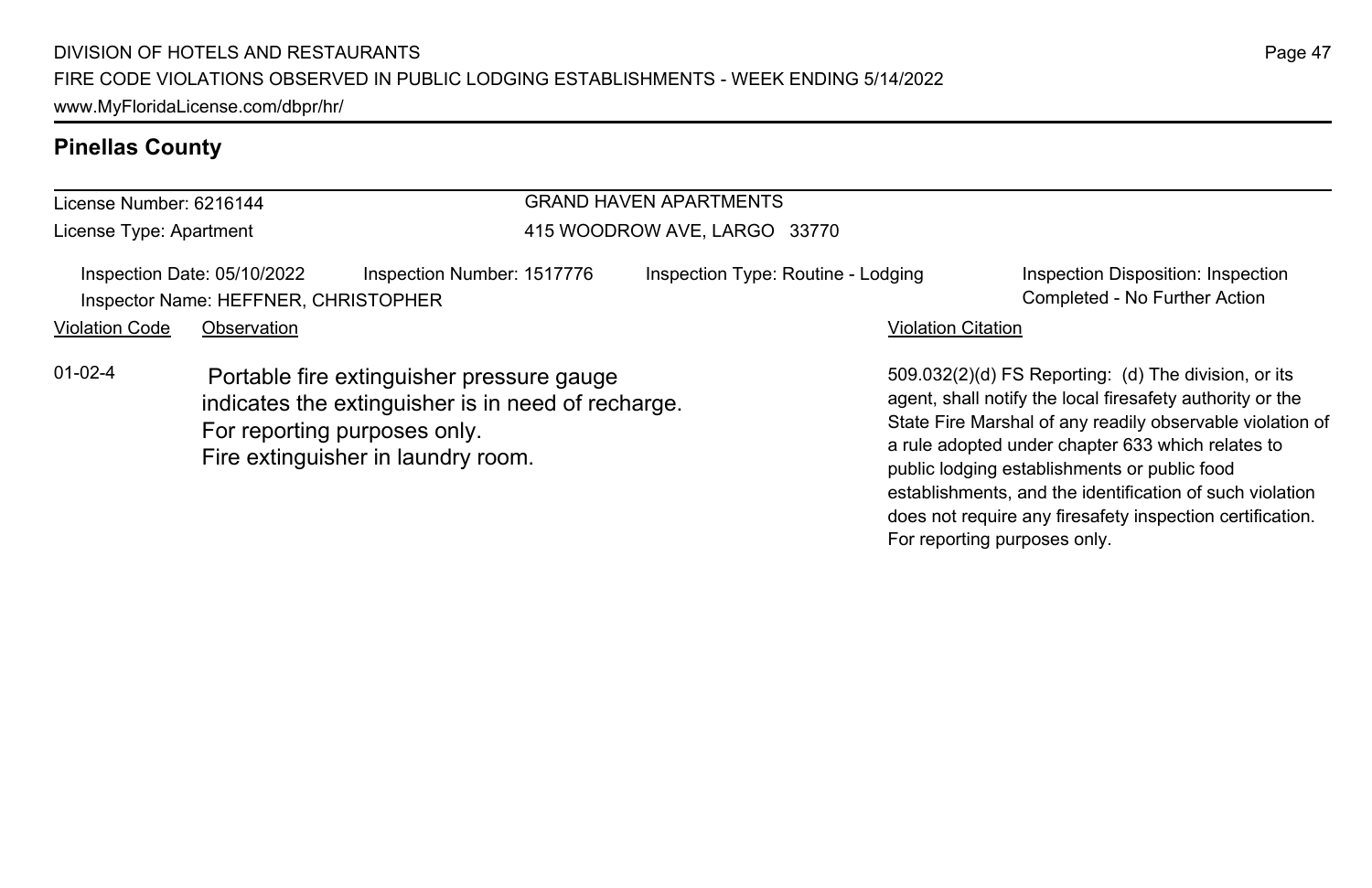#### License Number: 6208979 License Type: Apartment APARTMENT 360 N 2 AVE, SAFETY HARBOUR 346953655 Inspection Date: 05/11/2022 Inspection Number: 1523040 Inspection Type: Routine - Lodging Inspection Disposition: Inspection Inspector Name: PEARCE, LAURA Completed - No Further Action Violation Code Observation **Violation Code Observation** Violation Citation Citation Citation Citation Citation Citation Citation Citation Citation Citation Citation Citation Citation Citation Citation Citation Citation Cit 509.032(2)(d) FS Reporting: (d) The division, or its agent, shall notify the local firesafety authority or the State Fire Marshal of any readily observable violation of a rule adopted under chapter 633 which relates to public lodging establishments or public food 01-02-4 Portable fire extinguisher pressure gauge indicates the extinguisher is in need of recharge. For reporting purposes only. Building 360 near apartment G \*\*Repeat Violation\*\*

establishments, and the identification of such violation does not require any firesafety inspection certification.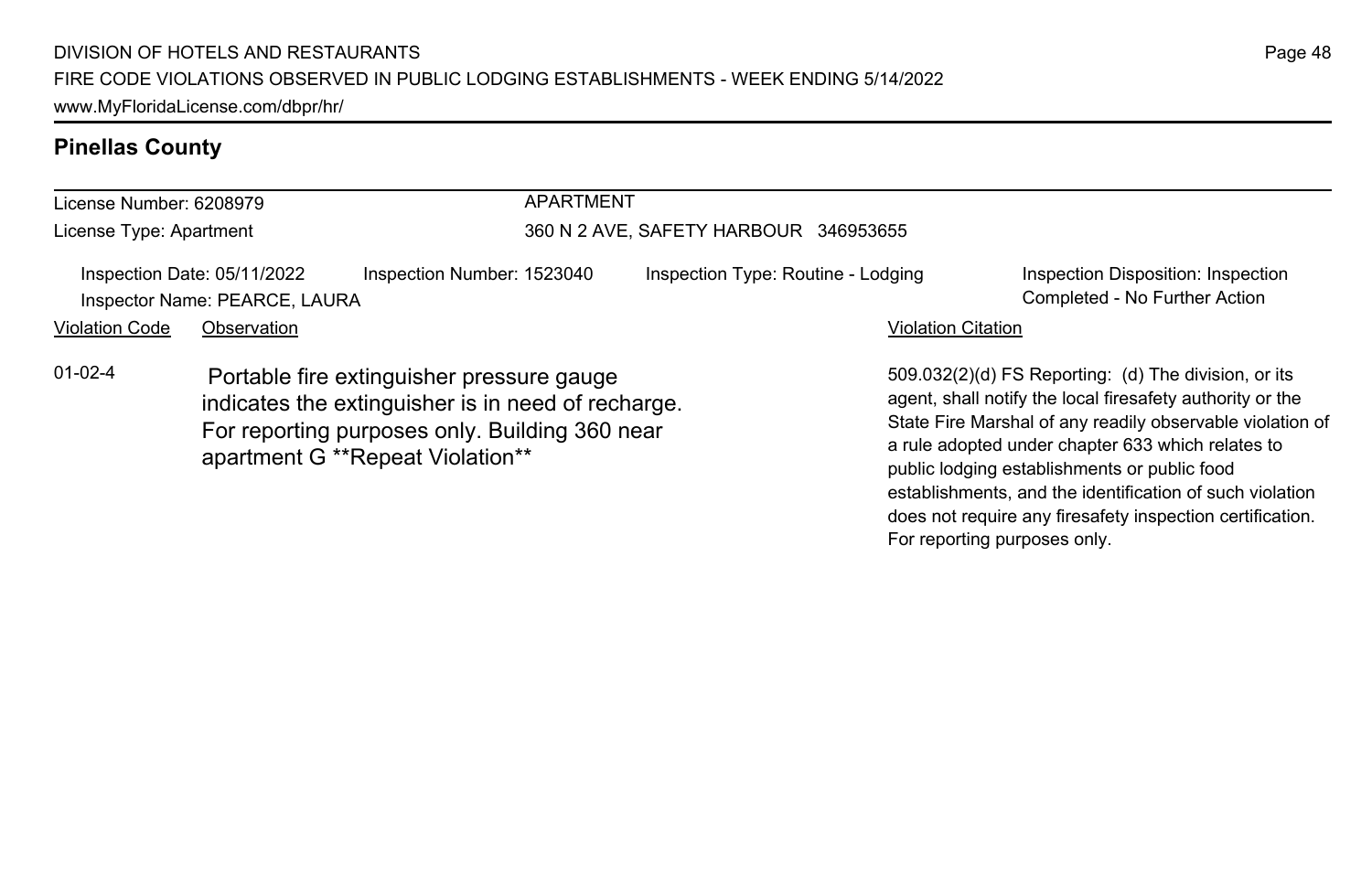### **Sarasota County**

| License Number: 6804211 |                                                                 | TGM UNIVERSITY PARK                                                                                                                                |                                    |                                                                                                                                                                                                                                                          |                                                                     |  |
|-------------------------|-----------------------------------------------------------------|----------------------------------------------------------------------------------------------------------------------------------------------------|------------------------------------|----------------------------------------------------------------------------------------------------------------------------------------------------------------------------------------------------------------------------------------------------------|---------------------------------------------------------------------|--|
| License Type: Apartment |                                                                 |                                                                                                                                                    | 6001 MEDICI CT, SARASOTA 34243     |                                                                                                                                                                                                                                                          |                                                                     |  |
|                         | Inspection Date: 05/12/2022<br>Inspector Name: EASLER, VERONICA | Inspection Number: 1524113                                                                                                                         | Inspection Type: Routine - Lodging |                                                                                                                                                                                                                                                          | Inspection Disposition: Inspection<br>Completed - No Further Action |  |
| <b>Violation Code</b>   | Observation                                                     |                                                                                                                                                    |                                    | <b>Violation Citation</b>                                                                                                                                                                                                                                |                                                                     |  |
| $04 - 01 - 4$           |                                                                 | Trouble/alarm light illuminated on the fire alarm<br>control panel. For reporting purposes only.                                                   |                                    | 509.032(2)(d) FS Reporting: The division, or its agent,<br>shall notify the local firesafety authority or the State<br>Fire Marshal of any readily observable violation of a                                                                             |                                                                     |  |
|                         | are aware of the                                                | Observed light on fire alarm control panel for<br>trouble control building 6230 alarm MOD INVREF<br>02:39 P 051122 1M023. Operator stated that the |                                    | rule adopted under chapter 633 which relates to public<br>lodging establishments or public food establishments,<br>and the identification of such violation does not require<br>any firesafety inspection certification. For reporting<br>purposes only. |                                                                     |  |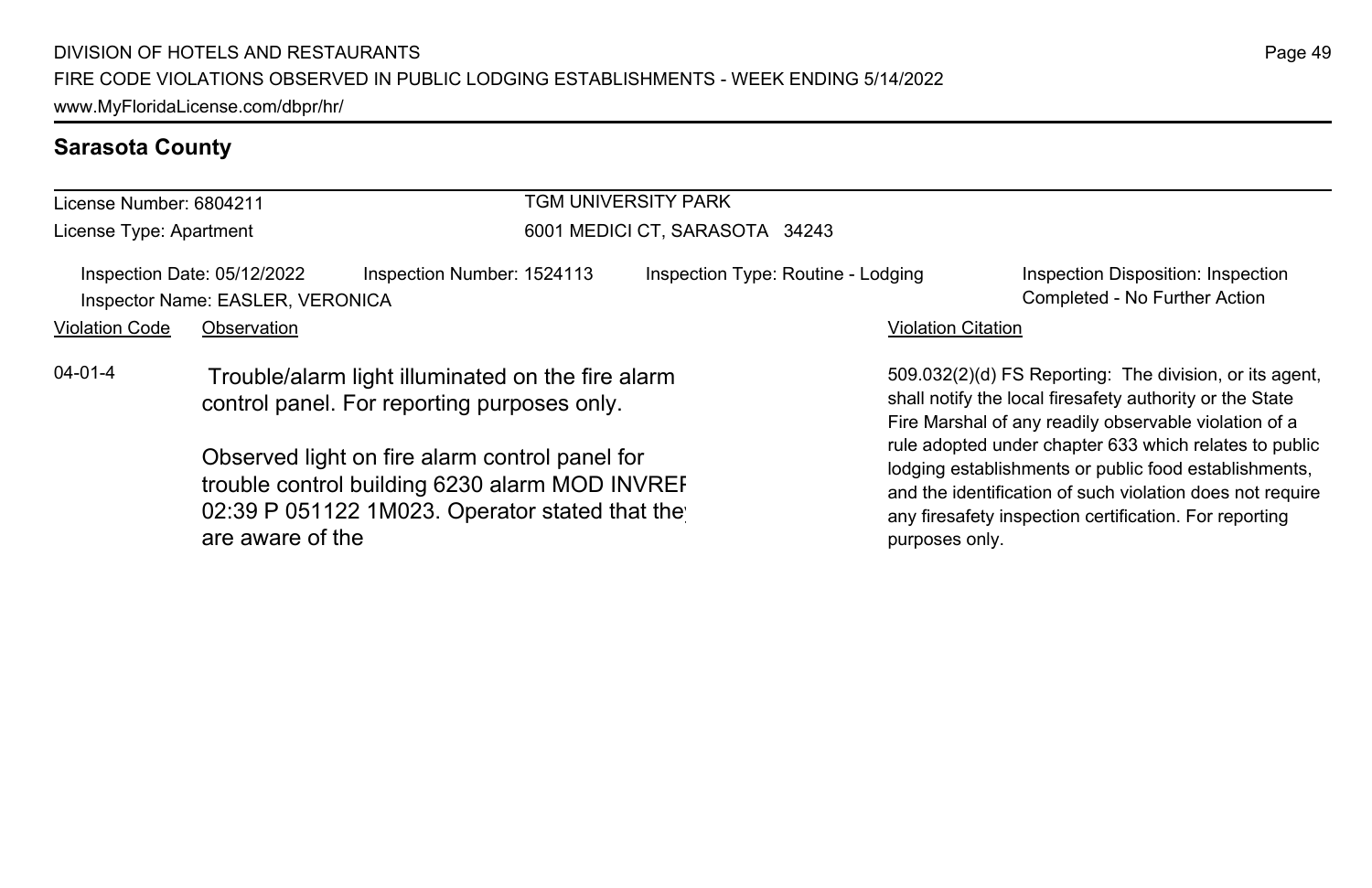#### **Sarasota County**

#### License Number: 6804830 License Type: Apartment OAKWOOD APARTMENTS 6720 15TH ST E, SARASOTA 34243 Inspection Date: 05/11/2022 Inspection Number: 1529680 Inspection Type: Routine - Lodging Inspection Disposition: Inspection Inspector Name: EASLER, VERONICA Completed - No Further Action Violation Code Observation **Violation Code** Observation **Violation** Violation Citation Citation Citation Citation 509.032(2)(d) FS Reporting: The division, or its agent, shall notify the local firesafety authority or the State Fire Marshal of any readily observable violation of a rule adopted under chapter 633 which relates to public lodging establishments or public food establishments, and the identification of such violation does not require any firesafety inspection certification. For reporting purposes only. 04-01-4 Trouble/alarm light illuminated on the fire alarm control panel. For reporting purposes only. Observed light on fire alarm control panel for trouble control building 1309 NAC trip open 10:06 AM 050922 1M024. Operator and maintenance personnel stated tha 509.032(2)(d) FS Reporting: The division, or its agent, shall notify the local firesafety authority or the State Fire Marshal of any readily observable violation of a rule adopted under chapter 633 which relates to public lodging establishments or public food establishments, and the identification of such violation does not require any firesafety inspection certification. For reporting purposes only. 04-06-4 Fire alarm control panel emitting an audible alarm. For reporting purposes only. Observed light on fire alarm control panel for trouble control building 1309 NAC trip open 10:06 AM 050922 1M024. Operator and maintenance personnel stated that they are aw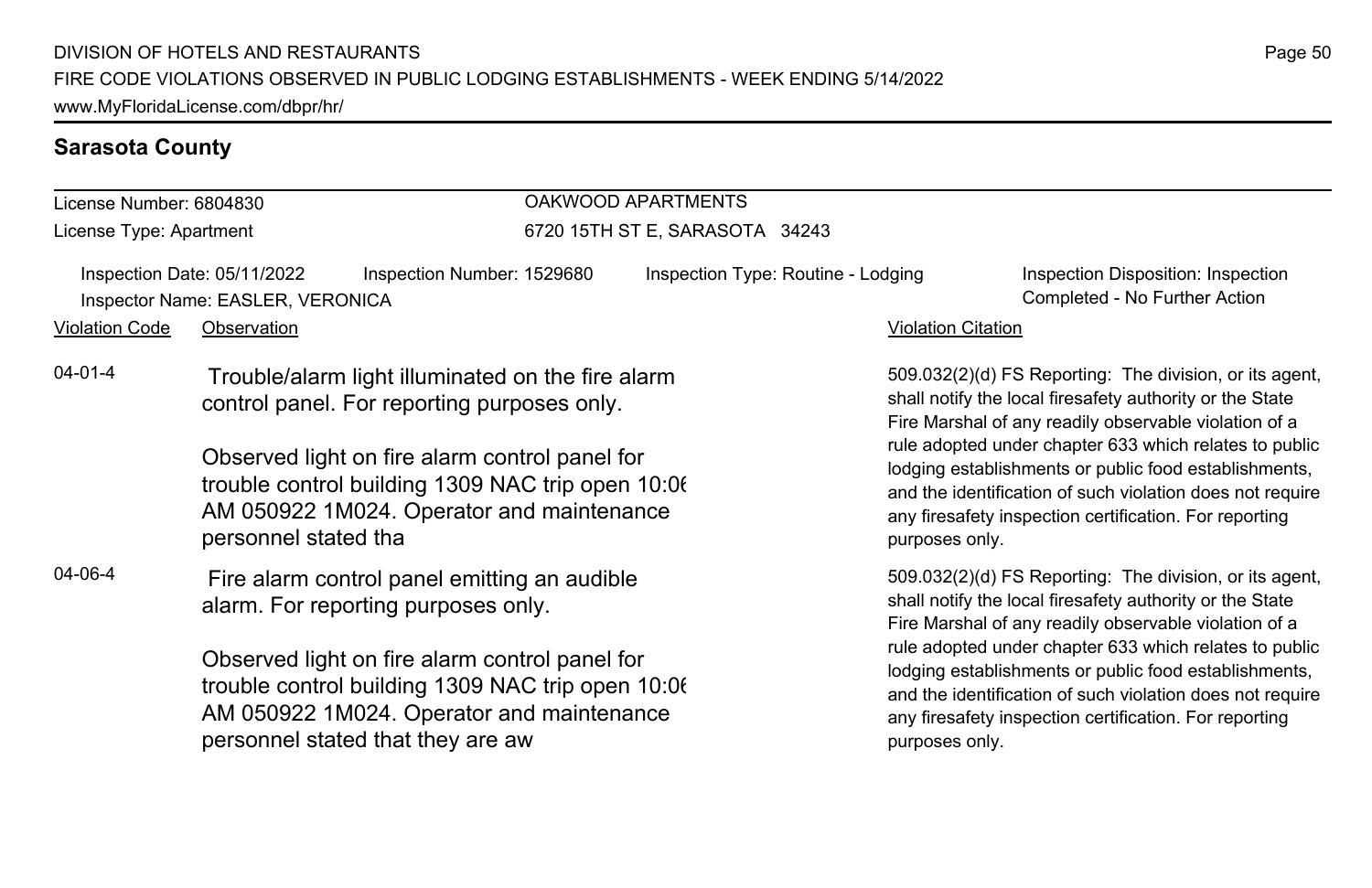#### **Seminole County**

#### License Number: 6901069 License Type: Motel DAYS INN ALTAMONTE SPRINGS 150 S WESTMONTE DR, ALTAMONTE SPRINGS 32714 Inspection Date: 05/09/2022 Inspection Number: 1217245 Inspection Type: Routine - Lodging Inspection Disposition: Inspection Inspector Name: VAZQUEZ, JULITZA Completed - No Further Action Violation Code Observation **Violation Code** Observation **Violation** Violation Citation Citation Citation Citation 509.032(2)(d) FS Reporting: (d) The division, or its agent, shall notify the local firesafety authority or the 01-02-4 Portable fire extinguisher pressure gauge indicates the extinguisher is in need of recharge. For reporting purposes only.Extinguisher by ice

machine close to room 131.

State Fire Marshal of any readily observable violation of a rule adopted under chapter 633 which relates to public lodging establishments or public food establishments, and the identification of such violation does not require any firesafety inspection certification. For reporting purposes only.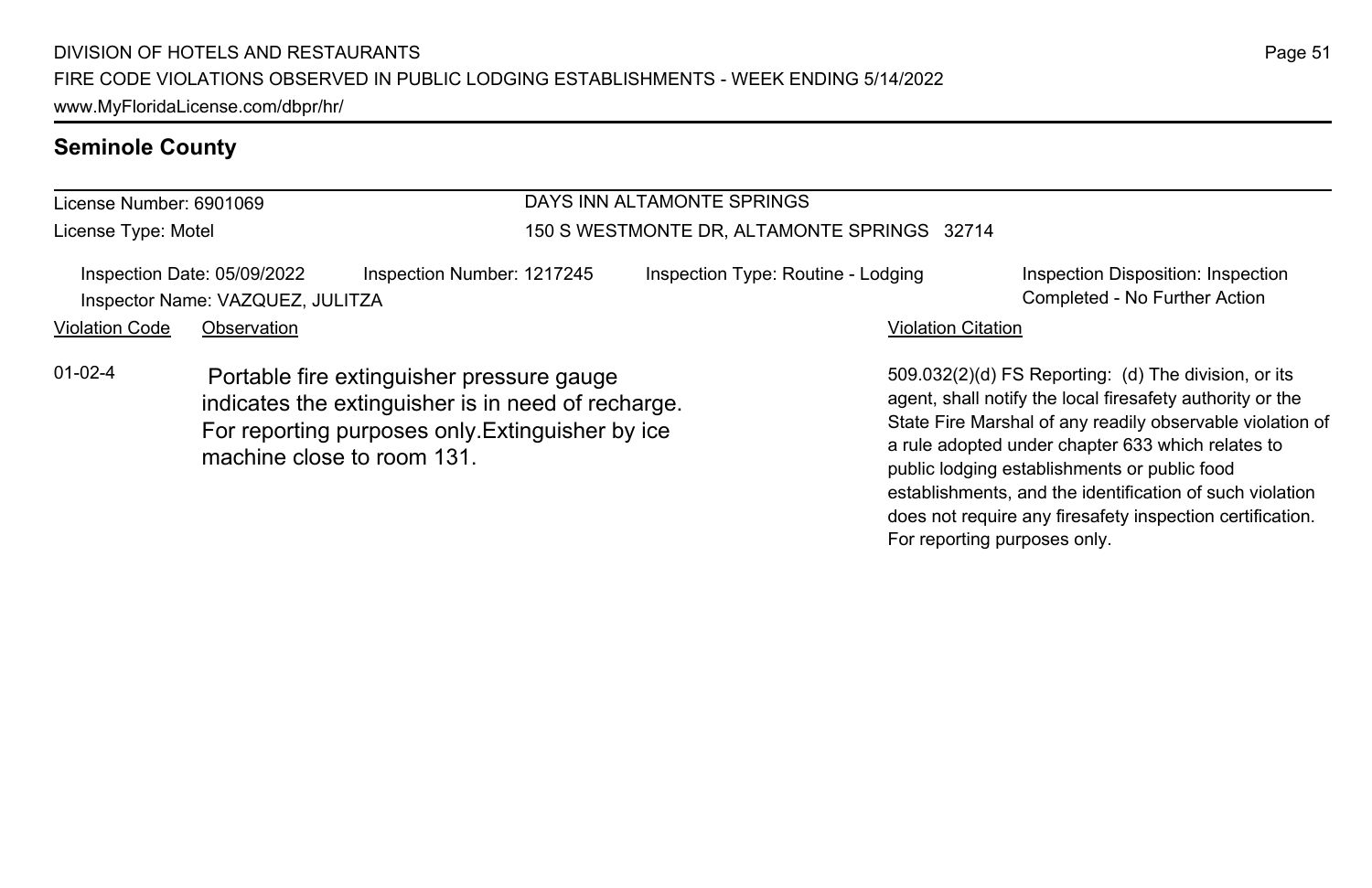### **St. Johns County**

| License Number: 6501640 |                                                                                                  |                            | <b>EMBASSY SUITES</b> |                                               |                           |                                                                                                                                                                                                                                                                                                 |  |
|-------------------------|--------------------------------------------------------------------------------------------------|----------------------------|-----------------------|-----------------------------------------------|---------------------------|-------------------------------------------------------------------------------------------------------------------------------------------------------------------------------------------------------------------------------------------------------------------------------------------------|--|
| License Type: Hotel     |                                                                                                  |                            |                       | 300 A1A BEACH BLVD, ST. AUGUSTINE BEACH 32080 |                           |                                                                                                                                                                                                                                                                                                 |  |
|                         | Inspection Date: 05/09/2022<br>Inspector Name: GROTZ, CINDY                                      | Inspection Number: 1163426 |                       | Inspection Type: Routine - Lodging            |                           | Inspection Disposition: Inspection<br>Completed - No Further Action                                                                                                                                                                                                                             |  |
| <b>Violation Code</b>   | Observation                                                                                      |                            |                       |                                               | <b>Violation Citation</b> |                                                                                                                                                                                                                                                                                                 |  |
| $04 - 01 - 4$           | Trouble/alarm light illuminated on the fire alarm<br>control panel. For reporting purposes only. |                            |                       |                                               |                           | 509.032(2)(d) FS Reporting: The division, or its agent,<br>shall notify the local firesafety authority or the State<br>Fire Marshal of any readily observable violation of a<br>rule adopted under chapter 633 which relates to public<br>lodging establishments or public food establishments, |  |

Page 52

and the identification of such violation does not require any firesafety inspection certification. For reporting